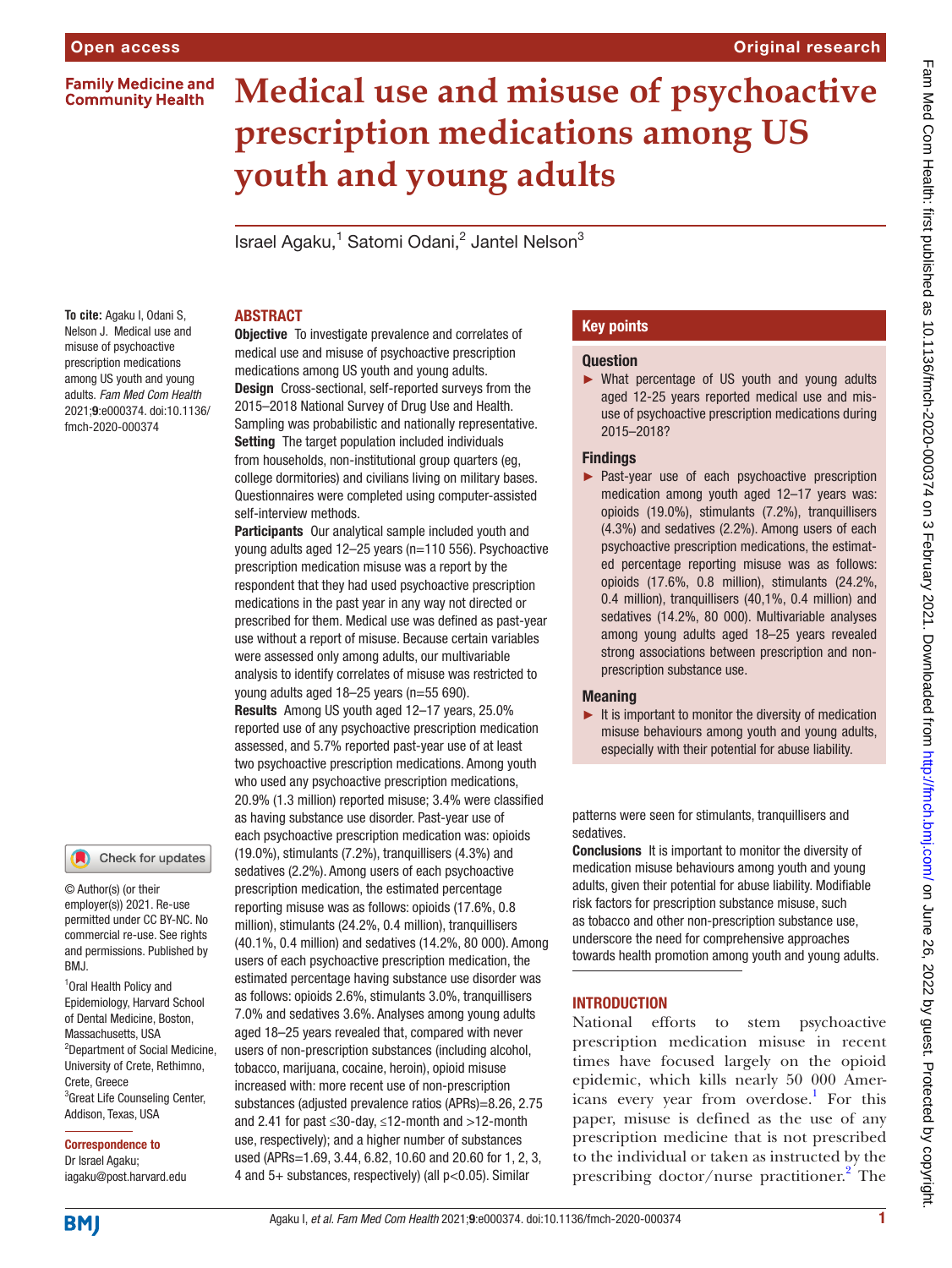number of emergency room visits involving the misuse of prescription medication more than doubled between 2004 and 2008.[3](#page-16-2) Alarmingly, in the USA in 2017, drug overdose deaths were a leading cause of 'unintentional injury death'.[1 4](#page-16-0) Most, but not all these drug overdose incidents involve opioid analgesics, making it imperative to monitor other 'lesser known' psychoactive prescription medication misuse behaviours, to prevent another epidemic. Boyd *et al* found that 12% of their respondents had engaged in non-medical use of opioid pain medications in the past year: 3% for sleeping, 2% as a sedative and/or for anxiety, and  $2\%$  as stimulants.<sup>[5](#page-16-3)</sup> In 2017, the occurrences of first-time misuse for stimulants, tranquillisers and sedatives combined (2.8 million), surpassed that for prescription opioids (2.0 million) among persons aged ≥1[2](#page-16-1) years old.<sup>2</sup> While evidence shows that stimulant medication therapy for attention-deficit hyperactivity disorder in early childhood does not increase subsequent risk for non-medical use of prescription stimulants or other substance use behaviours,  $67$  there is basis for concern with misuse of prescription stimulants among youth.[8](#page-16-5) Prescription drug monitoring programmes can help identify chronic prescription medication 'shoppers' such as adults. Their utility in detecting misuse or diversion among adolescents may be somewhat limited though because most youth and young adults who misuse psychoactive prescription medications obtain them from family and friends. $2^{9}$  10 Other measures such as psychoactive drug education programmes, changes in the Centers for Disease Control and Prevention (CDC) and US Food and Drug Administration (FDA)'s guidelines for prescribing opioids, and alternative medication options have also aided in the decrease of prescribing opioids. Parents/ caregivers/guardians, pharmacists and clinicians therefore need to be alert for behavioural markers of psychoactive prescription medication misuse. However, there are very little data on other psychoactive prescription medications besides opioids, for example, the extent of overlap in the behavioural characteristics of youth and young adults who misuse prescription opioids versus other psychoactive prescription medications, or those who misuse multiple psychoactive prescription medications simultaneously, is poorly understood.

While opioid-specific studies can still offer valuable clinical insights regarding misuse of psychoactive prescription medications in general, the populations from which several existing studies of youths and young adults were drawn may limit their generalisability. Two of the commonly analysed national surveillance systems in relation to psychoactive prescription medication misuse are school-based surveys, which are not generalisable to all school-aged youth and young adults. These surveys are, Monitoring the Future (eighth, tenth and twelfth graders),<sup>11</sup> and the Youth Risk Behaviour Survey (eighth graders to twelfth graders).<sup>12</sup> Besides non-inclusion of middle school students under eighth grade, these surveys also exclude groups (eg, school dropouts) or schools (eg, special education schools, alternative schools

and Department of Defence operated schools) whose members may have elevated risk of substance use.<sup>[12](#page-16-7)</sup> Recent and generalisable data on youth and young adults are needed across the diversity of psychoactive prescription medications.

Using a nationally representative, household-based sample of US youth and young adults aged 12–25 years during 2015–2017, this study had two objectives: (1) assess prevalence and weighted population counts describing use, misuse, dependence and abuse for prescription opioids, sedatives, tranquillisers, stimulants, as well as at least two psychoactive prescription medications. (2) compare behavioural and demographic profiles of youth and young adults reporting medical use versus misuse of the different psychoactive prescription medications assessed.

# **METHODS**

# Data source

Data were from the National Survey of Drug Use and Health (NSDUH). The survey participants were individuals from households, non-institutional group quarters (eg, college dormitories) and civilians living on military bases.<sup>13</sup> To increase privacy, questionnaires are completed by the individuals themselves using audio, computer-assisted self-interview methods. The analyses in this report were restricted to youth aged 12–17 years and young adults aged 18–25 years. We pooled data across the 2015–2018 waves to increase sample size; pooled sample size was n=54 866 for youth aged 12–17 years and 55 690 for young adults aged 18–25 years, average response rate=67.4%.

# Measures

# Psychoactive prescription medications

Past-year use of four psychoactive prescription medications was assessed: opioids, stimulants, tranquillisers and sedatives. Respondents were asked to answer when they used the respective medications last time. We used recoded dichotomous variables provided in NSDUH to assess past-year use. We also created an aggregate measure of any (ie, at least one) and multiple (ie, at least two) use of psychoactive prescription medications.

# Medical use and misuse of psychoactive prescription medications

Past-year medical use and misuse were defined as to be mutually exclusive within our analyses. Misuse was defined as a report by the respondent that they had used the psychoactive prescription medications in the past year in any way not directed or prescribed, including (1) use without a prescription of the respondent's own; (2) use in greater amounts, more often, or longer than the respondent was told to take them; or (3) use in any other way a doctor did not direct the respondent to use them. Respondents were classified as having an indication of medical use if they reported using the psychoactive prescription medications in the past year but reported no misuse for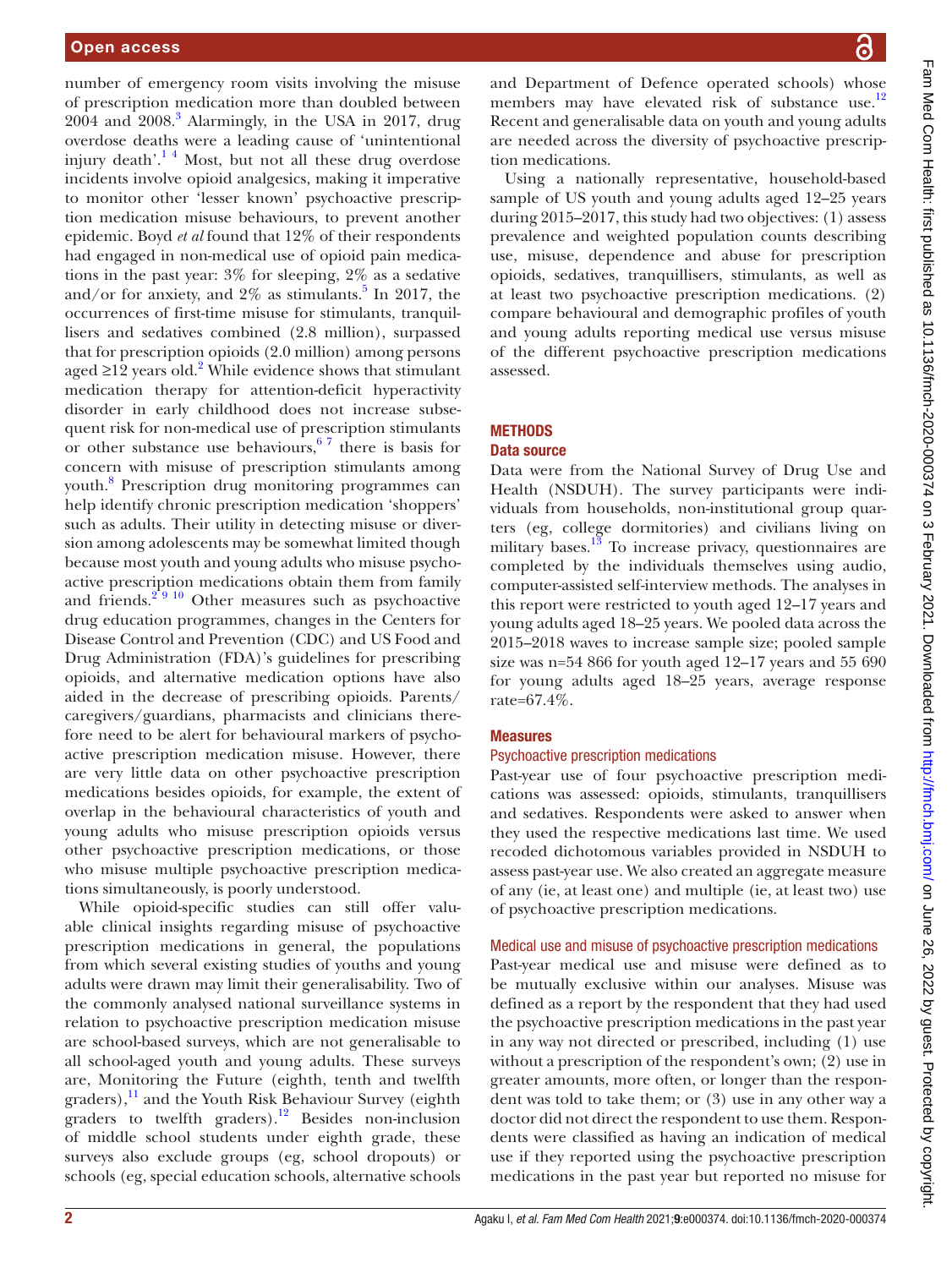that specific medication. It should be noted that NSDUH did not distinguish between intentional misuse (eg, diversion, with overdose) versus non-intentional misuse (eg, medication errors). Some misclassification may therefore exist.

#### Substance use disorder of psychoactive prescription medications

Within our analysis, substance use disorder was defined as having symptoms of abuse and/or dependence on the psychoactive prescription medications in the past year. The questions were asked based on the Diagnostic and Statistical Manual of Mental Disorders fourth edition (DSM-IV) criteria. $^{13}$ <sup>14</sup> To be classified as having dependence, at least three criteria had to be met from the following: (1) spent a lot of time engaged in activities related to drug use, (2) used drug in greater amounts or for longer period than intended, (3) developed tolerance, (4) unsuccessfully tried to cut down, (5) continued drug use despite physical or emotional problems associated with use, (6) reduced or stopped participating in other activities because of drug use, and (7) had withdrawal symptoms after reducing or stopping drug use. Individuals were classified as having abuse if they did not meet the dependence criteria for that drug and reported at least one of the following: (1) experienced problems at work/home/school because of drug use; (2) engaged in something physically dangerous following regular drug use; (3) had repeated trouble with the law because of drug use; and (4) continued drug use despite problems with family/friends.

#### Non-prescription substance use

Past-30-day and past-year use was assessed for the following non-prescription substances: alcohol; tobacco (cigarettes and cigars); marijuana; cocaine; heroin; inhalants; and hallucinogens. Variables describing recency of use for each substance were created with the following four categories: never user, last used within the past 30 days  $(\leq 30$ days), 31 days to 12 months  $(\leq 12 \text{ months})$  or used more than 12 months ago (>12 months). An aggregate measure was also created, with never users defined as persons who had never used any of the assessed substances; classification into other categories (≤30 days, ≤12 months, >12 months) was based on using at least one substance within the specified time window, conditional on not meeting the criteria for a more recent period. We also created two separate variables that tallied total number of nonprescription substances used for either the past 30 days or the past 12 months.

#### Other covariates

Demographic variables assessed were sex, age, race/ ethnicity, educational attainment, poverty status, health insurance and metro status (whether the respondent lived in a metropolitan statistical area delineated by the Office of Management and Budget). We also assessed presence of serious psychological distress in the past year among young adults. $15$  This information was available

only for adult respondents aged ≥18 years and measured using the Kessler-6 Psychological Distress Scale (range 0–24). As recommended by previous assessment, scores 13 or above were classified as having serious psychological distress in NSDUH.

#### Statistical analyses

Since data were being pooled across 3 years, we recalibrated the weights by dividing by three to generate accurate weighted population counts. Among those who reported past-year use, we calculated the weighted percentages of those reporting misuse: group differences were tested with  $\chi^2$  tests. Prevalence estimates with relative standard errors >40% were suppressed because of imprecision. Conceivably, older adolescents and younger adults have more access to medications and less parental oversight than preteens or early adolescents; we therefore analysed age as a tabulation variable, within the categories of 12–13; 14–15; 16–17; 18–20; or 21–25 years (which were the smallest age classification available in NSDUH). As part of descriptive analyses, we calculated three specific estimates for each psychoactive prescription medication assessed: (1) any use, regardless of whether it was medical or non-medical use (2) medical use (3) misuse use; the last two measures were mutually exclusive of each other and were the main focus of this paper. For each of the four psychoactive prescription medications, exploratory Poisson regression analyses were performed to compute prevalence ratios and compare characteristics of individuals reporting medical use versus misuse. Variables assessed included sex, race/ethnicity, education, poverty status, health insurance, metro status, psychological distress and recency of any non-prescription substance use. Separate Poisson regression models were further fitted to measure the relationships between psychoactive prescription medication misuse and recency of each non-prescription substance use and number of nonprescription substances used, adjusting for sex, age, race/ ethnicity, education, poverty status, health insurance, metro status and psychological distress. We compared the performance of the past-30-day tally versus the past-year tally as a behavioural marker of psychoactive prescription medication misuse. Variance inflation factors (VIFs) were computed to examine multicollinearity for each of the models fitted, and confirmed VIF for each independent variable did not exceed 5. Poisson regression analyses were restricted to respondents aged 18–25 years as psychological distress was assessed for this age group only. All data were weighted and analysed with R V.3.5.3.

#### RESULTS

#### Prevalence of use, misuse and substance use disorder of psychoactive prescription medications among youth aged 12–17 years

Among US youth aged 12–17 years, 25.0% reported use of any psychoactive prescription medication assessed, and 5.7% reported using at least two psychoactive prescription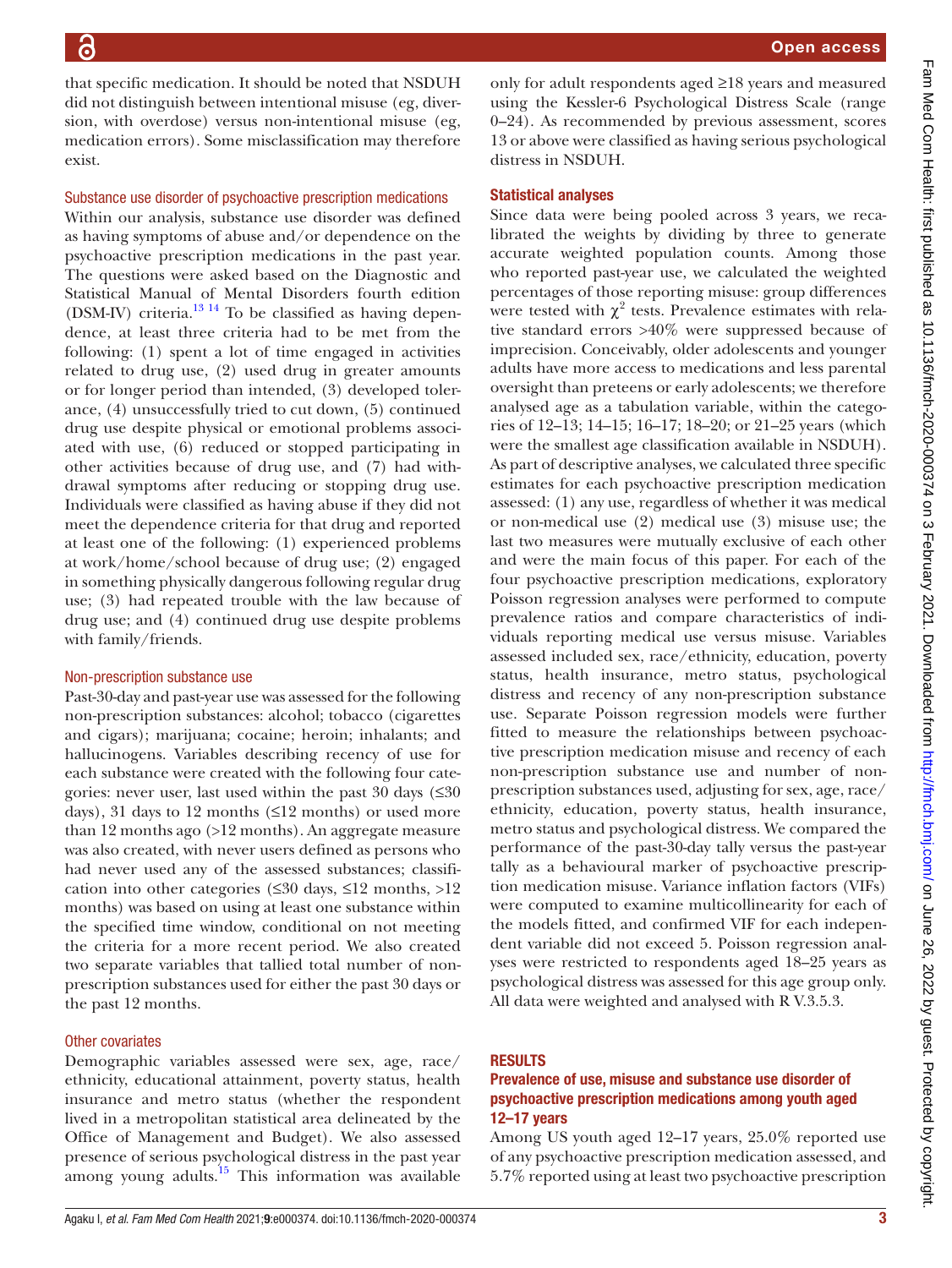medications in the past year [\(table](#page-4-0) 1). Among those who used any psychoactive prescription medication, 20.9% (1.3 million) reported misuse; 3.4% were classified as having substance use disorder. Among those who used at least two psychoactive prescription medications in the past year, 46.1% reported misuse of any psychoactive prescription medication and 62.1% reported concurrent use of a non-prescription substance (data not shown in table).

Past-year use of each psychoactive prescription medication was as follows: opioids (19.0%), stimulants (7.2%), tranquillisers  $(4.3\%)$  and sedatives  $(2.2\%)$  ([table](#page-6-0) 2). Among users of each psychoactive prescription medication, the estimated percentage reporting misuse was as follows: opioids (17.6%, 0.8 million), stimulants (24.2%, 0.4 million), tranquillisers  $(40.1\%, 0.4$  million) and sedatives (14.2%, 80 000). Among users of each psychoactive prescription medication, the estimated percentage having substance use disorder was as follows: opioids 2.6%, stimulants 3.0%, tranquillisers 7.0% and sedatives 3.6% (data not shown in table). Stratified estimates of past-year use, misuse and at least two product use are presented in tables [1 and 2](#page-4-0) for some demographic characteristics.

# Prevalence of use, misuse and substance use disorder of psychoactive prescription medications among young adults

Among US young adults aged 18–25 years, 41.0% reported use of any psychoactive prescription medication assessed, and 13.4% reported using at least two psychoactive prescription medications in the past year [\(table](#page-8-0) 3). Among those who used any psychoactive prescription medication, 34.7% (4.9 million) reported misuse; 4.2% were classified as having substance use disorder. Among those who used at least two psychoactive prescription medications in the past year, 60.7% reported misuse of any psychoactive prescription medication and 93.6% reported concurrent use of a non-prescription substance (data not shown in table).

Past-year use of each psychoactive prescription medication was as follows: opioids (30.2%), stimulants (14.1%), tranquillisers  $(11.5\%)$  and sedatives  $(3.5\%)$  ([table](#page-10-0) 4). Among users of each psychoactive prescription medication, the estimated percentage reporting misuse was as follows: opioids  $(23.3\%, 2.4 \text{ million})$ , stimulants  $(51.3\%,$ 2.5 million), tranquillisers (45.1%, 1.8 million) and sedatives (19.0%, 0.2 million). Among users of each psychoactive prescription medication, the estimated percentage having substance use disorder was as follows: opioids 3.0%, stimulants 3.7%, tranquillisers 5.6% and sedatives 1.6% (data not shown in table).

# Contrasting demographic profiles associated with medical versus non-medical use (misuse)

Among young adults aged 18–25 years, psychological distress and recency of any non-prescription substance use was strongly associated with both medical use and misuse of psychoactive prescription medications ([table](#page-12-0) 5). Those who had serious psychological distress constantly

showed increased likelihood of medical use, ranging from adjusted prevalence ratio (APR) =1.12 for opioids to APR=2.89 for sedatives; and misuse, ranging from APR=1.60 for stimulants to APR=3.06 for sedatives. Association between recency of non-prescription substance use and misuse is further discussed in a later section.

For opioids, men had lower likelihood of opioid medical use (APR=0.70, 95% CI 0.67 to 0.73), but greater likelihood for reporting misuse than women (APR=1.22, 95% CI 1.13 to 1.32) ([table](#page-12-0) 5). Compared with whites, Asians and Hispanics had lower likelihood for both medical use and misuse of opioids: blacks did not differ from whites for medical use but had lower likelihood for misuse (APR=0.82, 95% CI 0.73 to 0.93). Although Medicaid insurees and Medicare insurees had higher likelihood of reporting opioid medical use compared with uninsured persons (APR=1.32 and 1.45, respectively), they did not differ significantly for misuse.

For stimulants, both medical use and misuse were higher among men than women (APR=1.23 and 1.30, respectively). Likelihood of medical use and misuse of stimulants were both significantly lower among all non-white race/ ethnic groups compared with whites. Whereas poverty status was not associated with medical use, it was however associated with misuse, with lower likelihood of misusing stimulants seen among individuals living above the poverty line. Compared with those living in poverty, adjusted prevalence of medical use of stimulants was lower by 29% (APR=0.71) among those living at up to twice the poverty level, and by 22% (APR=0.78) among those living at more than twice the poverty level. Individuals with private insurance had significantly higher likelihood of medical use (APR=1.37, 95% CI 1.18 to 1.58) and misuse (APR=1.44, 95% CI 1.25 to 1.67) relative to those uninsured. The likelihood of medical use and misuse were both significantly lower among those in non-metropolitan than metropolitan areas (APR=0.88 and 0.80, respectively).

For tranquillisers, men were less likely to report medical use (APR=0.66, 95% CI 0.60 to 0.72), but more likely to report misuse (APR=1.15, 95% CI 1.05 to 1.26). Compared with whites, the likelihood of both medical use and misuse of tranquilliser were lower among non-white groups, except non-Hispanic other race for misuse that showed no significant difference. Whereas no difference in metropolitan status was observed for medical use of stimulants, the likelihood of misuse was significantly lower among those in non-metro than metropolitan areas (APR=0.87, 95% CI 0.76 to 0.99).

For sedatives, the likelihood of medical use was lower among: men than women (APR=0.84, 95% CI 0.73 to 0.96); blacks (APR=0.55, 95% CI 0.44 to 0.69), Asians (APR=0.35, 95% CI 0.23 to 0.54), Hispanics (APR=0.61, 95% CI 0.50 to 0.74); and non-metropolitan than metropolitan dwellers (APR= $0.80$ ,  $95\%$  CI 0.68 to 0.95). These groups did not differ from their referent categories for misuse of sedative, except non-Hispanic blacks and Hispanics for which the likelihood of misuse was also significantly lower than whites (APR=0.39 and 0,63, respectively).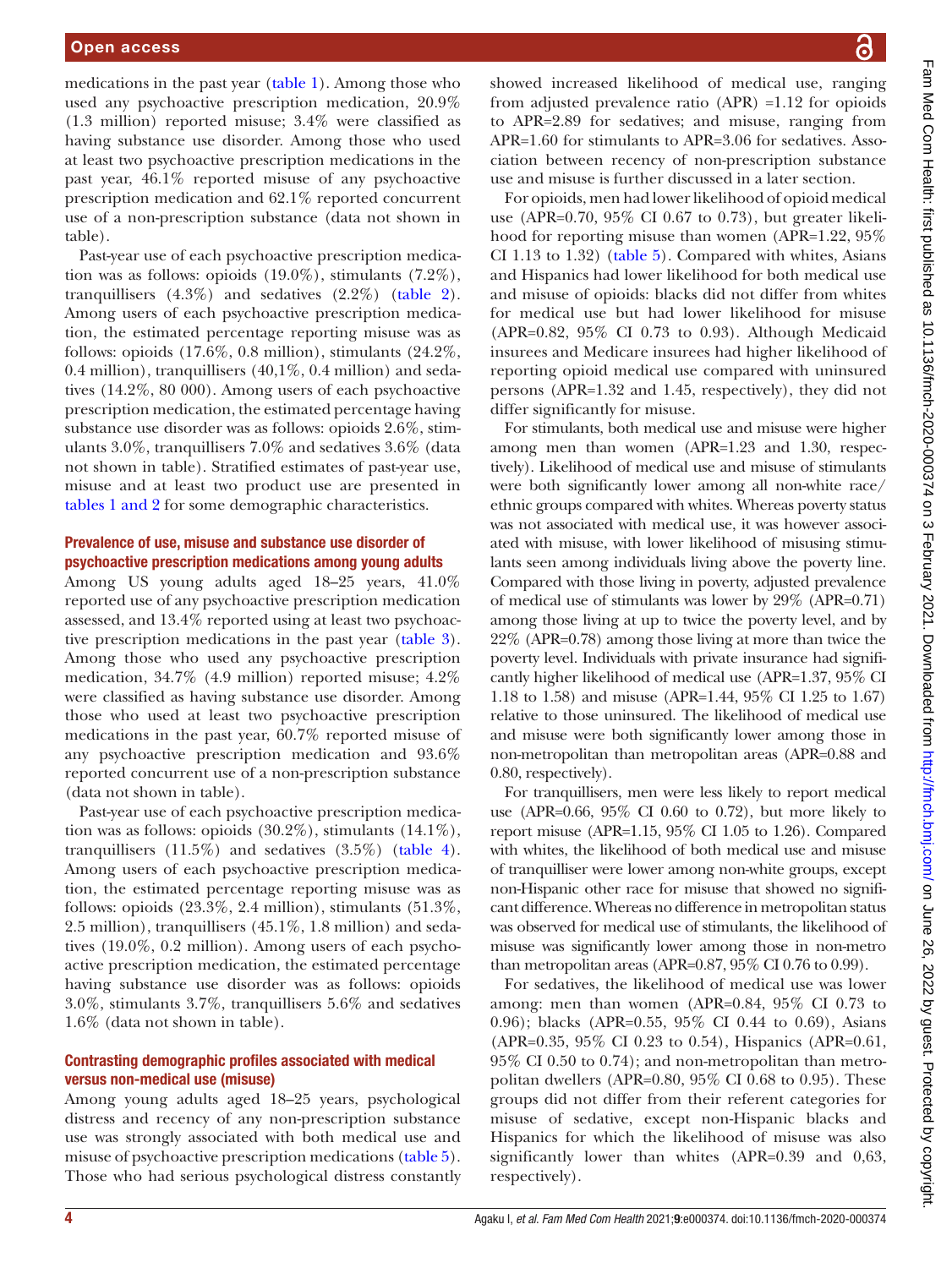<span id="page-4-0"></span>Table 1 Demographic characteristics and usage patterns of any psychoactive prescription medications among US youth aged 12–17 years, National Survey of Drug Use and Health, 2015–2018

|                                                                                                                                                                             |               | Past-year use of<br>any psychoactive<br>prescription<br>medications* | Past-year misuset<br>(among any users) | Past-year substance<br>use disorder‡ (among<br>any users) | Past-year use of 2 or<br>more psychoactive<br>prescription<br>medications |
|-----------------------------------------------------------------------------------------------------------------------------------------------------------------------------|---------------|----------------------------------------------------------------------|----------------------------------------|-----------------------------------------------------------|---------------------------------------------------------------------------|
|                                                                                                                                                                             | N(%)          | Prevalence (%)                                                       | Proportion (%)                         | Proportion (%)                                            | Prevalence (%)                                                            |
| Overall                                                                                                                                                                     | 54866 (100)   | 25.0 (24.5-25.4)                                                     | 20.9 (20.0-21.7)                       | $3.4(3.0 - 3.8)$                                          | $5.7(5.5-6.0)$                                                            |
| Sex                                                                                                                                                                         |               |                                                                      |                                        |                                                           |                                                                           |
| Female                                                                                                                                                                      | 26834 (49.1)  | 25.2 (24.5-25.9)                                                     | 22.1 (20.9-23.4)                       | $4.2(3.6-4.8)$                                            | $6.2$ (5.8-6.5)                                                           |
| Male                                                                                                                                                                        | 28032 (50.9)  | 24.7 (24.1-25.4)                                                     | 19.6 (18.4-20.8)                       | $2.6(2.1 - 3.0)$                                          | $5.3(5.0 - 5.6)$                                                          |
| Age, years                                                                                                                                                                  |               |                                                                      |                                        |                                                           |                                                                           |
| $12 - 13$                                                                                                                                                                   | 17517 (31.3)  | 17.9 (17.2-18.6)                                                     | $10.8(9.4 - 12.1)$                     | $1.8(1.2 - 2.3)$                                          | $2.8(2.5-3.1)$                                                            |
| $14 - 15$                                                                                                                                                                   | 18762 (34.4)  | 24.4 (23.6-25.2)                                                     | 19.1 (17.7-20.6)                       | $3.6(2.9-4.3)$                                            | $5.4(5.0-5.8)$                                                            |
| $16 - 17$                                                                                                                                                                   | 18587 (34.3)  | 31.9 (31.1-32.8)                                                     | 27.3 (25.8-28.8)                       | $4.0(3.4 - 4.6)$                                          | $8.7(8.2 - 9.2)$                                                          |
| Race/ethnicity                                                                                                                                                              |               |                                                                      |                                        |                                                           |                                                                           |
| White (non-<br>Hispanic)                                                                                                                                                    | 29 109 (52.9) | 26.7 (26.0-27.3)                                                     | 19.9 (18.8-21.0)                       | $3.1(2.7-3.6)$                                            | $6.6(6.2 - 6.9)$                                                          |
| Black (non-<br>Hispanic)                                                                                                                                                    | 7236 (13.7)   | 23.9 (22.7-25.1)                                                     | 19.1 (16.9-21.3)                       | $2.5(1.7-3.4)$                                            | $4.3(3.7-4.9)$                                                            |
| Asian (non-<br>Hispanic)                                                                                                                                                    | 2151(5.4)     | 17.9 (15.8-20.0)                                                     | 19.8 (14.6-24.9)                       | $3.3(1.2 - 5.5)$                                          | $3.4(2.4 - 4.4)$                                                          |
| Hispanic                                                                                                                                                                    | 12 194 (23.7) | 23.1 (22.0-24.1)                                                     | 24.0 (21.8-26.2)                       | $4.3(3.3 - 5.4)$                                          | $4.9(4.4 - 5.4)$                                                          |
| Other (non-<br>Hispanic)                                                                                                                                                    | 4176 (4.3)    | 26.6 (24.7-28.5)                                                     | 23.4 (19.9-26.8)                       | $4.1(2.7 - 5.5)$                                          | $7.3(6.2 - 8.3)$                                                          |
| Education                                                                                                                                                                   |               |                                                                      |                                        |                                                           |                                                                           |
| Middle school or<br>less                                                                                                                                                    | 10910 (19.5)  | 16.7 (15.8-17.6)                                                     | $10.4(8.6-12.2)$                       | $1.7(0.9-2.5)$                                            | $2.7(2.3 - 3.0)$                                                          |
| <high school<="" td=""><td>28260 (51.5)</td><td>24.0 (23.4-24.7)</td><td>18.2 (17.0-19.4)</td><td><math>3.3(2.7-3.8)</math></td><td><math>5.2(4.9 - 5.5)</math></td></high> | 28260 (51.5)  | 24.0 (23.4-24.7)                                                     | 18.2 (17.0-19.4)                       | $3.3(2.7-3.8)$                                            | $5.2(4.9 - 5.5)$                                                          |
| High school                                                                                                                                                                 | 9046 (16.5)   | 30.7 (29.5-32.0)                                                     | 26.5 (24.4-28.6)                       | $4.7(3.7 - 5.7)$                                          | $7.9(7.2 - 8.6)$                                                          |
| Some college                                                                                                                                                                | 6577 (12.4)   | 33.8 (32.3-35.3)                                                     | 29.8 (27.4-32.3)                       | $3.5(2.6-4.4)$                                            | $9.7(8.8 - 10.6)$                                                         |
| College+                                                                                                                                                                    | 73 (0.2)      | 50.4 (36.4-64.5)                                                     | 27.9 (11.0-44.8)                       | $\overline{\phantom{0}}$                                  | $12.7(4.2 - 21.3)$                                                        |
| Poverty level§                                                                                                                                                              |               |                                                                      |                                        |                                                           |                                                                           |
| Poverty                                                                                                                                                                     | 11917 (22)    | 23.7 (22.7-24.7)                                                     | 22.7 (20.7-24.7)                       | $4.4(3.5 - 5.4)$                                          | $5.6(5.0-6.1)$                                                            |
| up to $2 \times$ threshold 12377 (22)                                                                                                                                       |               | 24.8 (23.8-25.8)                                                     | 21.9 (20.0-23.8)                       | $3.5(2.7-4.3)$                                            | $5.9(5.4 - 6.4)$                                                          |
| >2 x threshold                                                                                                                                                              | 30572 (56.1)  | 25.5 (24.9-26.1)                                                     | 19.8 (18.7-20.9)                       | $2.9(2.5 - 3.4)$                                          | $5.7(5.4 - 6.1)$                                                          |
| <b>Health insurance</b>                                                                                                                                                     |               |                                                                      |                                        |                                                           |                                                                           |
| No insurance                                                                                                                                                                | 2010 (4.5)    | 21.8 (19.5-24.2)                                                     | 30.0 (24.5-35.4)                       | $3.6(1.4 - 5.7)$                                          | $5.2(4.1 - 6.4)$                                                          |
| Private                                                                                                                                                                     | 31 187 (57.5) | 25.1 (24.5-25.7)                                                     | 19.8 (18.7-21.0)                       | $3.0(2.5-3.5)$                                            | $5.6(5.3 - 5.9)$                                                          |
| Medicaid                                                                                                                                                                    | 19525 (34.4)  | 24.9 (24.1-25.7)                                                     | 21.6 (20.1-23.1)                       | $3.9(3.2 - 4.7)$                                          | $5.9(5.5-6.3)$                                                            |
| Medicare only                                                                                                                                                               | 54(0.1)       | $\qquad \qquad -$                                                    | $\qquad \qquad -$                      | $\overline{\phantom{0}}$                                  | -                                                                         |
| Other (non-<br>Hispanic)                                                                                                                                                    | 2090 (3.5)    | 26.9 (24.2-29.5)                                                     | 19.6 (15.1-24.1)                       | $3.5(1.6-5.4)$                                            | $6.8(5.2 - 8.4)$                                                          |
| Metro status¶                                                                                                                                                               |               |                                                                      |                                        |                                                           |                                                                           |
| Metro                                                                                                                                                                       | 43850 (86.1)  | 24.8 (24.3-25.3)                                                     | 21.1 (20.1-22.1)                       | $3.4(2.9 - 3.8)$                                          | $5.7(5.4 - 6.0)$                                                          |
| Non-metro                                                                                                                                                                   | 11016 (13.9)  | 25.9 (24.7-27.0)                                                     | 19.5 (17.5-21.5)                       | $3.4(2.5-4.4)$                                            | $5.9(5.3 - 6.5)$                                                          |
| Recency of non-prescription substance** use                                                                                                                                 |               |                                                                      |                                        |                                                           |                                                                           |
| Never used any<br>substance                                                                                                                                                 | 34698 (64)    | 17.4 (16.9-17.9)                                                     | $6.8(5.9 - 7.6)$                       | $0.4(0.2 - 0.6)$                                          | $2.5(2.3 - 2.7)$                                                          |
| Used within past<br>30 days                                                                                                                                                 | 8063 (14.2)   | 46.7 (45.3-48.2)                                                     | 45.3 (43.2-47.3)                       | $8.4(7.3-9.6)$                                            | 18.5 (17.4-19.7)                                                          |

Continued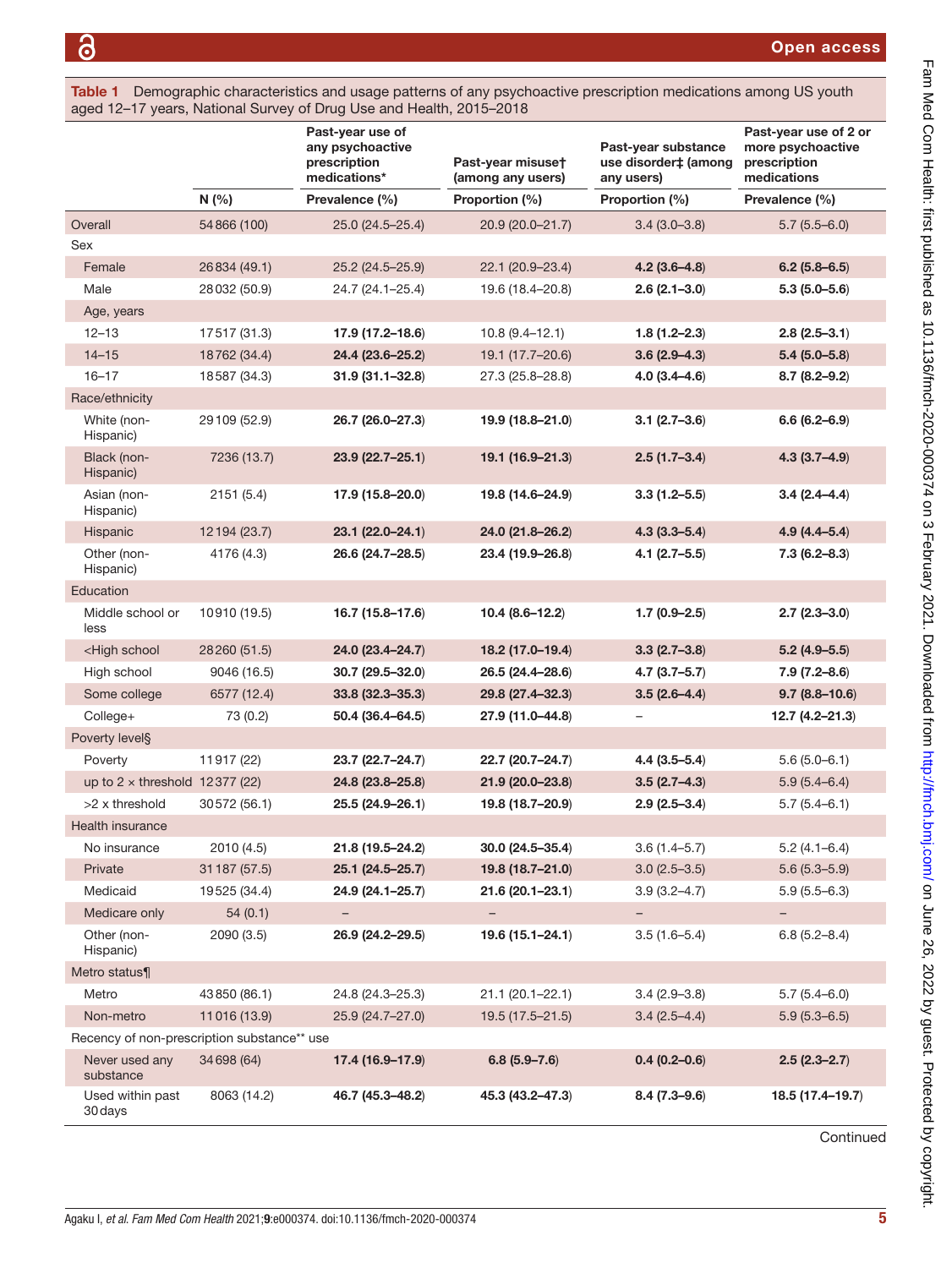|                                                        |              | Past-year use of<br>any psychoactive<br>prescription<br>medications* | Past-year misuset<br>(among any users) | Past-year substance<br>use disorder‡ (among<br>any users) | Past-year use of 2 or<br>more psychoactive<br>prescription<br>medications |
|--------------------------------------------------------|--------------|----------------------------------------------------------------------|----------------------------------------|-----------------------------------------------------------|---------------------------------------------------------------------------|
|                                                        | N(%          | Prevalence (%)                                                       | Proportion (%)                         | Proportion (%)                                            | Prevalence (%)                                                            |
| Used during<br>past 31 days to<br>12months             | 7352 (13.3)  | 33.3 (31.9-34.7)                                                     | 22.0 (19.9-24.2)                       | $3.5(2.5-4.5)$                                            | $7.0(6.3 - 7.7)$                                                          |
| Used more than<br>12 months ago                        | 4753 (8.5)   | 32.5 (30.8-34.3)                                                     | 17.2 (14.7-19.8)                       | $3.0(1.9 - 4.1)$                                          | 7.0 (6.0-7.9)                                                             |
|                                                        |              | Number of non-prescription substances used (past 30 days)            |                                        |                                                           |                                                                           |
| $\mathbf 0$                                            | 46803 (85.8) | 21.4 (20.9-21.8)                                                     | 12.0 (11.2-12.9)                       | $1.6(1.2 - 1.9)$                                          | $3.6(3.4 - 3.8)$                                                          |
| $\mathbf{1}$                                           | 4721 (8.5)   | $39.3(37.5 - 41.1)$                                                  | 30.9 (28.2-33.7)                       | $5.0(3.7-6.2)$                                            | 11.6 (10.4-12.8)                                                          |
| $\overline{2}$                                         | 2011 (3.4)   | 51.6 (48.7-54.5)                                                     | 51.6 (47.6-55.7)                       | $7.8(5.7-9.8)$                                            | 21.4 (19.0-23.8)                                                          |
| 3                                                      | 929(1.6)     | 63.4 (59.4-67.5)                                                     | 64.6 (59.7-69.5)                       | $12(8.7 - 15.3)$                                          | 34.0 (30.1-37.9)                                                          |
| 4                                                      | 316 (0.5)    | 74.7 (67.8-81.5)                                                     | 77.2 (69.9-84.6)                       | 21.7 (14.2-29.3)                                          | 50.0 (42.5-57.6)                                                          |
| $5+$                                                   | 86(0.1)      | 92.9 (85.8-100.0)                                                    | 88.6 (76.1-100.0)                      | 41.4 (26.4-56.5)                                          | 84.2 (74.8-93.6)                                                          |
| Number of non-prescription substances used (past year) |              |                                                                      |                                        |                                                           |                                                                           |
| $\mathbf 0$                                            | 39451 (72.5) | 19.2 (18.7-19.7)                                                     | $8.9(8.0 - 9.7)$                       | $0.9(0.7-1.2)$                                            | $3.0(2.8-3.2)$                                                            |
| 1                                                      | 7884 (14.4)  | 31.7 (30.3-33.0)                                                     | 17.7 (15.7-19.6)                       | $2.3(1.5-3.0)$                                            | $6.4(5.7 - 7.1)$                                                          |
| $\overline{2}$                                         | 3852 (6.8)   | 41.3 (39.2-43.4)                                                     | 34.4 (31.3-37.5)                       | $5.1(3.6-6.6)$                                            | 11.6 (10.3-12.9)                                                          |
| 3                                                      | 2016 (3.5)   | 49.8 (46.9-52.6)                                                     | 48.6 (44.6-52.6)                       | $8.0(5.9 - 10.1)$                                         | 18.7 (16.5-20.9)                                                          |
| $\overline{4}$                                         | 1101(1.9)    | 62.8 (59.0-66.7)                                                     | 60.8 (56.0-65.6)                       | $11.5(8.5-14.6)$                                          | 33.3 (29.6-37.0)                                                          |
| $5+$                                                   | 562 (0.9)    | 84.8 (81.2-88.4)                                                     | 83.5 (78.6-88.5)                       | 24.8 (19.4-30.2)                                          | 63.4 (58.2-68.6)                                                          |

Psychoactive prescription medications assessed in NSDUH include opioids, stimulants, tranquillisers and sedatives. Estimates in bold type indicate statistically significant differences within the demographic subgroup. Estimates with relative standard errors ≥40% were suppressed (-). \*Any use was use of any of the four psychoactive prescription medications assessed.

†Misuse was defined as a report by the respondent that they had used the psychoactive prescription medication in the past year in any way not directed or prescribed, including use without a prescription of individual's own, or deviations in the dose (greater amounts), frequency (more often) or duration (longer).

‡Substance use disorder was defined as having indications of dependence or abuse using the DSM-IV definition.

§Poverty status was defined using the Federal Poverty Threshold of each survey year.

¶Metro status assessed whether the respondent lived in a metropolitan statistical area or not delineated by the Office of Management and Budget. \*\*Non-prescription substances include alcohol, cigarettes, cigars, marijuana, cocaine, heroin, inhalants and hallucinogens.

# Factors associated with concurrent use of multiple prescription medications

The likelihood of using at least two psychotherapeutics was lower among: men than women (APR=0.95, 95% CI 0.90 to 0.99), each race/ethnic group compared with whites, and non-metropolitan than metropolitan dwellers (APR=0.93, 95% CI 0.86 to 0.99) ([table](#page-12-0) 5). The likelihood of using at least two psychoactive prescription medications was higher among Medicaid insurees than uninsured persons (APR=1.15, 95% CI 1.04 to 1.27). Individuals with serious psychological distress had over twice the adjusted prevalence of using at least two psychotherapeutics than those without the condition (APR=2.01, 95% CI 1.90 to 2.12). Those who reported use of non-prescription substances also had higher likelihood of using at least two psychotherapeutics than those who did not (APR=4.55, 1.92 and 1.76 among past ≤30-day, ≤12-month and >12-month users, respectively).

# Non-prescription substance use as a behavioural marker for misuse of psychoactive prescription medications

Measures of recency (never, ≤30 days, ≤12 months or >12 months) of non-prescription substance use and the number of substances used (none,  $1,2, 3, 4$  or  $5+$ ) both were strongly associated with misuse of psychoactive prescription medications. Compared with never users of any non-prescription substance, corresponding prevalence ratios for past ≤30 days, ≤12 months, >12 months were as follows for misuse of opioids (APRs=8.26, 2.75 and 2.41 (all statistically significant)), stimulants (APRs=34.42, 6.11 and 1.83 (first two statistically significant, last not significant)), tranquillisers (APRs=27.42, 5.66 and 2.93 (all statistically significant)) and sedatives (APRs=5.79, 1.62 and 1.52 (first statistically significant, last two not significant)) ([table](#page-12-0) 5). When examined by individual substances and adjusting for all other assessed products, the strongest determinant of prescription opioid misuse was heroin use (APRs=6.17, 7.21 and 1.48) [\(table](#page-14-0) 6). Marijuana use had the strongest association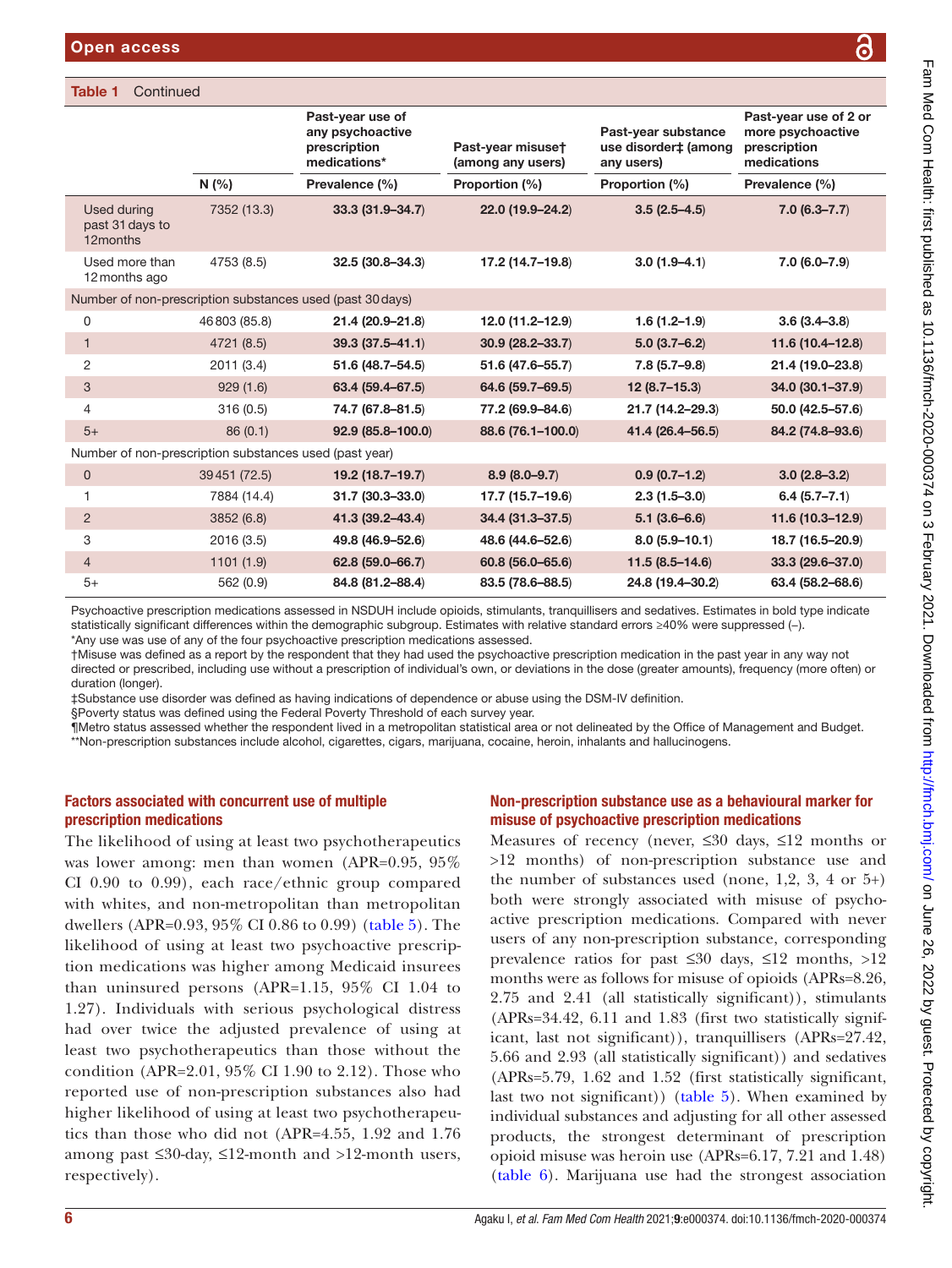| ļ                             |  |
|-------------------------------|--|
|                               |  |
|                               |  |
|                               |  |
|                               |  |
|                               |  |
|                               |  |
|                               |  |
|                               |  |
|                               |  |
| <b>ANDOV</b><br>i use and per |  |
| בטו ש<br>ن<br>؟               |  |
| h 2015-2018<br><b>CONTAIN</b> |  |
| and Health.<br>Fable 2        |  |

ငြ

| and Health, 2015-2018                                                                                                                                                                                                                                                                                        |                                                  |                                        |                                                  |                                        |                                                  |                                        |                                                  |                                        |
|--------------------------------------------------------------------------------------------------------------------------------------------------------------------------------------------------------------------------------------------------------------------------------------------------------------|--------------------------------------------------|----------------------------------------|--------------------------------------------------|----------------------------------------|--------------------------------------------------|----------------------------------------|--------------------------------------------------|----------------------------------------|
|                                                                                                                                                                                                                                                                                                              | Opioid                                           |                                        | Stimulant                                        |                                        | Tranquilliser                                    |                                        | Sedative                                         |                                        |
|                                                                                                                                                                                                                                                                                                              | misuse) in the past<br>Any use (medical/<br>year | (among any users)<br>Past-year misuse* | misuse) in the past<br>Any use (medical/<br>year | Past-year misuse*<br>(among any users) | misuse) in the past<br>Any use (medical/<br>year | (among any users)<br>Past-year misuse* | misuse) in the past<br>Any use (medical/<br>year | (among any users)<br>Past-year misuse* |
|                                                                                                                                                                                                                                                                                                              | Prevalence (%)                                   | Proportion (%)                         | Prevalence (%)                                   | Proportion (%)                         | Prevalence (%)                                   | Proportion (%)                         | Prevalence (%)                                   | Proportion (%)                         |
| Overall                                                                                                                                                                                                                                                                                                      | $19.0(18.5 - 19.4)$                              | $17.6(16.6 - 18.5)$                    | $7.2(6.9 - 7.5)$                                 | 24.2 (22.5-25.8)                       | $4.3(4.1 - 4.6)$                                 | 40.1 (37.6-42.6)                       | $2.2(2.1 - 2.4)$                                 | $14.2(11.7 - 16.7)$                    |
| Sex                                                                                                                                                                                                                                                                                                          |                                                  |                                        |                                                  |                                        |                                                  |                                        |                                                  |                                        |
| Female                                                                                                                                                                                                                                                                                                       | 20.1 (19.4-20.7)                                 | 18.1 (16.8-19.5)                       | $5.9(5.5-6.3)$                                   | 28.3 (25.5-31.2)                       | $5.0(4.7 - 5.3)$                                 | 36.9 (33.7-40.2)                       | $2.6(2.4 - 2.9)$                                 | $13.4(10.3 - 16.6)$                    |
| Male                                                                                                                                                                                                                                                                                                         | $17.9(17.3 - 18.5)$                              | $17.0(15.6 - 18.3)$                    | $8.4(8.0 - 8.8)$                                 | $21.3(19.3 - 23.4)$                    | $3.7(3.4 - 4.0)$                                 | 44.1 (40.3-47.9)                       | $1.9(1.7-2.1)$                                   | $15.3(11.2 - 19.4)$                    |
| Age, years                                                                                                                                                                                                                                                                                                   |                                                  |                                        |                                                  |                                        |                                                  |                                        |                                                  |                                        |
| $12 - 13$                                                                                                                                                                                                                                                                                                    | $13.3(12.7 - 14.0)$                              | $11.7(10.0 - 13.3)$                    | $4.7(4.3 - 5.1)$                                 | $5.6(3.8 - 7.3)$                       | $1.9(1.6 - 2.1)$                                 | $15.2(10.2 - 20.1)$                    | $1.7(1.4 - 1.9)$                                 | $6.6(3.1 - 10.2)$                      |
| $14 - 15$                                                                                                                                                                                                                                                                                                    | $18.8(18.1 - 19.5)$                              | $17.1(15.4 - 18.7)$                    | $6.5(6.1 - 7.0)$                                 | 20.8 (17.9-23.6)                       | $4.1(3.8 - 4.5)$                                 | $35.5(31.2 - 39.8)$                    | $2.1(1.9 - 2.4)$                                 | $12.4(8.5 - 16.4)$                     |
| $16 - 17$                                                                                                                                                                                                                                                                                                    | 24.3 (23.5-25.1)                                 | 20.9 (19.4-22.5)                       | $10.1 (9.5 - 10.6)$                              | 34.3 (31.5-37.0)                       | $6.8(6.3 - 7.2)$                                 | 49.2 (45.7-52.7)                       | $2.9(2.6-3.2)$                                   | 19.6 (15.2-24.0)                       |
| Race/ethnicity                                                                                                                                                                                                                                                                                               |                                                  |                                        |                                                  |                                        |                                                  |                                        |                                                  |                                        |
| White (non-Hispanic)                                                                                                                                                                                                                                                                                         | 19.1 (18.5-19.6)                                 | $16.7(15.5 - 18.0)$                    | $9.1 (8.7 - 9.6)$                                | 24.3 (22.3-26.4)                       | $4.9(4.6 - 5.2)$                                 | 37.7 (34.5-40.8)                       | $2.6(2.4-2.8)$                                   | 14.1 (10.9-17.3)                       |
| Black (non-Hispanic)                                                                                                                                                                                                                                                                                         | $20.2(19.0 - 21.3)$                              | $17.3(15.0 - 19.7)$                    | $4.7(4.1 - 5.3)$                                 | $14.4(10.0 - 18.7)$                    | $2.9(2.5 - 3.4)$                                 | 40.0 (32.1-48.0)                       | $1.8(1.5-2.2)$                                   |                                        |
| Asian (non-Hispanic)                                                                                                                                                                                                                                                                                         | 14.6 (12.7-16.6)                                 | $15.0(9.8-20.3)$                       | $3.4(2.5-4.4)$                                   | 42.3 (28.7-55.8)                       | $2.6(1.7-3.5)$                                   | 33.3 (18.0-48.6)                       | $1.8(1.1 - 2.6)$                                 |                                        |
| Hispanic                                                                                                                                                                                                                                                                                                     | 18.9 (17.9-19.8)                                 | 19.7 (17.4-21.9)                       | $4.7(4.2 - 5.2)$                                 | 25.6 (20.9-30.2)                       | $4.2(3.7 - 4.6)$                                 | 44.5 (38.9-50.2)                       | $1.7(1.4 - 2.0)$                                 | $15.8(9.2 - 22.4)$                     |
| Other (non-Hispanic)                                                                                                                                                                                                                                                                                         | 19.7 (18.0-21.4)                                 | 19.5 (15.8-23.2)                       | $9.0$ $(7.8 - 10.2)$                             | 25.4 (19.6-31.2)                       | $4.7(3.8 - 5.6)$                                 | 53.8 (44.3-63.3)                       | $2.8(2.2 - 3.5)$                                 | 27.6 (16.5-38.6)                       |
| Education                                                                                                                                                                                                                                                                                                    |                                                  |                                        |                                                  |                                        |                                                  |                                        |                                                  |                                        |
| Middle school or less                                                                                                                                                                                                                                                                                        | $12.5(11.7 - 13.3)$                              | $11.0 (8.8 - 13.1)$                    | $4.3(3.8 - 4.8)$                                 | $5.4(3.1 - 7.8)$                       | $1.8(1.5-2.1)$                                   | $14.0 (7.7 - 20.3)$                    | $1.7(1.4-2.0)$                                   | $6.3(1.9 - 10.6)$                      |
| <high school<="" td=""><td><math>18.3(17.7-18.9)</math></td><td>16.3 (15.0-17.6)</td><td><math>6.7(6.3 - 7.0)</math></td><td>18.4 (16.2-20.6)</td><td><math>3.8(3.5-4.1)</math></td><td><math>34.4(30.8 - 38.1)</math></td><td><math>2.1(1.9 - 2.3)</math></td><td><math>10.1(7.2 - 13.0)</math></td></high> | $18.3(17.7-18.9)$                                | 16.3 (15.0-17.6)                       | $6.7(6.3 - 7.0)$                                 | 18.4 (16.2-20.6)                       | $3.8(3.5-4.1)$                                   | $34.4(30.8 - 38.1)$                    | $2.1(1.9 - 2.3)$                                 | $10.1(7.2 - 13.0)$                     |
| High school                                                                                                                                                                                                                                                                                                  | 23.5 (22.3-24.6)                                 | $21.1(18.8 - 23.4)$                    | $9.0 (8.2 - 9.7)$                                | 33.3 (29.2-37.3)                       | $6.7(6.0 - 7.4)$                                 | 46.5 (41.4-51.5)                       | $2.5(2.1 - 2.9)$                                 | 23.3 (16.0-30.7)                       |
| Some college                                                                                                                                                                                                                                                                                                 | 25.7 (24.3-27.1)                                 | 22.0 (19.5-24.6)                       | $11.4(10.4 - 12.4)$                              | $39.3(34.9 - 43.8)$                    | $7.3(6.6-8.1)$                                   | 53.6 (48.1-59.2)                       | $3.4(2.8 - 4.0)$                                 | 21.4 (14.2-28.6)                       |
| College+                                                                                                                                                                                                                                                                                                     | $39.5(25.5 - 53.5)$                              | $18.5(2.8 - 34.2)$                     | $14.6(5.5-23.7)$                                 | $\mathbf{I}$                           | $13.7(4.8 - 22.6)$                               | 65.1 (34.8-95.4)                       | т                                                | $\mathsf I$                            |
| Poverty levelt                                                                                                                                                                                                                                                                                               |                                                  |                                        |                                                  |                                        |                                                  |                                        |                                                  |                                        |
| Poverty                                                                                                                                                                                                                                                                                                      | 19.2 (18.2-20.1)                                 | 19.1 (17.0-21.3)                       | $5.6(5.1 - 6.1)$                                 | 21.7 (17.9-25.6)                       | $4.2(3.7 - 4.6)$                                 | 43.0 (37.3-48.7)                       | $2.3(1.9 - 2.7)$                                 | $14.3(8.5 - 20.1)$                     |
| up to 2 x threshold                                                                                                                                                                                                                                                                                          | 19.6 (18.7-20.5)                                 | 18.8 (16.7-20.8)                       | $6.5(5.9 - 7.0)$                                 | 21.9 (18.4-25.4)                       | $4.5(4.0 - 5.0)$                                 | 39.7 (34.5-44.8)                       | $2.4(2.1 - 2.7)$                                 | $14.6(9.3 - 19.8)$                     |
| >2 x threshold                                                                                                                                                                                                                                                                                               | 18.6 (18.1-19.2)                                 | $16.4(15.2 - 17.7)$                    | $8.1 (7.7 - 8.5)$                                | 25.5 (23.3-27.7)                       | $4.3(4.0 - 4.6)$                                 | 39.1 (35.8-42.4)                       | $2.2(2.0 - 2.4)$                                 | $14.0(10.8 - 17.3)$                    |
| Health insurance                                                                                                                                                                                                                                                                                             |                                                  |                                        |                                                  |                                        |                                                  |                                        |                                                  |                                        |
| No insurance                                                                                                                                                                                                                                                                                                 | $18.3(16.1 - 20.5)$                              | $23.8(18.3 - 29.3)$                    | $4.4(3.3 - 5.5)$                                 | $31.8(20.5-43.1)$                      | $4.6(3.5 - 5.7)$                                 | 49.1 (37.0-61.2)                       | $1.4(0.8-2.0)$                                   |                                        |
| Private                                                                                                                                                                                                                                                                                                      | $18.5(18.0 - 19.1)$                              | $16.1(14.9 - 17.4)$                    | $7.7 (7.4 - 8.1)$                                | 25.8 (23.5-28.0)                       | $4.1(3.8 - 4.4)$                                 | $38.6(35.3 - 42.0)$                    | $2.2(2.0-2.4)$                                   | 14.1 (10.9-17.2)                       |
| Medicaid                                                                                                                                                                                                                                                                                                     | 19.4 (18.7-20.2)                                 | 19.2 (17.5-20.8)                       | $6.6(6.1 - 7.0)$                                 | $21.1(18.4 - 23.8)$                    | $4.7(4.3 - 5.0)$                                 | 40.5 (36.4-44.6)                       | $2.4(2.1 - 2.7)$                                 | $13.0(8.8 - 17.2)$                     |
| Medicare                                                                                                                                                                                                                                                                                                     |                                                  |                                        |                                                  |                                        |                                                  |                                        |                                                  |                                        |
| Other (non-Hispanic)                                                                                                                                                                                                                                                                                         | $21.9(19.4 - 24.5)$                              | $16.3(11.5 - 21.1)$                    | $7.1(5.7-8.5)$                                   | 15.9 (8.7-23.0)                        | $4.5(3.2 - 5.7)$                                 | 44.0 (30.0-58.1)                       | $2.1(1.2 - 3.0)$                                 | $16.4(4.4 - 28.4)$                     |
| Metro status‡                                                                                                                                                                                                                                                                                                |                                                  |                                        |                                                  |                                        |                                                  |                                        |                                                  |                                        |
| Metro                                                                                                                                                                                                                                                                                                        | $18.8(18.3 - 19.3)$                              | $17.6(16.5 - 18.6)$                    | $7.2(6.9 - 7.5)$                                 | 24.9 (23.1-26.8)                       | $4.3(4.1 - 4.6)$                                 | 41.1 (38.4-43.9)                       | $2.2(2.1 - 2.4)$                                 | $13.6(10.9 - 16.4)$                    |
|                                                                                                                                                                                                                                                                                                              |                                                  |                                        |                                                  |                                        |                                                  |                                        |                                                  | Continued                              |

# Open access

Fam Med Com Health: first published as 10.1136/fmch-2020-000374 on 3 February 2021. Downloaded from http://fmch.bnj.com/ on June 26, 2022 by guest. Protected by copyright. Fam Med Com Health: first published as 10.1136/fmch-2020-000374 on 3 February 2021. Downloaded from <http://fmch.bmj.com/> on June 26, 2022 by guest. Protected by copyright

<span id="page-6-0"></span>7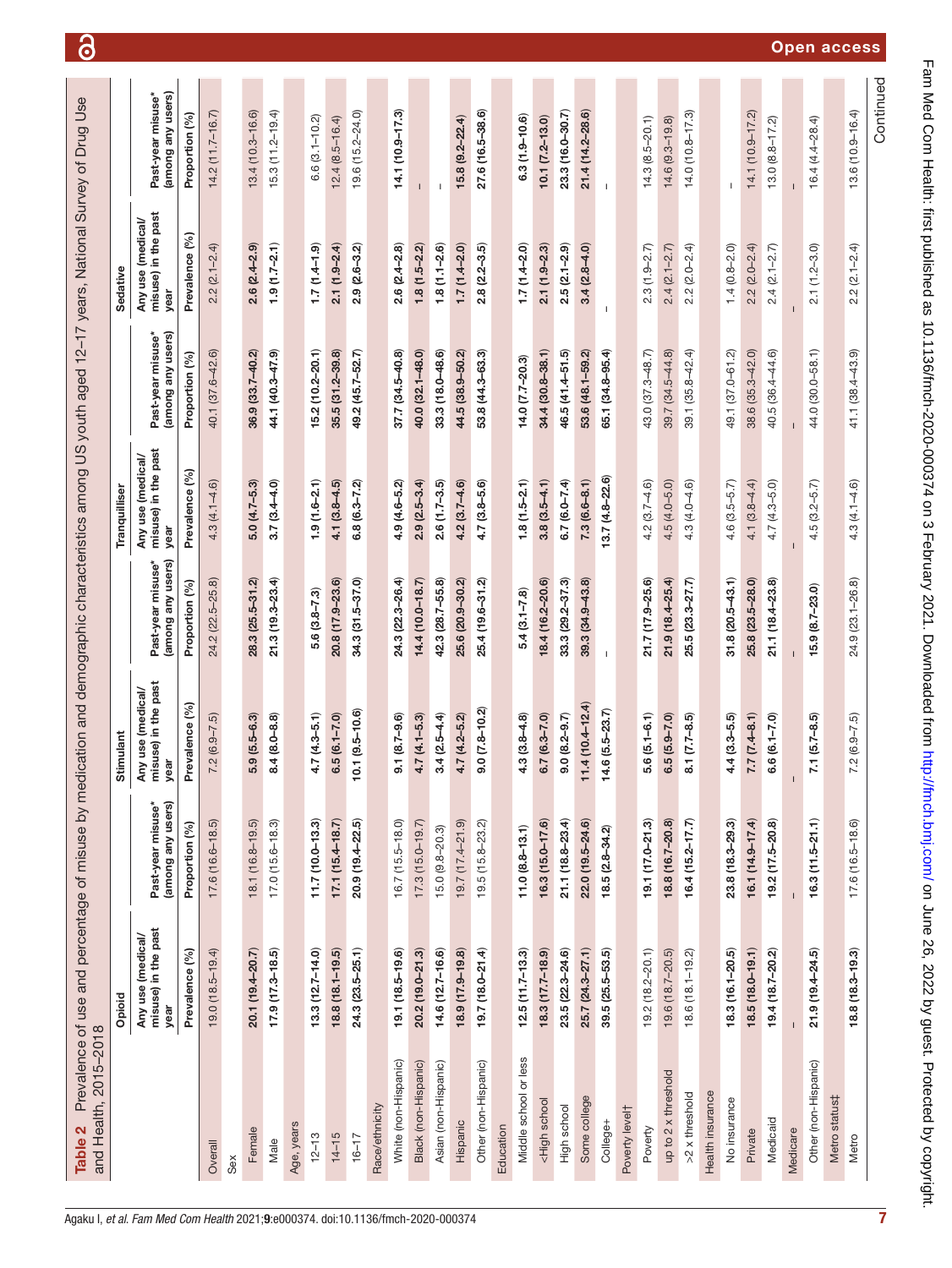| Continued<br>Table 2                                                                                                                                                                                                              |                                                  |                                        |                                                  |                                        |                                                  |                                        |                                                  |                                        |
|-----------------------------------------------------------------------------------------------------------------------------------------------------------------------------------------------------------------------------------|--------------------------------------------------|----------------------------------------|--------------------------------------------------|----------------------------------------|--------------------------------------------------|----------------------------------------|--------------------------------------------------|----------------------------------------|
|                                                                                                                                                                                                                                   | Opioid                                           |                                        | Stimulant                                        |                                        | Tranquilliser                                    |                                        | Sedative                                         |                                        |
|                                                                                                                                                                                                                                   | misuse) in the past<br>Any use (medical/<br>year | (among any users)<br>Past-year misuse* | misuse) in the past<br>Any use (medical/<br>year | Past-year misuse*<br>(among any users) | misuse) in the past<br>Any use (medical/<br>year | (among any users)<br>Past-year misuse* | misuse) in the past<br>Any use (medical/<br>year | (among any users)<br>Past-year misuse* |
|                                                                                                                                                                                                                                   | Prevalence (%)                                   | Proportion (%)                         | Prevalence (%)                                   | Proportion (%)                         | Prevalence (%)                                   | Proportion (%)                         | Prevalence (%)                                   | Proportion (%)                         |
| Non-metro                                                                                                                                                                                                                         | 20.0 (19.0-21.0)                                 | $17.6(15.5 - 19.8)$                    | $7.0(6.3 - 7.6)$                                 | $19.2(15.3 - 23.1)$                    | $4.3(3.8 - 4.8)$                                 | $33.4(27.4 - 39.3)$                    | $2.4(2.0 - 2.8)$                                 | $17.6(10.9 - 24.3)$                    |
| prescription substance§<br>Recency of non-<br>use                                                                                                                                                                                 |                                                  |                                        |                                                  |                                        |                                                  |                                        |                                                  |                                        |
| Never used any<br>substance                                                                                                                                                                                                       | $13.3(12.8 - 13.8)$                              | $7.2(6.2 - 8.3)$                       | $4.1(3.8 - 4.4)$                                 | $3.3(2.2 - 4.4)$                       | $1.6(1.5-1.8)$                                   | $4.8(2.7 - 6.9)$                       | $1.4(1.2 - 1.6)$                                 | $5.5(3.0 - 8.0)$                       |
| Used within past 30 days                                                                                                                                                                                                          | 34.1 (32.7-35.4)                                 | 36.9 (34.6-39.3)                       | 19.2 (18.1-20.3)                                 | 47.9 (44.6-51.2)                       | $15.3(14.3 - 16.3)$                              | $61.6(58.1 - 65.1)$                    | $5.4(4.8 - 6.1)$                                 | 26.7 (21.1-32.3)                       |
| Used during past 30 days 24.9 (23.6-26.2)<br>to 12 months                                                                                                                                                                         |                                                  | $16.9(14.8 - 19.1)$                    | $9.0 (8.2 - 9.9)$                                | 22.3 (18.3-26.2)                       | $5.6(4.9 - 6.3)$                                 | $37.1(31.0 - 43.3)$                    | $2.6(2.1 - 3.1)$                                 | $12.5(6.9 - 18.1)$                     |
| Used more than 12<br>months ago                                                                                                                                                                                                   | $27.2(25.5 - 28.8)$                              | $16.0(13.2 - 18.9)$                    | $7.3(6.4 - 8.2)$                                 | $11.8(7.8 - 15.8)$                     | $4.4(3.7 - 5.2)$                                 | $20.5(13.7 - 27.3)$                    | $2.7(2.1 - 3.2)$                                 | $9.1(3.6 - 14.6)$                      |
| Number of non-prescription substance§ use (past 30 days)                                                                                                                                                                          |                                                  |                                        |                                                  |                                        |                                                  |                                        |                                                  |                                        |
| $\circ$                                                                                                                                                                                                                           | $16.5(16.0 - 16.9)$                              | $11.0(10.0 - 11.9)$                    | $5.2(4.9 - 5.4)$                                 | $9.6(8.2 - 11.0)$                      | $2.5(2.3 - 2.7)$                                 | $18.6(15.7 - 21.5)$                    | $1.7(1.6 - 1.9)$                                 | $7.7(5.5-9.9)$                         |
| $\overline{\phantom{0}}$                                                                                                                                                                                                          | 29.5 (27.8-31.2)                                 | 24.8 (21.9-27.7)                       | 12.0 (10.8-13.2)                                 | 34.1 (29.0-39.3)                       | $9(7.9 - 10.0)$                                  | 43.4 (37.3-49.6)                       | $4.1(3.4 - 4.9)$                                 | 19.2 (11.7-26.7)                       |
| $\sim$                                                                                                                                                                                                                            | 35.4 (32.6-38.2)                                 | $38.9(34.1 - 43.6)$                    | 24.0 (21.5-26.6)                                 | 48.3 (42.2-54.4)                       | $18.5(16.3 - 20.7)$                              | 64.7 (58.4-71.1)                       | $4.4(3.2 - 5.5)$                                 | $27.7(15.1 - 40.3)$                    |
| S                                                                                                                                                                                                                                 | 45.5 (41.4-49.6)                                 | 56.1 (50.1-62.2)                       | 34.1 (30.2-38.0)                                 | $61.8(55.2 - 68.4)$                    | $28.2(24.5 - 31.8)$                              | 69.5 (62.7-76.3)                       | $10.3(7.6 - 13.0)$                               | 28.4 (16.0-40.7)                       |
| 4                                                                                                                                                                                                                                 | 53.5 (45.9-61.1)                                 | 70.9 (62.0-79.8)                       | 49.3 (41.8-56.9)                                 | 59.9 (49.2-70.6)                       | 44.4 (36.9-51.9)                                 | 83.4 (75.7-91.0)                       | $13.1 (8.2 - 18.0)$                              | 42.1 (21.7-62.4)                       |
| $\overline{5}$ +                                                                                                                                                                                                                  | 84.5 (75.1-93.8)                                 | 82.0 (67.3-96.7)                       | 67.6 (52.8-82.4)                                 | 82.6 (70.8-94.3)                       | 72.8 (59.4-86.3)                                 | 97.6 (95.0-100.0)                      | $30.5(15.7 - 45.3)$                              | 55.3 (23.8-86.8)                       |
| Number of non-prescription substances§ used (past years)                                                                                                                                                                          |                                                  |                                        |                                                  |                                        |                                                  |                                        |                                                  |                                        |
| $\circ$                                                                                                                                                                                                                           | $14.9(14.5 - 15.4)$                              | $9.1(8.1 - 10.1)$                      | $4.5(4.2 - 4.7)$                                 | $4.9(3.7 - 6.1)$                       | $2.0(1.8 - 2.1)$                                 | $9.0(6.5 - 11.4)$                      | $1.6(1.4 - 1.7)$                                 | $6.2(3.9 - 8.6)$                       |
| $\overline{\phantom{0}}$                                                                                                                                                                                                          | 24.6 (23.4-25.8)                                 | $14.5(12.6 - 16.4)$                    | $7.9(7.2 - 8.7)$                                 | $16.1(12.5 - 19.7)$                    | $4.3(3.8 - 4.9)$                                 | 29.7 (23.2-36.2)                       | $2.4 (2.0 - 2.8)$                                | $7.9(3.3 - 12.6)$                      |
| $\sim$                                                                                                                                                                                                                            | 28.8 (26.9-30.7)                                 | 25.2 (21.8-28.6)                       | $13.7(12.3 - 15.2)$                              | 34.0 (28.6-39.4)                       | $10.7$ $(9.4 - 12.0)$                            | 44.4 (38.0-50.7)                       | $3.6(2.9 - 4.4)$                                 | $21.2(11.8 - 30.7)$                    |
| S                                                                                                                                                                                                                                 | $34.4(31.7 - 37.1)$                              | $38.0(33.3 - 42.6)$                    | $20.8(18.5-23.1)$                                | 48.8 (42.7-55.0)                       | 15.6 (13.5-17.6)                                 | 58.8 (51.8-65.8)                       | $5.6(4.3 - 6.9)$                                 | $25.6(15.2 - 35.9)$                    |
| 4                                                                                                                                                                                                                                 | 43.9 (40.0-47.8)                                 | 52.2 (46.2-58.1)                       | 32.7 (29.1-36.3)                                 | 57.3 (50.6-64.0)                       | 26.6 (23.3-30.0)                                 | 68.2 (61.5-74.8)                       | $8.4(6.1 - 10.7)$                                | 21.3 (9.5-33.2)                        |
| $\overline{5}$                                                                                                                                                                                                                    | 68.2 (63.3-73.2)                                 | 73.4 (67.0-79.8)                       | 56.3 (50.8-61.9)                                 | 71.7 (65.0-78.4)                       | 56.4 (51.0-61.9)                                 | 86.8 (81.9-91.6)                       | 18.9 (14.5-23.4)                                 | 50.5 (37.2-63.7)                       |
| Estimates in bold type indicate statistically significant differences with in the demographic subgroup. Estimates with relative standard errors >40% were suppressed (–). Results are undel) (e, crude).<br>"Mause was defined as |                                                  |                                        |                                                  |                                        |                                                  |                                        |                                                  |                                        |

Misuse was defined as a report by the respondent that they had used the psychoactive precitive preciption medication in the past year in any way not directed or prescribed, including use without a prescription of individua r misuse was cenined as a report by the respondent mat they nad used the psychoactive prescription inedication in the past year in any way not directly and the second of the product of the second of the second of the secon dose (greater amounts), frequency (more often) or duration (longer).

†Poverty status was defined using the Federal Poverty Threshold of each survey year.

‡Metro status assessed whether the respondent lived in a metropolitan statistical area or not delineated by the Office of Management and Budget.

§Non-prescription substances include alcohol, cigarettes, cigars, marijuana, cocaine, heroin, inhalants and hallucinogens.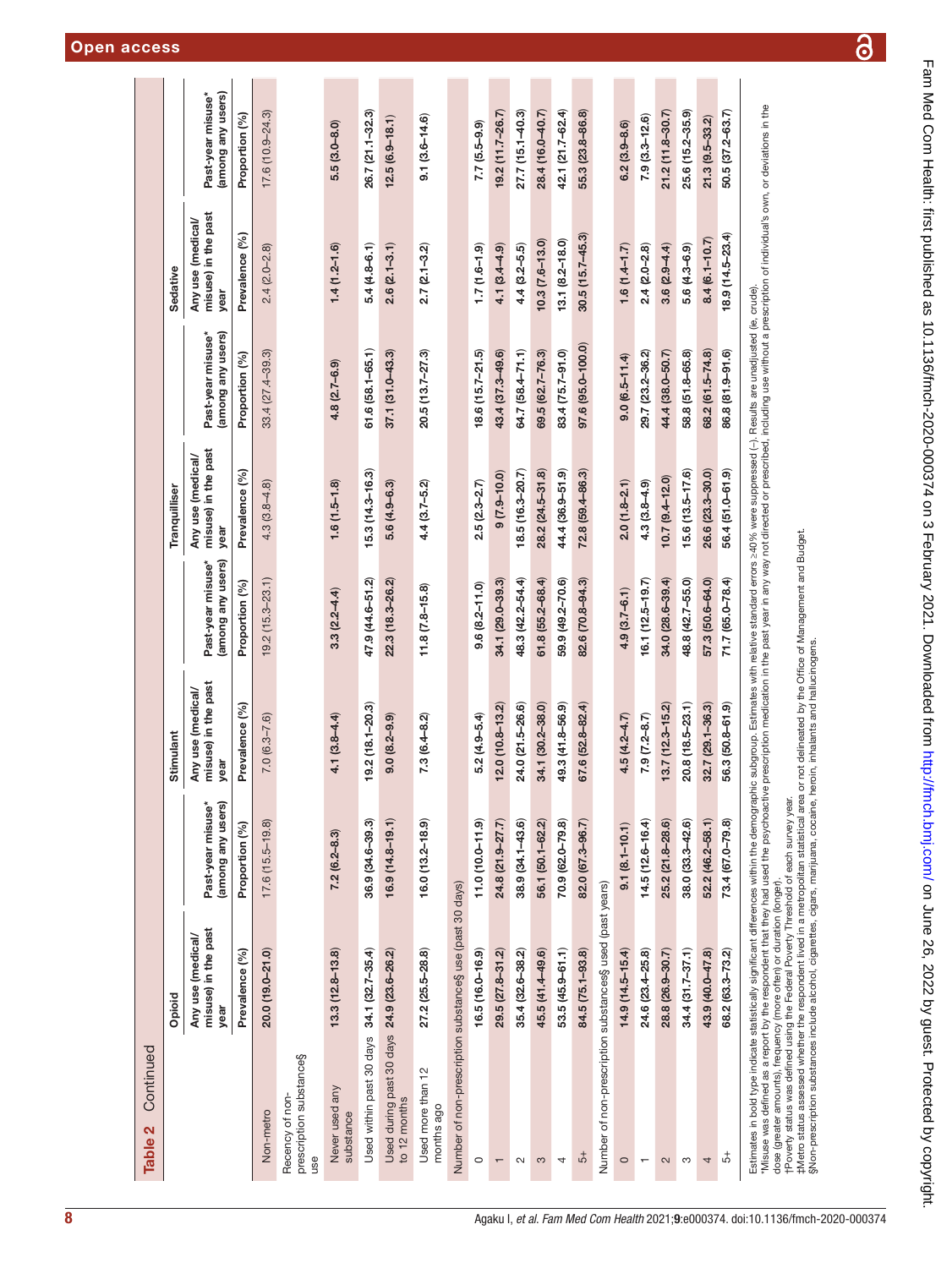<span id="page-8-0"></span>

| Table 3 Demographic characteristics and usage patterns of any psychoactive prescription medications among US young |
|--------------------------------------------------------------------------------------------------------------------|
| adults aged 18–25 years, National Survey of Drug Use and Health, 2015–2018                                         |

| N(% )<br>Prevalence (%)<br>Proportion (%)<br>Proportion (%)<br>Prevalence (%)<br>Overall<br>55 690 (100)<br>41.0 (40.4-41.5)<br>$4.2(3.9 - 4.5)$<br>13.4 (13.0-13.8)<br>34.7 (33.9 - 35.5)<br>Sex<br>Female<br>28 994 (49.8)<br>44.4 (43.7-45.1)<br>$30.4(29.4 - 31.4)$<br>$3.5(3.1 - 3.9)$<br>14.2 (13.7-14.7)<br>Male<br>26 696 (50.2)<br>37.6 (36.8-38.3)<br>39.6 (38.4-40.9)<br>$5.0(4.5 - 5.6)$<br>$12.6(12.1 - 13.1)$<br>Age, years<br>38.2 (37.3-39.0)<br>34.7 (33.4-36.1)<br>$18 - 20$<br>20 335 (37.4)<br>$4.5(4.0 - 5.1)$<br>12.1 (11.6-12.7)<br>34.6 (33.6-35.6)<br>$21 - 25$<br>35 355 (62.6)<br>42.6 (42.0-43.3)<br>$4.0(3.6-4.4)$<br>14.2 (13.7-14.6)<br>Race/ethnicity<br>White (non-Hispanic)<br>29 846 (54.3)<br>46.2 (45.5-46.9)<br>37.3 (36.3-38.3)<br>$4.7(4.2 - 5.1)$<br>$17.1(16.6 - 17.7)$<br>36.1 (34.9-37.4)<br>26.0 (24.1-28.0)<br>$3.0(2.2 - 3.8)$<br>$8.1(7.4 - 8.9)$<br>Black (non-Hispanic)<br>7812 (14.1)<br>29.2 (24.8-33.7)<br>$2.7(1.2 - 4.2)$<br>Asian (non-Hispanic)<br>2741 (6.2)<br>23.7 (21.7-25.7)<br>$5.4(4.3-6.4)$<br>35.4 (34.2-36.6)<br>32.5 (30.5-34.4)<br>$3.6(2.9 - 4.4)$<br>$9.6(8.9 - 10.3)$<br>Hispanic<br>11 667 (21.9)<br>Other (non-Hispanic)<br>45.6 (43.2-48.0)<br>36.8 (33.2-40.3)<br>$5.3(3.6-6.9)$<br>3624(3.5)<br>Education<br>Middle school or less<br>11 471 (21.7)<br>41.0 (39.9-42.2)<br>$2.7(2.1 - 3.3)$<br>13.2 (12.4-14.0)<br>35.4 (33.7-37.2)<br><high school<br="">1043(1.6)<br/>37.0 (33.3-40.7)<br/>34.8 (28.7-40.8)<br/><math>7.1(4.1 - 10.1)</math><br/>13.9 (11.2-16.6)<br/>High school<br/>1196 (2)<br/>43.7 (40.0-47.3)<br/>33.9 (28.8-39.1)<br/><math>6.1(3.6 - 8.6)</math><br/>14.6 (12.1-17.2)<br/>Some college<br/>23 660 (40.5)<br/>38.0 (37.2-38.8)<br/>32.0 (30.8-33.3)<br/><math>4.8(4.3 - 5.4)</math><br/>11.6 (11.1-12.2)<br/>36.9 (35.5-38.3)<br/>College+<br/>18 320 (34.2)<br/>44.5 (43.5-45.4)<br/><math>4.2</math> (3.7-4.8)<br/>15.5 (14.8-16.2)<br/>Poverty level §<br/>14 841 (26.2)<br/>40.7 (39.7-41.8)<br/>34.7 (33.1-36.2)<br/><math>4.0(3.4 - 4.6)</math><br/><math>13.0(12.3 - 13.7)</math><br/>Poverty<br/><math>4.2(3.5 - 4.8)</math><br/>up to 2 x threshold<br/>13 617 (24.2)<br/>39.8 (38.8-40.9)<br/>32.4 (30.8-34.0)<br/>12.3 (11.6-12.9)<br/>&gt;2 x threshold<br/>25 569 (49.6)<br/>41.7 (40.9-42.4)<br/>35.6 (34.4-36.8)<br/><math>4.4(3.9-4.9)</math><br/>14.3 (13.7-14.8)<br/>Health insurance<br/><math>4.8(3.8 - 5.8)</math><br/>7589 (14.3)<br/>35.8 (34.4-37.2)<br/>36.2 (33.9-38.5)<br/><math>11.4(10.5 - 12.3)</math><br/>No insurance<br/>32 454 (59.7)<br/>42.5 (41.8-43.2)<br/>Private<br/>36.4 (35.4-37.4)<br/><math>4.0(3.6-4.5)</math><br/>14.5 (14.0-15.0)<br/>Medicaid<br/>11 557 (19.2)<br/>40.7 (39.5-41.9)<br/>29.0 (27.3-30.7)<br/><math>4.7(4.0-5.5)</math><br/>47.3 (37.2-57.4)<br/>39.3 (24.5-54.0)<br/>14.2 (7.5-20.9)<br/>Medicare only<br/>137(0.2)<br/><math>3.1(2.1-4.1)</math><br/><math>11.0 (9.8 - 12.3)</math><br/>Other (non-Hispanic)<br/>3953 (6.5)<br/>39.0 (37.0-41.0)<br/><math>31.3(28.3 - 34.4)</math><br/>Metro status¶<br/>Metro<br/>45 231 (87.3)<br/>40.7 (40.1-41.3)<br/>35.0 (34.2-35.9)<br/><math>4.2(3.8-4.5)</math><br/>13.4 (13.0-13.8)<br/>10 459 (12.7)<br/>42.9 (41.6-44.1)<br/><math>32.3(30.4 - 34.1)</math><br/><math>4.4(3.6 - 5.2)</math><br/>13.7 (12.8-14.6)<br/>Non-metro<br/>Serious psychological<br/>distress**<br/>No<br/>42 949 (77.4)<br/>36.8 (36.2-37.4)<br/>31.5 (30.6-32.5)<br/><math>2.4(2.1 - 2.7)</math><br/>10.4 (10.0-10.8)<br/><b>Yes</b><br/>12 741 (22.6)<br/>55.2 (54.1-56.3)<br/>41.8 (40.3-43.3)<br/><math>8.3(7.5-9.1)</math><br/>23.7 (22.7-24.6)<br/>Recency of non-prescription substance†† use<br/>Never used any substance<br/>7816 (14.5)<br/>21.1 (19.9-22.2)<br/><math>7.5(6.0-9.0)</math><br/><math>0.5(0.1-0.9)</math><br/><math>3.2(2.8-3.7)</math><br/>Used within past 30 days<br/>36 494 (65.4)<br/>48.0 (47.3-48.6)<br/>41.4 (40.5-42.4)<br/><math>5.0(4.6-5.4)</math><br/>17.7 (17.2-18.2)<br/>Used during past 31 days to<br/>7768 (13.9)<br/><math>33.3(31.9 - 34.6)</math><br/>16.3 (14.5-18.0)<br/><math>2.2(1.5-2.9)</math><br/><math>6.9(6.2 - 7.6)</math><br/>12 months<br/>Used more than 12 months<br/>3612 (6.2)<br/><math>31.1 (29.2 - 33.1)</math><br/><math>11.6(9.3 - 13.9)</math><br/><math>1.6(0.7 - 2.4)</math><br/><math>6.2(5.1 - 7.3)</math></high> |  | Past-year use of<br>any psychoactive<br>prescription<br>medications* | Past-year misuse<br>†(among any users | Past-year<br>substance use<br>disorder ‡ (among<br>any users) | Past-year use of 2 or<br>more psychoactive<br>prescription<br>medications |
|-----------------------------------------------------------------------------------------------------------------------------------------------------------------------------------------------------------------------------------------------------------------------------------------------------------------------------------------------------------------------------------------------------------------------------------------------------------------------------------------------------------------------------------------------------------------------------------------------------------------------------------------------------------------------------------------------------------------------------------------------------------------------------------------------------------------------------------------------------------------------------------------------------------------------------------------------------------------------------------------------------------------------------------------------------------------------------------------------------------------------------------------------------------------------------------------------------------------------------------------------------------------------------------------------------------------------------------------------------------------------------------------------------------------------------------------------------------------------------------------------------------------------------------------------------------------------------------------------------------------------------------------------------------------------------------------------------------------------------------------------------------------------------------------------------------------------------------------------------------------------------------------------------------------------------------------------------------------------------------------------------------------------------------------------------------------------------------------------------------------------------------------------------------------------------------------------------------------------------------------------------------------------------------------------------------------------------------------------------------------------------------------------------------------------------------------------------------------------------------------------------------------------------------------------------------------------------------------------------------------------------------------------------------------------------------------------------------------------------------------------------------------------------------------------------------------------------------------------------------------------------------------------------------------------------------------------------------------------------------------------------------------------------------------------------------------------------------------------------------------------------------------------------------------------------------------------------------------------------------------------------------------------------------------------------------------------------------------------------------------------------------------------------------------------------------------------------------------------------------------------------------------------------------------------------------------------------------------------------------------------------------------------------------------------------------------------------------------------------------------------------------------------------------------------------------------------------------------------------------------------------------------------------------------------------------------------------------------------------------------------------------------------------------------------------------------------------------------------------------------------------------------------------------------------------------------------------------------------------------------------------------------------------------------------------------------------------------------------------------------------------------------|--|----------------------------------------------------------------------|---------------------------------------|---------------------------------------------------------------|---------------------------------------------------------------------------|
|                                                                                                                                                                                                                                                                                                                                                                                                                                                                                                                                                                                                                                                                                                                                                                                                                                                                                                                                                                                                                                                                                                                                                                                                                                                                                                                                                                                                                                                                                                                                                                                                                                                                                                                                                                                                                                                                                                                                                                                                                                                                                                                                                                                                                                                                                                                                                                                                                                                                                                                                                                                                                                                                                                                                                                                                                                                                                                                                                                                                                                                                                                                                                                                                                                                                                                                                                                                                                                                                                                                                                                                                                                                                                                                                                                                                                                                                                                                                                                                                                                                                                                                                                                                                                                                                                                                                                                                         |  |                                                                      |                                       |                                                               |                                                                           |
|                                                                                                                                                                                                                                                                                                                                                                                                                                                                                                                                                                                                                                                                                                                                                                                                                                                                                                                                                                                                                                                                                                                                                                                                                                                                                                                                                                                                                                                                                                                                                                                                                                                                                                                                                                                                                                                                                                                                                                                                                                                                                                                                                                                                                                                                                                                                                                                                                                                                                                                                                                                                                                                                                                                                                                                                                                                                                                                                                                                                                                                                                                                                                                                                                                                                                                                                                                                                                                                                                                                                                                                                                                                                                                                                                                                                                                                                                                                                                                                                                                                                                                                                                                                                                                                                                                                                                                                         |  |                                                                      |                                       |                                                               |                                                                           |
|                                                                                                                                                                                                                                                                                                                                                                                                                                                                                                                                                                                                                                                                                                                                                                                                                                                                                                                                                                                                                                                                                                                                                                                                                                                                                                                                                                                                                                                                                                                                                                                                                                                                                                                                                                                                                                                                                                                                                                                                                                                                                                                                                                                                                                                                                                                                                                                                                                                                                                                                                                                                                                                                                                                                                                                                                                                                                                                                                                                                                                                                                                                                                                                                                                                                                                                                                                                                                                                                                                                                                                                                                                                                                                                                                                                                                                                                                                                                                                                                                                                                                                                                                                                                                                                                                                                                                                                         |  |                                                                      |                                       |                                                               |                                                                           |
|                                                                                                                                                                                                                                                                                                                                                                                                                                                                                                                                                                                                                                                                                                                                                                                                                                                                                                                                                                                                                                                                                                                                                                                                                                                                                                                                                                                                                                                                                                                                                                                                                                                                                                                                                                                                                                                                                                                                                                                                                                                                                                                                                                                                                                                                                                                                                                                                                                                                                                                                                                                                                                                                                                                                                                                                                                                                                                                                                                                                                                                                                                                                                                                                                                                                                                                                                                                                                                                                                                                                                                                                                                                                                                                                                                                                                                                                                                                                                                                                                                                                                                                                                                                                                                                                                                                                                                                         |  |                                                                      |                                       |                                                               |                                                                           |
|                                                                                                                                                                                                                                                                                                                                                                                                                                                                                                                                                                                                                                                                                                                                                                                                                                                                                                                                                                                                                                                                                                                                                                                                                                                                                                                                                                                                                                                                                                                                                                                                                                                                                                                                                                                                                                                                                                                                                                                                                                                                                                                                                                                                                                                                                                                                                                                                                                                                                                                                                                                                                                                                                                                                                                                                                                                                                                                                                                                                                                                                                                                                                                                                                                                                                                                                                                                                                                                                                                                                                                                                                                                                                                                                                                                                                                                                                                                                                                                                                                                                                                                                                                                                                                                                                                                                                                                         |  |                                                                      |                                       |                                                               |                                                                           |
|                                                                                                                                                                                                                                                                                                                                                                                                                                                                                                                                                                                                                                                                                                                                                                                                                                                                                                                                                                                                                                                                                                                                                                                                                                                                                                                                                                                                                                                                                                                                                                                                                                                                                                                                                                                                                                                                                                                                                                                                                                                                                                                                                                                                                                                                                                                                                                                                                                                                                                                                                                                                                                                                                                                                                                                                                                                                                                                                                                                                                                                                                                                                                                                                                                                                                                                                                                                                                                                                                                                                                                                                                                                                                                                                                                                                                                                                                                                                                                                                                                                                                                                                                                                                                                                                                                                                                                                         |  |                                                                      |                                       |                                                               |                                                                           |
|                                                                                                                                                                                                                                                                                                                                                                                                                                                                                                                                                                                                                                                                                                                                                                                                                                                                                                                                                                                                                                                                                                                                                                                                                                                                                                                                                                                                                                                                                                                                                                                                                                                                                                                                                                                                                                                                                                                                                                                                                                                                                                                                                                                                                                                                                                                                                                                                                                                                                                                                                                                                                                                                                                                                                                                                                                                                                                                                                                                                                                                                                                                                                                                                                                                                                                                                                                                                                                                                                                                                                                                                                                                                                                                                                                                                                                                                                                                                                                                                                                                                                                                                                                                                                                                                                                                                                                                         |  |                                                                      |                                       |                                                               |                                                                           |
|                                                                                                                                                                                                                                                                                                                                                                                                                                                                                                                                                                                                                                                                                                                                                                                                                                                                                                                                                                                                                                                                                                                                                                                                                                                                                                                                                                                                                                                                                                                                                                                                                                                                                                                                                                                                                                                                                                                                                                                                                                                                                                                                                                                                                                                                                                                                                                                                                                                                                                                                                                                                                                                                                                                                                                                                                                                                                                                                                                                                                                                                                                                                                                                                                                                                                                                                                                                                                                                                                                                                                                                                                                                                                                                                                                                                                                                                                                                                                                                                                                                                                                                                                                                                                                                                                                                                                                                         |  |                                                                      |                                       |                                                               |                                                                           |
|                                                                                                                                                                                                                                                                                                                                                                                                                                                                                                                                                                                                                                                                                                                                                                                                                                                                                                                                                                                                                                                                                                                                                                                                                                                                                                                                                                                                                                                                                                                                                                                                                                                                                                                                                                                                                                                                                                                                                                                                                                                                                                                                                                                                                                                                                                                                                                                                                                                                                                                                                                                                                                                                                                                                                                                                                                                                                                                                                                                                                                                                                                                                                                                                                                                                                                                                                                                                                                                                                                                                                                                                                                                                                                                                                                                                                                                                                                                                                                                                                                                                                                                                                                                                                                                                                                                                                                                         |  |                                                                      |                                       |                                                               |                                                                           |
|                                                                                                                                                                                                                                                                                                                                                                                                                                                                                                                                                                                                                                                                                                                                                                                                                                                                                                                                                                                                                                                                                                                                                                                                                                                                                                                                                                                                                                                                                                                                                                                                                                                                                                                                                                                                                                                                                                                                                                                                                                                                                                                                                                                                                                                                                                                                                                                                                                                                                                                                                                                                                                                                                                                                                                                                                                                                                                                                                                                                                                                                                                                                                                                                                                                                                                                                                                                                                                                                                                                                                                                                                                                                                                                                                                                                                                                                                                                                                                                                                                                                                                                                                                                                                                                                                                                                                                                         |  |                                                                      |                                       |                                                               |                                                                           |
|                                                                                                                                                                                                                                                                                                                                                                                                                                                                                                                                                                                                                                                                                                                                                                                                                                                                                                                                                                                                                                                                                                                                                                                                                                                                                                                                                                                                                                                                                                                                                                                                                                                                                                                                                                                                                                                                                                                                                                                                                                                                                                                                                                                                                                                                                                                                                                                                                                                                                                                                                                                                                                                                                                                                                                                                                                                                                                                                                                                                                                                                                                                                                                                                                                                                                                                                                                                                                                                                                                                                                                                                                                                                                                                                                                                                                                                                                                                                                                                                                                                                                                                                                                                                                                                                                                                                                                                         |  |                                                                      |                                       |                                                               |                                                                           |
|                                                                                                                                                                                                                                                                                                                                                                                                                                                                                                                                                                                                                                                                                                                                                                                                                                                                                                                                                                                                                                                                                                                                                                                                                                                                                                                                                                                                                                                                                                                                                                                                                                                                                                                                                                                                                                                                                                                                                                                                                                                                                                                                                                                                                                                                                                                                                                                                                                                                                                                                                                                                                                                                                                                                                                                                                                                                                                                                                                                                                                                                                                                                                                                                                                                                                                                                                                                                                                                                                                                                                                                                                                                                                                                                                                                                                                                                                                                                                                                                                                                                                                                                                                                                                                                                                                                                                                                         |  |                                                                      |                                       |                                                               |                                                                           |
|                                                                                                                                                                                                                                                                                                                                                                                                                                                                                                                                                                                                                                                                                                                                                                                                                                                                                                                                                                                                                                                                                                                                                                                                                                                                                                                                                                                                                                                                                                                                                                                                                                                                                                                                                                                                                                                                                                                                                                                                                                                                                                                                                                                                                                                                                                                                                                                                                                                                                                                                                                                                                                                                                                                                                                                                                                                                                                                                                                                                                                                                                                                                                                                                                                                                                                                                                                                                                                                                                                                                                                                                                                                                                                                                                                                                                                                                                                                                                                                                                                                                                                                                                                                                                                                                                                                                                                                         |  |                                                                      |                                       |                                                               |                                                                           |
|                                                                                                                                                                                                                                                                                                                                                                                                                                                                                                                                                                                                                                                                                                                                                                                                                                                                                                                                                                                                                                                                                                                                                                                                                                                                                                                                                                                                                                                                                                                                                                                                                                                                                                                                                                                                                                                                                                                                                                                                                                                                                                                                                                                                                                                                                                                                                                                                                                                                                                                                                                                                                                                                                                                                                                                                                                                                                                                                                                                                                                                                                                                                                                                                                                                                                                                                                                                                                                                                                                                                                                                                                                                                                                                                                                                                                                                                                                                                                                                                                                                                                                                                                                                                                                                                                                                                                                                         |  |                                                                      |                                       |                                                               | 15.1 (13.4-16.9)                                                          |
|                                                                                                                                                                                                                                                                                                                                                                                                                                                                                                                                                                                                                                                                                                                                                                                                                                                                                                                                                                                                                                                                                                                                                                                                                                                                                                                                                                                                                                                                                                                                                                                                                                                                                                                                                                                                                                                                                                                                                                                                                                                                                                                                                                                                                                                                                                                                                                                                                                                                                                                                                                                                                                                                                                                                                                                                                                                                                                                                                                                                                                                                                                                                                                                                                                                                                                                                                                                                                                                                                                                                                                                                                                                                                                                                                                                                                                                                                                                                                                                                                                                                                                                                                                                                                                                                                                                                                                                         |  |                                                                      |                                       |                                                               |                                                                           |
|                                                                                                                                                                                                                                                                                                                                                                                                                                                                                                                                                                                                                                                                                                                                                                                                                                                                                                                                                                                                                                                                                                                                                                                                                                                                                                                                                                                                                                                                                                                                                                                                                                                                                                                                                                                                                                                                                                                                                                                                                                                                                                                                                                                                                                                                                                                                                                                                                                                                                                                                                                                                                                                                                                                                                                                                                                                                                                                                                                                                                                                                                                                                                                                                                                                                                                                                                                                                                                                                                                                                                                                                                                                                                                                                                                                                                                                                                                                                                                                                                                                                                                                                                                                                                                                                                                                                                                                         |  |                                                                      |                                       |                                                               |                                                                           |
|                                                                                                                                                                                                                                                                                                                                                                                                                                                                                                                                                                                                                                                                                                                                                                                                                                                                                                                                                                                                                                                                                                                                                                                                                                                                                                                                                                                                                                                                                                                                                                                                                                                                                                                                                                                                                                                                                                                                                                                                                                                                                                                                                                                                                                                                                                                                                                                                                                                                                                                                                                                                                                                                                                                                                                                                                                                                                                                                                                                                                                                                                                                                                                                                                                                                                                                                                                                                                                                                                                                                                                                                                                                                                                                                                                                                                                                                                                                                                                                                                                                                                                                                                                                                                                                                                                                                                                                         |  |                                                                      |                                       |                                                               |                                                                           |
|                                                                                                                                                                                                                                                                                                                                                                                                                                                                                                                                                                                                                                                                                                                                                                                                                                                                                                                                                                                                                                                                                                                                                                                                                                                                                                                                                                                                                                                                                                                                                                                                                                                                                                                                                                                                                                                                                                                                                                                                                                                                                                                                                                                                                                                                                                                                                                                                                                                                                                                                                                                                                                                                                                                                                                                                                                                                                                                                                                                                                                                                                                                                                                                                                                                                                                                                                                                                                                                                                                                                                                                                                                                                                                                                                                                                                                                                                                                                                                                                                                                                                                                                                                                                                                                                                                                                                                                         |  |                                                                      |                                       |                                                               |                                                                           |
|                                                                                                                                                                                                                                                                                                                                                                                                                                                                                                                                                                                                                                                                                                                                                                                                                                                                                                                                                                                                                                                                                                                                                                                                                                                                                                                                                                                                                                                                                                                                                                                                                                                                                                                                                                                                                                                                                                                                                                                                                                                                                                                                                                                                                                                                                                                                                                                                                                                                                                                                                                                                                                                                                                                                                                                                                                                                                                                                                                                                                                                                                                                                                                                                                                                                                                                                                                                                                                                                                                                                                                                                                                                                                                                                                                                                                                                                                                                                                                                                                                                                                                                                                                                                                                                                                                                                                                                         |  |                                                                      |                                       |                                                               |                                                                           |
|                                                                                                                                                                                                                                                                                                                                                                                                                                                                                                                                                                                                                                                                                                                                                                                                                                                                                                                                                                                                                                                                                                                                                                                                                                                                                                                                                                                                                                                                                                                                                                                                                                                                                                                                                                                                                                                                                                                                                                                                                                                                                                                                                                                                                                                                                                                                                                                                                                                                                                                                                                                                                                                                                                                                                                                                                                                                                                                                                                                                                                                                                                                                                                                                                                                                                                                                                                                                                                                                                                                                                                                                                                                                                                                                                                                                                                                                                                                                                                                                                                                                                                                                                                                                                                                                                                                                                                                         |  |                                                                      |                                       |                                                               |                                                                           |
|                                                                                                                                                                                                                                                                                                                                                                                                                                                                                                                                                                                                                                                                                                                                                                                                                                                                                                                                                                                                                                                                                                                                                                                                                                                                                                                                                                                                                                                                                                                                                                                                                                                                                                                                                                                                                                                                                                                                                                                                                                                                                                                                                                                                                                                                                                                                                                                                                                                                                                                                                                                                                                                                                                                                                                                                                                                                                                                                                                                                                                                                                                                                                                                                                                                                                                                                                                                                                                                                                                                                                                                                                                                                                                                                                                                                                                                                                                                                                                                                                                                                                                                                                                                                                                                                                                                                                                                         |  |                                                                      |                                       |                                                               |                                                                           |
|                                                                                                                                                                                                                                                                                                                                                                                                                                                                                                                                                                                                                                                                                                                                                                                                                                                                                                                                                                                                                                                                                                                                                                                                                                                                                                                                                                                                                                                                                                                                                                                                                                                                                                                                                                                                                                                                                                                                                                                                                                                                                                                                                                                                                                                                                                                                                                                                                                                                                                                                                                                                                                                                                                                                                                                                                                                                                                                                                                                                                                                                                                                                                                                                                                                                                                                                                                                                                                                                                                                                                                                                                                                                                                                                                                                                                                                                                                                                                                                                                                                                                                                                                                                                                                                                                                                                                                                         |  |                                                                      |                                       |                                                               |                                                                           |
|                                                                                                                                                                                                                                                                                                                                                                                                                                                                                                                                                                                                                                                                                                                                                                                                                                                                                                                                                                                                                                                                                                                                                                                                                                                                                                                                                                                                                                                                                                                                                                                                                                                                                                                                                                                                                                                                                                                                                                                                                                                                                                                                                                                                                                                                                                                                                                                                                                                                                                                                                                                                                                                                                                                                                                                                                                                                                                                                                                                                                                                                                                                                                                                                                                                                                                                                                                                                                                                                                                                                                                                                                                                                                                                                                                                                                                                                                                                                                                                                                                                                                                                                                                                                                                                                                                                                                                                         |  |                                                                      |                                       |                                                               |                                                                           |
|                                                                                                                                                                                                                                                                                                                                                                                                                                                                                                                                                                                                                                                                                                                                                                                                                                                                                                                                                                                                                                                                                                                                                                                                                                                                                                                                                                                                                                                                                                                                                                                                                                                                                                                                                                                                                                                                                                                                                                                                                                                                                                                                                                                                                                                                                                                                                                                                                                                                                                                                                                                                                                                                                                                                                                                                                                                                                                                                                                                                                                                                                                                                                                                                                                                                                                                                                                                                                                                                                                                                                                                                                                                                                                                                                                                                                                                                                                                                                                                                                                                                                                                                                                                                                                                                                                                                                                                         |  |                                                                      |                                       |                                                               |                                                                           |
|                                                                                                                                                                                                                                                                                                                                                                                                                                                                                                                                                                                                                                                                                                                                                                                                                                                                                                                                                                                                                                                                                                                                                                                                                                                                                                                                                                                                                                                                                                                                                                                                                                                                                                                                                                                                                                                                                                                                                                                                                                                                                                                                                                                                                                                                                                                                                                                                                                                                                                                                                                                                                                                                                                                                                                                                                                                                                                                                                                                                                                                                                                                                                                                                                                                                                                                                                                                                                                                                                                                                                                                                                                                                                                                                                                                                                                                                                                                                                                                                                                                                                                                                                                                                                                                                                                                                                                                         |  |                                                                      |                                       |                                                               |                                                                           |
|                                                                                                                                                                                                                                                                                                                                                                                                                                                                                                                                                                                                                                                                                                                                                                                                                                                                                                                                                                                                                                                                                                                                                                                                                                                                                                                                                                                                                                                                                                                                                                                                                                                                                                                                                                                                                                                                                                                                                                                                                                                                                                                                                                                                                                                                                                                                                                                                                                                                                                                                                                                                                                                                                                                                                                                                                                                                                                                                                                                                                                                                                                                                                                                                                                                                                                                                                                                                                                                                                                                                                                                                                                                                                                                                                                                                                                                                                                                                                                                                                                                                                                                                                                                                                                                                                                                                                                                         |  |                                                                      |                                       |                                                               |                                                                           |
|                                                                                                                                                                                                                                                                                                                                                                                                                                                                                                                                                                                                                                                                                                                                                                                                                                                                                                                                                                                                                                                                                                                                                                                                                                                                                                                                                                                                                                                                                                                                                                                                                                                                                                                                                                                                                                                                                                                                                                                                                                                                                                                                                                                                                                                                                                                                                                                                                                                                                                                                                                                                                                                                                                                                                                                                                                                                                                                                                                                                                                                                                                                                                                                                                                                                                                                                                                                                                                                                                                                                                                                                                                                                                                                                                                                                                                                                                                                                                                                                                                                                                                                                                                                                                                                                                                                                                                                         |  |                                                                      |                                       |                                                               |                                                                           |
|                                                                                                                                                                                                                                                                                                                                                                                                                                                                                                                                                                                                                                                                                                                                                                                                                                                                                                                                                                                                                                                                                                                                                                                                                                                                                                                                                                                                                                                                                                                                                                                                                                                                                                                                                                                                                                                                                                                                                                                                                                                                                                                                                                                                                                                                                                                                                                                                                                                                                                                                                                                                                                                                                                                                                                                                                                                                                                                                                                                                                                                                                                                                                                                                                                                                                                                                                                                                                                                                                                                                                                                                                                                                                                                                                                                                                                                                                                                                                                                                                                                                                                                                                                                                                                                                                                                                                                                         |  |                                                                      |                                       |                                                               | 12.2 (11.4-13.0)                                                          |
|                                                                                                                                                                                                                                                                                                                                                                                                                                                                                                                                                                                                                                                                                                                                                                                                                                                                                                                                                                                                                                                                                                                                                                                                                                                                                                                                                                                                                                                                                                                                                                                                                                                                                                                                                                                                                                                                                                                                                                                                                                                                                                                                                                                                                                                                                                                                                                                                                                                                                                                                                                                                                                                                                                                                                                                                                                                                                                                                                                                                                                                                                                                                                                                                                                                                                                                                                                                                                                                                                                                                                                                                                                                                                                                                                                                                                                                                                                                                                                                                                                                                                                                                                                                                                                                                                                                                                                                         |  |                                                                      |                                       |                                                               |                                                                           |
|                                                                                                                                                                                                                                                                                                                                                                                                                                                                                                                                                                                                                                                                                                                                                                                                                                                                                                                                                                                                                                                                                                                                                                                                                                                                                                                                                                                                                                                                                                                                                                                                                                                                                                                                                                                                                                                                                                                                                                                                                                                                                                                                                                                                                                                                                                                                                                                                                                                                                                                                                                                                                                                                                                                                                                                                                                                                                                                                                                                                                                                                                                                                                                                                                                                                                                                                                                                                                                                                                                                                                                                                                                                                                                                                                                                                                                                                                                                                                                                                                                                                                                                                                                                                                                                                                                                                                                                         |  |                                                                      |                                       |                                                               |                                                                           |
|                                                                                                                                                                                                                                                                                                                                                                                                                                                                                                                                                                                                                                                                                                                                                                                                                                                                                                                                                                                                                                                                                                                                                                                                                                                                                                                                                                                                                                                                                                                                                                                                                                                                                                                                                                                                                                                                                                                                                                                                                                                                                                                                                                                                                                                                                                                                                                                                                                                                                                                                                                                                                                                                                                                                                                                                                                                                                                                                                                                                                                                                                                                                                                                                                                                                                                                                                                                                                                                                                                                                                                                                                                                                                                                                                                                                                                                                                                                                                                                                                                                                                                                                                                                                                                                                                                                                                                                         |  |                                                                      |                                       |                                                               |                                                                           |
|                                                                                                                                                                                                                                                                                                                                                                                                                                                                                                                                                                                                                                                                                                                                                                                                                                                                                                                                                                                                                                                                                                                                                                                                                                                                                                                                                                                                                                                                                                                                                                                                                                                                                                                                                                                                                                                                                                                                                                                                                                                                                                                                                                                                                                                                                                                                                                                                                                                                                                                                                                                                                                                                                                                                                                                                                                                                                                                                                                                                                                                                                                                                                                                                                                                                                                                                                                                                                                                                                                                                                                                                                                                                                                                                                                                                                                                                                                                                                                                                                                                                                                                                                                                                                                                                                                                                                                                         |  |                                                                      |                                       |                                                               |                                                                           |
|                                                                                                                                                                                                                                                                                                                                                                                                                                                                                                                                                                                                                                                                                                                                                                                                                                                                                                                                                                                                                                                                                                                                                                                                                                                                                                                                                                                                                                                                                                                                                                                                                                                                                                                                                                                                                                                                                                                                                                                                                                                                                                                                                                                                                                                                                                                                                                                                                                                                                                                                                                                                                                                                                                                                                                                                                                                                                                                                                                                                                                                                                                                                                                                                                                                                                                                                                                                                                                                                                                                                                                                                                                                                                                                                                                                                                                                                                                                                                                                                                                                                                                                                                                                                                                                                                                                                                                                         |  |                                                                      |                                       |                                                               |                                                                           |
|                                                                                                                                                                                                                                                                                                                                                                                                                                                                                                                                                                                                                                                                                                                                                                                                                                                                                                                                                                                                                                                                                                                                                                                                                                                                                                                                                                                                                                                                                                                                                                                                                                                                                                                                                                                                                                                                                                                                                                                                                                                                                                                                                                                                                                                                                                                                                                                                                                                                                                                                                                                                                                                                                                                                                                                                                                                                                                                                                                                                                                                                                                                                                                                                                                                                                                                                                                                                                                                                                                                                                                                                                                                                                                                                                                                                                                                                                                                                                                                                                                                                                                                                                                                                                                                                                                                                                                                         |  |                                                                      |                                       |                                                               |                                                                           |
|                                                                                                                                                                                                                                                                                                                                                                                                                                                                                                                                                                                                                                                                                                                                                                                                                                                                                                                                                                                                                                                                                                                                                                                                                                                                                                                                                                                                                                                                                                                                                                                                                                                                                                                                                                                                                                                                                                                                                                                                                                                                                                                                                                                                                                                                                                                                                                                                                                                                                                                                                                                                                                                                                                                                                                                                                                                                                                                                                                                                                                                                                                                                                                                                                                                                                                                                                                                                                                                                                                                                                                                                                                                                                                                                                                                                                                                                                                                                                                                                                                                                                                                                                                                                                                                                                                                                                                                         |  |                                                                      |                                       |                                                               |                                                                           |
|                                                                                                                                                                                                                                                                                                                                                                                                                                                                                                                                                                                                                                                                                                                                                                                                                                                                                                                                                                                                                                                                                                                                                                                                                                                                                                                                                                                                                                                                                                                                                                                                                                                                                                                                                                                                                                                                                                                                                                                                                                                                                                                                                                                                                                                                                                                                                                                                                                                                                                                                                                                                                                                                                                                                                                                                                                                                                                                                                                                                                                                                                                                                                                                                                                                                                                                                                                                                                                                                                                                                                                                                                                                                                                                                                                                                                                                                                                                                                                                                                                                                                                                                                                                                                                                                                                                                                                                         |  |                                                                      |                                       |                                                               |                                                                           |
|                                                                                                                                                                                                                                                                                                                                                                                                                                                                                                                                                                                                                                                                                                                                                                                                                                                                                                                                                                                                                                                                                                                                                                                                                                                                                                                                                                                                                                                                                                                                                                                                                                                                                                                                                                                                                                                                                                                                                                                                                                                                                                                                                                                                                                                                                                                                                                                                                                                                                                                                                                                                                                                                                                                                                                                                                                                                                                                                                                                                                                                                                                                                                                                                                                                                                                                                                                                                                                                                                                                                                                                                                                                                                                                                                                                                                                                                                                                                                                                                                                                                                                                                                                                                                                                                                                                                                                                         |  |                                                                      |                                       |                                                               |                                                                           |
|                                                                                                                                                                                                                                                                                                                                                                                                                                                                                                                                                                                                                                                                                                                                                                                                                                                                                                                                                                                                                                                                                                                                                                                                                                                                                                                                                                                                                                                                                                                                                                                                                                                                                                                                                                                                                                                                                                                                                                                                                                                                                                                                                                                                                                                                                                                                                                                                                                                                                                                                                                                                                                                                                                                                                                                                                                                                                                                                                                                                                                                                                                                                                                                                                                                                                                                                                                                                                                                                                                                                                                                                                                                                                                                                                                                                                                                                                                                                                                                                                                                                                                                                                                                                                                                                                                                                                                                         |  |                                                                      |                                       |                                                               |                                                                           |
|                                                                                                                                                                                                                                                                                                                                                                                                                                                                                                                                                                                                                                                                                                                                                                                                                                                                                                                                                                                                                                                                                                                                                                                                                                                                                                                                                                                                                                                                                                                                                                                                                                                                                                                                                                                                                                                                                                                                                                                                                                                                                                                                                                                                                                                                                                                                                                                                                                                                                                                                                                                                                                                                                                                                                                                                                                                                                                                                                                                                                                                                                                                                                                                                                                                                                                                                                                                                                                                                                                                                                                                                                                                                                                                                                                                                                                                                                                                                                                                                                                                                                                                                                                                                                                                                                                                                                                                         |  |                                                                      |                                       |                                                               |                                                                           |
|                                                                                                                                                                                                                                                                                                                                                                                                                                                                                                                                                                                                                                                                                                                                                                                                                                                                                                                                                                                                                                                                                                                                                                                                                                                                                                                                                                                                                                                                                                                                                                                                                                                                                                                                                                                                                                                                                                                                                                                                                                                                                                                                                                                                                                                                                                                                                                                                                                                                                                                                                                                                                                                                                                                                                                                                                                                                                                                                                                                                                                                                                                                                                                                                                                                                                                                                                                                                                                                                                                                                                                                                                                                                                                                                                                                                                                                                                                                                                                                                                                                                                                                                                                                                                                                                                                                                                                                         |  |                                                                      |                                       |                                                               |                                                                           |
| ago                                                                                                                                                                                                                                                                                                                                                                                                                                                                                                                                                                                                                                                                                                                                                                                                                                                                                                                                                                                                                                                                                                                                                                                                                                                                                                                                                                                                                                                                                                                                                                                                                                                                                                                                                                                                                                                                                                                                                                                                                                                                                                                                                                                                                                                                                                                                                                                                                                                                                                                                                                                                                                                                                                                                                                                                                                                                                                                                                                                                                                                                                                                                                                                                                                                                                                                                                                                                                                                                                                                                                                                                                                                                                                                                                                                                                                                                                                                                                                                                                                                                                                                                                                                                                                                                                                                                                                                     |  |                                                                      |                                       |                                                               |                                                                           |

Continued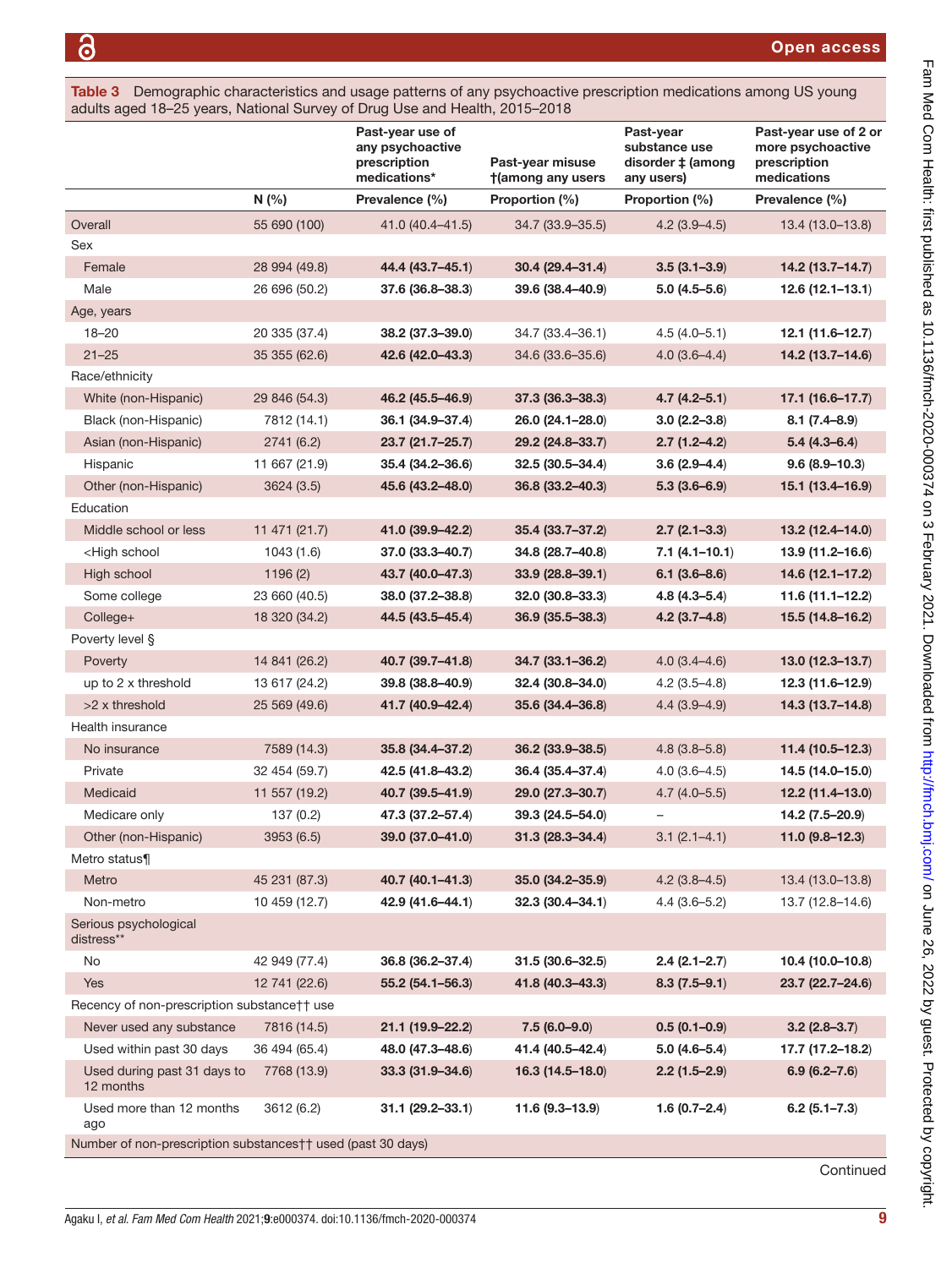#### Table 3 Continued

|                                                          |               | Past-year use of<br>any psychoactive<br>prescription<br>medications* | Past-year misuse<br>tamong any users | Past-year<br>substance use<br>disorder ‡ (among<br>any users) | Past-year use of 2 or<br>more psychoactive<br>prescription<br>medications |
|----------------------------------------------------------|---------------|----------------------------------------------------------------------|--------------------------------------|---------------------------------------------------------------|---------------------------------------------------------------------------|
|                                                          | N(%)          | Prevalence (%)                                                       | Proportion (%)                       | Proportion (%)                                                | Prevalence (%)                                                            |
| 0                                                        | 19 195 (34.6) | 27.8 (27.0-28.6)                                                     | 12.5 (11.4-13.6)                     | $1.5(1.1-1.9)$                                                | $5.2(4.8 - 5.6)$                                                          |
|                                                          | 19 270 (34.6) | 38.7 (37.8-39.6)                                                     | 25.0 (23.7-26.2)                     | $2.2(1.8-2.6)$                                                | $9.9(9.3 - 10.4)$                                                         |
| 2                                                        | 10 178 (18.1) | 51.9 (50.7-53.2)                                                     | 43.7 (42.0-45.5)                     | $4.3(3.6 - 5.0)$                                              | 19.5 (18.5-20.4)                                                          |
| 3                                                        | 4981 (9)      | $63.3(61.5 - 65.0)$                                                  | 58.2 (56.0-60.4)                     | $7.7(6.5 - 8.8)$                                              | $31.8(30.1 - 33.5)$                                                       |
| 4                                                        | 1636 (3)      | 75.0 (72.3-77.7)                                                     | 73.9 (70.7-77.0)                     | 12.0 (9.8-14.2)                                               | 44.3 (41.2-47.4)                                                          |
| $5+$                                                     | 430 (0.8)     | 87.3 (83.5-91.2)                                                     | 88.0 (83.6-92.5)                     | 26.3 (20.2-32.4)                                              | $63.3(57.4 - 69.1)$                                                       |
| Number of non-prescription substances†† used (past year) |               |                                                                      |                                      |                                                               |                                                                           |
| $\mathbf{0}$                                             | 11 427 (20.7) | $24.1 (23.1 - 25.1)$                                                 | $9.1(7.8-10.4)$                      | $0.9(0.5-1.3)$                                                | $4.1(3.7-4.6)$                                                            |
|                                                          | 17 705 (31.7) | 33.3 (32.4-34.2)                                                     | 14.7 (13.5-15.8)                     | $1.3(1.0-1.7)$                                                | $6.4(6.0 - 6.8)$                                                          |
| 2                                                        | 11 940 (21.1) | 43.3 (42.2-44.5)                                                     | 29.4 (27.8-31.0)                     | $2.4(1.9-2.9)$                                                | 12.7 (11.9-13.4)                                                          |
| 3                                                        | 7900 (14.1)   | $52.5(51.1 - 54.0)$                                                  | 45.2 (43.3-47.2)                     | $4.1(3.3 - 4.8)$                                              | 20.4 (19.3-21.6)                                                          |
| $\overline{4}$                                           | 4209 (7.5)    | 64.8 (62.9-66.8)                                                     | 59.7 (57.4-62.1)                     | $7.4(6.2 - 8.6)$                                              | $31.3(29.5 - 33.1)$                                                       |
| $5+$                                                     | 2509 (4.8)    | 82.6 (80.7-84.6)                                                     | 81.4 (79.3-83.6)                     | 16.6 (14.5-18.6)                                              | 54.0 (51.5-56.6)                                                          |

Psychoactive prescription medications assessed in NSDUH include opioids, stimulants, tranquillisers and sedatives. Estimates in bold type indicate statistically significant differences within the demographic subgroup. Estimates with relative standard errors ≥40% were suppressed (−). \*Any use was use of any of the four psychoactive prescription medications assessed.

†Misuse was defined as a report by the respondent that they had used the psychoactive prescription medication in the past year in any way not directed or prescribed, including use without a prescription of individual's own, or deviations in the dose (greater amounts), frequency (more often) or duration (longer).

‡Substance use disorder was defined as having indications of dependence or abuse using the DSM-IV definition.

§Poverty status was defined using the Federal Poverty Threshold of each survey year.

¶Metro status assessed whether the respondent lived in a metropolitan statistical area or not delineated by the Office of Management and Budget.

\*\*Presence of serious psychological distress was defined as Kessler-6 Psychological Distress Scale Score ≥13.

††Non-prescription substances include alcohol, cigarettes, cigars, marijuana, cocaine, heroin, inhalants and hallucinogens.

with every other psychoactive prescription medication misuse, including stimulants (APRs=5.37, 5.10 and 2.74), tranquillisers (APRs=5.81, 4.61 and 2.75) and sedatives (APRs=5.25, 3.14 and 2.85).

The number of non-prescription substances used was also a significant determinant of psychoactive prescription medication misuse, regardless of whether tallied within the past 30 days or 12 months. By a past-30-day tally, compared with non-users, likelihood of psychoactive prescription medication misuse among those who used 1, 2, 3, 4 or 5+ non-prescription substances was as follows: opioid misuse (APRs=1.69, 3.44, 6.82, 10.60 and 20.60), stimulants (APRs=4.87, 16.97, 31.44, 58.15 and 104.25), tranquilliser misuse (APRs=2.72, 7.90, 19.25, 35.75 and 80,98) and sedatives (APR=1.20, 2.24, 5.41, 9.04 and 23.03 (first not statistically significant, last four significant)). Similar results were obtained for a past-year tally.

#### **DISCUSSION**

Overall, 35.1% of persons aged 12–25 years reported past-year use of a psychoactive prescription medication, and of these, 31.0% reported misusing it. Possible consequences of such misuse, especially when co-occurring with multiple psychoactive prescription medications or other non-prescription substances include altered brain

development, substance/medication-induced mental disorders, a potential for lifelong addiction, a 'downward drift' (ie, a descending social migration and/or loss of social status) and various substance-related diseases.<sup>[16](#page-16-10)</sup> Individuals with mood and anxiety disorders may engage in drug use to self-medicate or as a mechanism to cope with their mental health disorder.<sup>[17](#page-16-11)</sup> Misuse of psychoactive prescription medications may however make youth and young adults more susceptible to other substance use problems, a phenomenon called the 'gateway' effect.<sup>18-20</sup> It is however also possible that individuals are taking psychoactive prescription medications to manage their anxiety and depression and for some this falls into use and for others into misuse as they actively manage their symptoms rather than strictly sticking to the duration, frequency and quantity as prescribed.

While reported past-year use was highest for prescription opioids, the estimated percentage reporting misuse was highest for stimulants (44.8%) and tranquillisers (44.4%). The largely overlapping population demographics for medical use versus misuse for each psychoactive prescription medication indicate the high abuse liability of these substances. Over 1 in 10 youth and young adults used at least two psychoactive prescription medications, with a majority of those misusing a psychoactive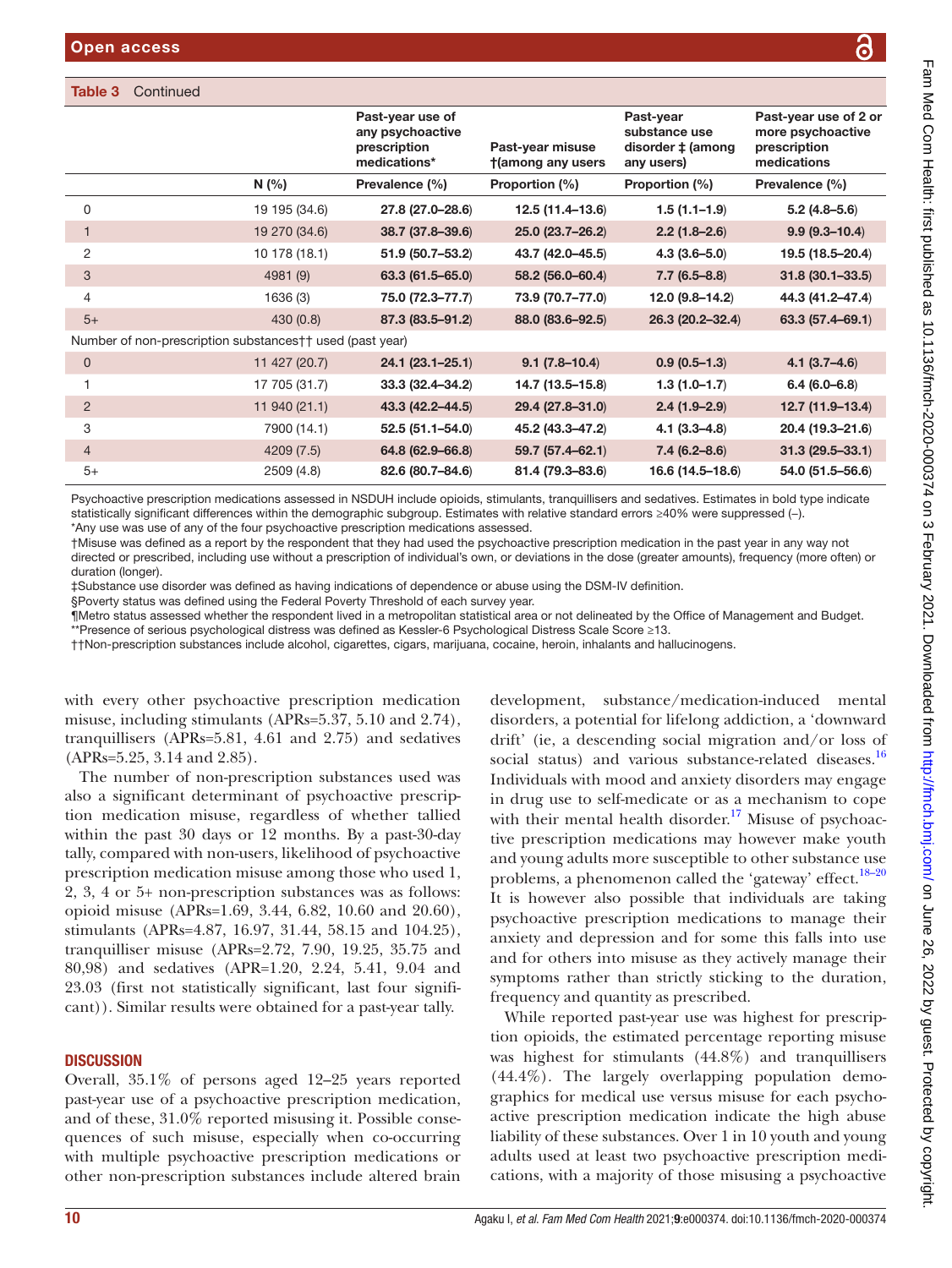| Use and Health, 2015-2018                                                                                                                                                                                                                                                                                                        | Opioid                                        |                                        | Stimulant                                    |                                        | Tranquilliser                                 |                                        | Sedative                                     |                                        |
|----------------------------------------------------------------------------------------------------------------------------------------------------------------------------------------------------------------------------------------------------------------------------------------------------------------------------------|-----------------------------------------------|----------------------------------------|----------------------------------------------|----------------------------------------|-----------------------------------------------|----------------------------------------|----------------------------------------------|----------------------------------------|
|                                                                                                                                                                                                                                                                                                                                  | Any use (medical/<br>misuse) in the past year | Past-year misuse* (among<br>any users) | Any use (medical/misuse)<br>in the past year | Past-year misuse*<br>(among any users) | Any use (medical/<br>misuse) in the past year | Past-year misuse* (among<br>any users) | Any use (medical/misuse)<br>in the past year | Past-year misuse* (among<br>any users) |
|                                                                                                                                                                                                                                                                                                                                  | Prevalence (%)                                | Proportion (%)                         | Prevalence (%)                               | Proportion (%)                         | Prevalence (%)                                | Proportion (%)                         | Prevalence (%)                               | Proportion (%)                         |
| Overall                                                                                                                                                                                                                                                                                                                          | $30.2(29.7 - 30.7)$                           | 23.3 (22.5-24.2)                       | $14.1(13.7 - 14.5)$                          | $51.3(49.8 - 52.7)$                    | $11.5(11.2 - 11.9)$                           | 45.1 (43.6-46.7)                       | $3.5(3.3 - 3.7)$                             | 19.0 (16.8-21.2)                       |
| Sex                                                                                                                                                                                                                                                                                                                              |                                               |                                        |                                              |                                        |                                               |                                        |                                              |                                        |
| Female                                                                                                                                                                                                                                                                                                                           | 33.9 (33.2-34.6)                              | 19.2 (18.3-20.2)                       | $12.8(12.3 - 13.3)$                          | 50.4 (48.3-52.5)                       | $12.9(12.4 - 13.4)$                           | 38.6 (36.6-40.6)                       | $4.0(3.8-4.3)$                               | 17.5 (14.9-20.2)                       |
| Male                                                                                                                                                                                                                                                                                                                             | 26.6 (25.9-27.2)                              | 28.5 (27.2-29.9)                       | 15.4 (14.8-16.0)                             | 52.0 (50.0-54.0)                       | $10.1 (9.6 - 10.6)$                           | 53.4 (50.9-55.8)                       | $3.0(2.7 - 3.3)$                             | 21.0 (17.2-24.8)                       |
| Age, years                                                                                                                                                                                                                                                                                                                       |                                               |                                        |                                              |                                        |                                               |                                        |                                              |                                        |
| $18 - 20$                                                                                                                                                                                                                                                                                                                        | 27.8 (27.0-28.6)                              | 22.9 (21.5-24.2)                       | $13.6(13.0 - 14.2)$                          | 50.0 (47.6-52.4)                       | $10.4(9.8 - 10.9)$                            | 51.0 (48.3-53.8)                       | $3.0(2.7 - 3.3)$                             | 22.3 (18.1-26.6)                       |
| $21 - 25$                                                                                                                                                                                                                                                                                                                        | $30.2(29.7 - 30.7)$                           | 23.3 (22.5-24.2)                       | $14.1(13.7 - 14.5)$                          | $51.3(49.8 - 52.7)$                    | $11.5(11.2 - 11.9)$                           | 45.1 (43.6-46.7)                       | $3.5(3.3 - 3.7)$                             | 19.0 (16.8-21.2)                       |
| Race/ethnicity                                                                                                                                                                                                                                                                                                                   |                                               |                                        |                                              |                                        |                                               |                                        |                                              |                                        |
| White (non-Hispanic)                                                                                                                                                                                                                                                                                                             | $32.3(31.6-33.0)$                             | 24.9 (23.8-26.0)                       | 19.0 (18.4-19.5)                             | 51.5 (49.9-53.2)                       | 14.5 (14.0-15.0)                              | 44.3 (42.4-46.2)                       | $4.5(4.2 - 4.8)$                             | 19.8 (17.1-22.4)                       |
| Black (non-Hispanic)                                                                                                                                                                                                                                                                                                             | $30.9(29.7-32.1)$                             | 18.8 (17.0-20.7)                       | $6.1 (5.4 - 6.7)$                            | 42.1 (36.6-47.6)                       | $7.1(6.4 - 7.7)$                              | 48.7 (43.7-53.6)                       | $2.1(1.7 - 2.5)$                             | $12.0(6.1 - 17.8)$                     |
| Asian (non-Hispanic)                                                                                                                                                                                                                                                                                                             | $17.8(16.0 - 19.7)$                           | 15.7 (11.6-19.8)                       | $7.4(6.2 - 8.7)$                             | 55.9 (47.5-64.3)                       | $4.0(3.0-4.9)$                                | 43.2 (31.2-55.2)                       | $1.4(0.9 - 1.9)$                             |                                        |
| Hispanic                                                                                                                                                                                                                                                                                                                         | 27.5 (26.4-28.6)                              | 22.7 (20.8-24.7)                       | $9.1(8.4 - 9.9)$                             | 52.7 (48.5-56.8)                       | $9.0(8.3 - 9.7)$                              | 45.9 (41.9-49.9)                       | $2.5(2.1 - 2.9)$                             | $17.2(11.3 - 23.1)$                    |
| Other (non-Hispanic)                                                                                                                                                                                                                                                                                                             | 35.2 (32.9-37.5)                              | $27.4(23.7 - 31.1)$                    | 14.3 (12.6-16.1)                             | 52.0 (45.4-58.5)                       | $11.9(10.3 - 13.4)$                           | 50.5 (43.7-57.4)                       | 4.6 (3.6-5.6)                                | 25.8 (15.6-36.0)                       |
| Education                                                                                                                                                                                                                                                                                                                        |                                               |                                        |                                              |                                        |                                               |                                        |                                              |                                        |
| Middle school or less                                                                                                                                                                                                                                                                                                            | 27.4 (26.3-28.4)                              | 19.7 (17.9-21.5)                       | 17.1 (16.2-17.9)                             | 55.3 (52.4-58.2)                       | $11.1(10.3 - 11.8)$                           | 37.0 (33.7-40.3)                       | $3.6(3.2 - 4.1)$                             | 20.1 (15.2-24.9)                       |
| <high school<="" td=""><td><math>31.1 (27.5 - 34.7)</math></td><td>30.0 (23.7-36.4)</td><td><math>9.5(7.3 - 11.8)</math></td><td><math>33.7(22.3 - 45.1)</math></td><td><math>13.1(10.5 - 15.7)</math></td><td>51.4 (40.9-62.0)</td><td><math>4.1 (2.4 - 5.8)</math></td><td><math display="inline">\mathsf I</math></td></high> | $31.1 (27.5 - 34.7)$                          | 30.0 (23.7-36.4)                       | $9.5(7.3 - 11.8)$                            | $33.7(22.3 - 45.1)$                    | $13.1(10.5 - 15.7)$                           | 51.4 (40.9-62.0)                       | $4.1 (2.4 - 5.8)$                            | $\mathsf I$                            |
| High school                                                                                                                                                                                                                                                                                                                      | $36.0(32.5-39.5)$                             | 30.7 (25.3-36.2)                       | $9.3(7.1 - 11.5)$                            | 33.6 (22.7-44.5)                       | $14.2(11.7 - 16.8)$                           | 47.1 (37.6-56.7)                       | $3.5(2.1 - 4.9)$                             |                                        |
| Some college                                                                                                                                                                                                                                                                                                                     | 30.1 (29.4-30.9)                              | 24.3 (23.0-25.6)                       | $10.5(10.0 - 11.0)$                          | 44.8 (42.2-47.3)                       | $10.3(9.8 - 10.8)$                            | 47.7 (45.1-50.3)                       | $3.0(2.7 - 3.3)$                             | $19.6(15.9 - 23.4)$                    |
| College+                                                                                                                                                                                                                                                                                                                         | $31.8$ $(31.0 - 32.7)$                        | 23.5 (22.1-24.9)                       | $17.1(16.4 - 17.8)$                          | 54.5 (52.2-56.7)                       | $13.0(12.3 - 13.6)$                           | 46.7 (44.1-49.3)                       | $4.0 (3.7 - 4.4)$                            | $18.6(15.2 - 22.1)$                    |
| Poverty levelt                                                                                                                                                                                                                                                                                                                   |                                               |                                        |                                              |                                        |                                               |                                        |                                              |                                        |
| Poverty                                                                                                                                                                                                                                                                                                                          | $30.5(29.6 - 31.5)$                           | 23.0 (21.4-24.5)                       | $13.6(12.9 - 14.4)$                          | 53.7 (50.8-56.6)                       | $10.9(10.2 - 11.5)$                           | 46.9 (43.8-50.1)                       | $3.6(3.2 - 3.9)$                             | 15.1 (11.6-18.6)                       |
| up to 2 x threshold                                                                                                                                                                                                                                                                                                              | 30.9 (29.9-31.9)                              | 23.4 (21.8-25.1)                       | $11.5(10.8 - 12.2)$                          | 46.0 (42.9-49.2)                       | $10.9(10.2 - 11.5)$                           | 44.7 (41.5-47.9)                       | $3.2(2.8 - 3.6)$                             | 15.9 (11.8-20.0)                       |
| $>2 \times$ threshold                                                                                                                                                                                                                                                                                                            | 29.9 (29.2-30.6)                              | 23.7 (22.5-24.9)                       | $15.5(14.9 - 16.1)$                          | 51.4 (49.4-53.4)                       | $12.2(11.7 - 12.7)$                           | 44.5 (42.3-46.7)                       | $3.7(3.4 - 4.0)$                             | 22.2 (18.8-25.7)                       |
| Health insurance                                                                                                                                                                                                                                                                                                                 |                                               |                                        |                                              |                                        |                                               |                                        |                                              |                                        |
| No insurance                                                                                                                                                                                                                                                                                                                     | 28.2 (26.9-29.5)                              | 27.9 (25.4-30.3)                       | $9.4(8.6 - 10.3)$                            | 48.4 (43.7-53.2)                       | $10.9(10 - 11.8)$                             | 49.9 (45.6-54.2)                       | $2.9(2.4 - 3.4)$                             | $18.5(12.2 - 24.8)$                    |
| Private                                                                                                                                                                                                                                                                                                                          | 29.6 (29.0-30.2)                              | 22.9 (21.8-23.9)                       | $17.2(16.7 - 17.8)$                          | 53.1 (51.4-54.8)                       | 12.0 (11.6-12.5)                              | 45.2 (43.2-47.2)                       | $3.6(3.4 - 3.9)$                             | 21.3 (18.3-24.3)                       |
| Medicaid                                                                                                                                                                                                                                                                                                                         | 34.2 (33.0-35.3)                              | 22.3 (20.6-23.9)                       | 8.6 (7.9-9.2)                                | 42.3 (38.3-46.3)                       | 10.8 (10.0-11.5)                              | 43.3 (39.7-47.0)                       | $3.6(3.2 - 4.1)$                             | $13.2$ $(9.3 - 17.2)$                  |
| Medicare                                                                                                                                                                                                                                                                                                                         | 38.1 (28.2-47.9)                              | 23.2 (10.2-36.2)                       | 14.2 (6.6-21.7)                              | 48.8 (19.6-78.1)                       | $13.7 (7.4 - 20.1)$                           | 44.3 (20.2-68.3)                       |                                              |                                        |
| Other (non-Hispanic)                                                                                                                                                                                                                                                                                                             | 28.7 (26.9-30.6)                              | $21.9(18.7 - 25.1)$                    | $12.1(10.8 - 13.5)$                          | $51.3(45.5 - 57.1)$                    | $10.1 (8.9 - 11.2)$                           | 38.9 (33.0-44.8)                       | $3.5(2.8 - 4.2)$                             | $16.3(8.6 - 24.1)$                     |
| Metro status‡                                                                                                                                                                                                                                                                                                                    |                                               |                                        |                                              |                                        |                                               |                                        |                                              |                                        |
| Metro                                                                                                                                                                                                                                                                                                                            | 29.7 (29.2-30.2)                              | 23.1 (22.2-24.0)                       | $14.3(13.9 - 14.7)$                          | 51.9 (50.3-53.4)                       | $11.5(11.2 - 11.9)$                           | 45.3 (43.6-47.0)                       | $3.5(3.3 - 3.8)$                             | $18.7(16.4 - 21.1)$                    |
| Non-metro                                                                                                                                                                                                                                                                                                                        | 33.8 (32.6-35.0)                              | 24.9 (22.9-26.8)                       | $12.6(11.8 - 13.5)$                          | 46.6 (43.0-50.3)                       | $11.4(10.6 - 12.2)$                           | 44.2 (40.4-48.1)                       | $3.3(2.9 - 3.8)$                             | 21.0 (15.3-26.7)                       |
| Serious psychological distress§                                                                                                                                                                                                                                                                                                  |                                               |                                        |                                              |                                        |                                               |                                        |                                              |                                        |
| $\stackrel{\circ}{\simeq}$                                                                                                                                                                                                                                                                                                       | $27.5(27.0 - 28.1)$                           | 19.8 (18.8-20.7)                       | $12.1(11.7 - 12.5)$                          | 51.1 (49.4-52.9)                       | $8.5(8.1 - 8.8)$                              | 44.4 (42.3-46.5)                       | $2.3(2.1 - 2.5)$                             | $18.5(15.3 - 21.7)$                    |
| Yes                                                                                                                                                                                                                                                                                                                              | $39.5(38.4 - 40.6)$                           | $31.9$ $(30.2 - 33.5)$                 | 21.0 (20.0-21.9)                             | 51.6 (49.1-54.0)                       | 21.9 (21-22.9)                                | 46.1 (43.8-48.5)                       | $7.6(7.0-8.2)$                               | $19.5(16.5-22.5)$                      |
| Recency of non-prescription substance¶ use                                                                                                                                                                                                                                                                                       |                                               |                                        |                                              |                                        |                                               |                                        |                                              |                                        |
|                                                                                                                                                                                                                                                                                                                                  |                                               |                                        |                                              |                                        |                                               |                                        |                                              | Continued                              |

<span id="page-10-0"></span>

# Fam Med Com Health: first published as 10.1136/fmch-2020-000374 on 3 February 2021. Downloaded from http://fmch.bmj.com/ on June 26, 2022 by guest. Protected by copyright. Fam Med Com Health: first published as 10.1136/fmch-2020-000374 on 3 February 2021. Downloaded from <http://fmch.bmj.com/> on June 26, 2022 by guest. Protected by copyright

# Open access

6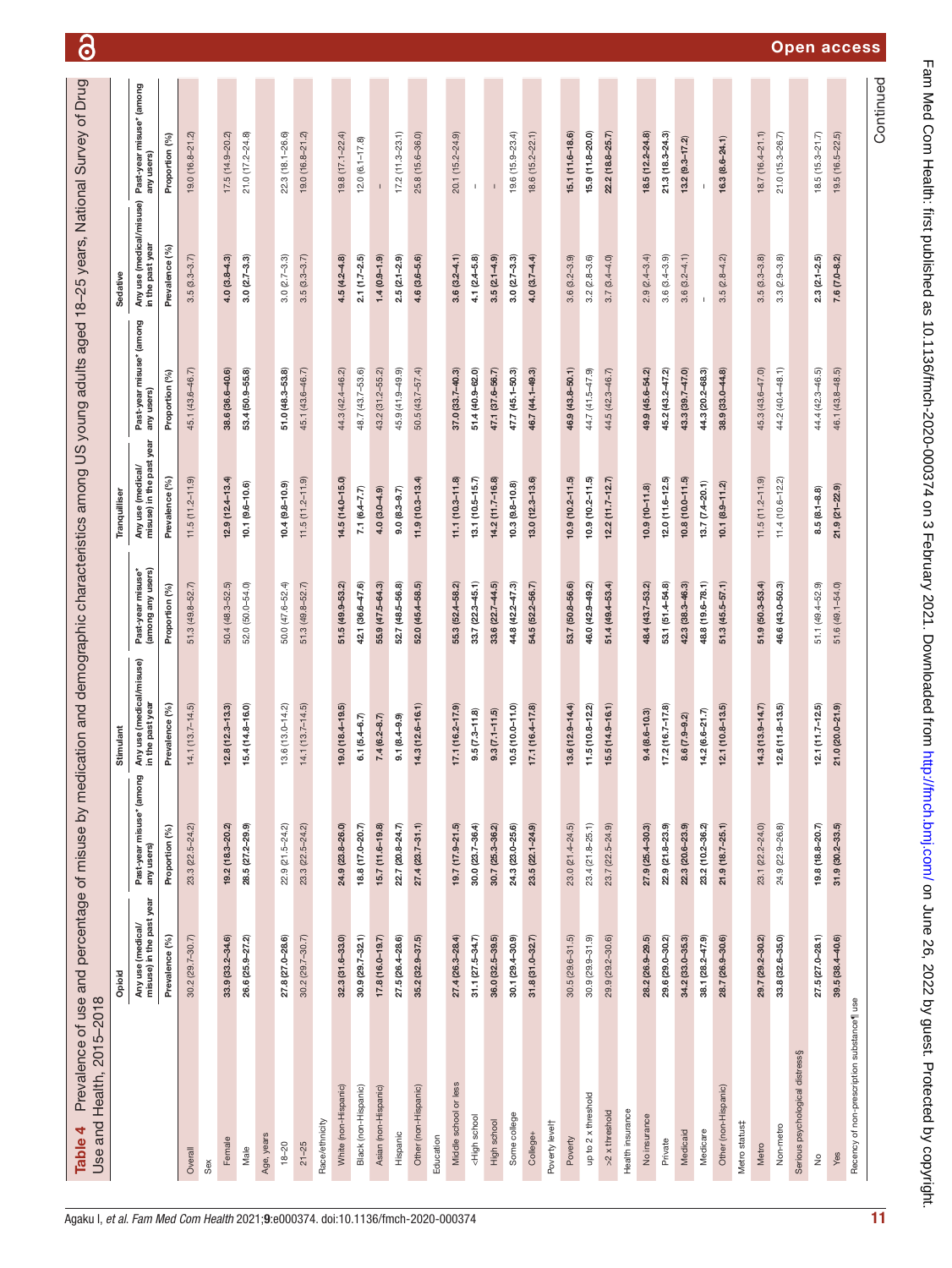| Table 4 Continued                                                                                                                                                                                            |                                               |                                        |                                              |                                        |                                               |                                        |                    |                                                                 |
|--------------------------------------------------------------------------------------------------------------------------------------------------------------------------------------------------------------|-----------------------------------------------|----------------------------------------|----------------------------------------------|----------------------------------------|-----------------------------------------------|----------------------------------------|--------------------|-----------------------------------------------------------------|
|                                                                                                                                                                                                              | Opioid                                        |                                        | Stimulant                                    |                                        | Tranquilliser                                 |                                        | Sedative           |                                                                 |
|                                                                                                                                                                                                              | misuse) in the past year<br>Any use (medical/ | Past-year misuse* (among<br>any users) | Any use (medical/misuse)<br>in the past year | (among any users)<br>Past-year misuse* | misuse) in the past year<br>Any use (medical/ | Past-year misuse* (among<br>any users) | in the past year   | Any use (medical/misuse) Past-year misuse* (among<br>any users) |
|                                                                                                                                                                                                              | Prevalence (%)                                | Proportion (%)                         | Prevalence (%)                               | Proportion (%)                         | Prevalence (%)                                | Proportion (%)                         | Prevalence (%)     | Proportion (%)                                                  |
| Never used any substance                                                                                                                                                                                     | $17.0(16.0 - 18.1)$                           | $6.6(5.0 - 8.2)$                       | $3.5(3.0 - 4.0)$                             | $7.0(3.1 - 10.9)$                      | $3.1(2.6 - 3.6)$                              | $7.8(3.8 - 11.7)$                      | $1.4(1.1 - 1.7)$   | $\mathbf{I}$                                                    |
| Used within past 30 days                                                                                                                                                                                     | 34.3 (33.7-35.0)                              | 27.9 (26.9-28.9)                       | $18.9(18.4 - 19.5)$                          | 56.1 (54.5-57.6)                       | $15.1(14.6 - 15.5)$                           | 49.8 (48.1-51.5)                       | $4.3(4.0 - 4.6)$   | $21.5(18.9 - 24.1)$                                             |
| Used during past 30 days to 12 months                                                                                                                                                                        | $26.3(25.1 - 27.6)$                           | $12.2(10.4 - 14.0)$                    | $6.6$ (5.8-7.3)                              | 25.1 (20.4-29.8)                       | $6.3(5.6-6.9)$                                | $23.5(18.6 - 28.4)$                    | $2.8(2.3 - 3.3)$   | $9.1(4.8 - 13.4)$                                               |
| Used more than 12 months ago                                                                                                                                                                                 | 26.5 (24.6-28.4)                              | $10.5(8.0 - 12.9)$                     | 4.9 (4.0-5.8)                                | $9.1(4.2 - 14.1)$                      | $5.4(4.5-6.4)$                                | $14.9(8.3 - 21.4)$                     | $1.9(1.4-2.5)$     | I.                                                              |
| Number of non-prescription substance    use (past 30 days)                                                                                                                                                   |                                               |                                        |                                              |                                        |                                               |                                        |                    |                                                                 |
| $\circ$                                                                                                                                                                                                      | 22.4 (21.7-23.2)                              | $10.1 (9.0 - 11.2)$                    | 5.0 (4.6-5.4)                                | $16.9(14.0 - 19.9)$                    | $4.8(4.4-5.2)$                                | $17.5(14.3 - 20.7)$                    | $2.1(1.8 - 2.3)$   | $9.2(5.5 - 12.9)$                                               |
|                                                                                                                                                                                                              | 29.0 (28.2-29.8)                              | 14.7 (13.5-15.9)                       | $10.9(10.3 - 11.4)$                          | 44.3 (41.6-47.1)                       | $8.6(8.1 - 9.1)$                              | 29.7 (26.9-32.5)                       | $2.6(2.3 - 2.9)$   | $11.3(8.0 - 14.5)$                                              |
| $\sim$                                                                                                                                                                                                       | $35.9(34.7 - 37.1)$                           | 28.0 (26.2-29.9)                       | 22.0 (21.0-23.1)                             | 54.6 (51.9-57.3)                       | 15.5 (14.6-16.4)                              | 50.3 (47.1-53.5)                       | $4.7(4.2 - 5.2)$   | 23.2 (18.2-28.3)                                                |
| 3                                                                                                                                                                                                            | 43.4 (41.6-45.2)                              | 43.9 (41.2-46.6)                       | $31.5(29.8 - 33.2)$                          | 63.1 (60.0-66.3)                       | $27.5(25.9 - 29.1)$                           | 57.1 (53.6-60.5)                       | $7.4(6.5 - 8.4)$   | 27.6 (22.0-33.2)                                                |
| 4                                                                                                                                                                                                            | 51.6 (48.5-54.8)                              | 58.7 (54.4-62.9)                       | 45.2 (42.0-48.3)                             | $70.5(66.3 - 74.7)$                    | $38.8(35.8 - 41.9)$                           | 70.4 (65.8-75.0)                       | 8.8 (6.9-10.6)     | 27.7 (17.8-37.6)                                                |
| $\overline{5}$                                                                                                                                                                                               | 66.4 (60.8-72.1)                              | $72.1(65.1 - 79.1)$                    | 62.0 (56.1-67.8)                             | 77.6 (70.8-84.3)                       | 58.1 (52.1-64.1)                              | 86.2 (81.2-91.3)                       | $14.8(9.8 - 19.7)$ | 39.9 (22.9-56.9)                                                |
| Number of non-prescription substances i used (past years)                                                                                                                                                    |                                               |                                        |                                              |                                        |                                               |                                        |                    |                                                                 |
| $\circ$                                                                                                                                                                                                      | 19.9 (18.9-20.8)                              | $8.2(6.8 - 9.5)$                       | $3.9(3.5 - 4.4)$                             | $7.8(4.7 - 10.9)$                      | $3.8(3.3 - 4.2)$                              | $10.8(7.2 - 14.5)$                     | $1.6(1.3 - 1.9)$   | $9.4(3.2 - 15.6)$                                               |
|                                                                                                                                                                                                              | 26.5 (25.6-27.3)                              | $9.9(8.8 - 11.0)$                      | $6.6(6.1 - 7.0)$                             | 27.4 (24.1-30.6)                       | $6.0 (5.6 - 6.4)$                             | $18.2(15.3 - 21.1)$                    | $2.2(2.0 - 2.5)$   | $9.1(5.8 - 12.4)$                                               |
| $\sim$                                                                                                                                                                                                       | $31.8(30.7 - 32.9)$                           | $17.5(16.0 - 19.1)$                    | $13.8(13.0 - 14.6)$                          | 44.9 (41.9-48.0)                       | $10.3(9.6 - 11.0)$                            | $31.9(28.5 - 35.3)$                    | $3.3(2.9 - 3.7)$   | $12.0 (8.0 - 16.0)$                                             |
| S                                                                                                                                                                                                            | 36.4 (35.0-37.8)                              | $31.4(29.2 - 33.5)$                    | $21.3(20.1 - 22.5)$                          | 53.7 (50.6-56.9)                       | $17.0(15.9 - 18.1)$                           | 47.9 (44.4-51.4)                       | $4.9(4.3 - 5.5)$   | 20.0 (14.9-25.1)                                                |
| 4                                                                                                                                                                                                            | 43.1 (41.2-45.1)                              | 41.8 (38.9-44.7)                       | 33.4 (31.5-35.3)                             | 65.0 (61.8-68.2)                       | 26.3 (24.6-28.1)                              | 58.6 (54.9-62.4)                       | $7.3(6.2 - 8.4)$   | 23.4 (17.6-29.1)                                                |
| $\overline{5}$                                                                                                                                                                                               | 54.7 (52.2-57.2)                              | 66.1 (62.9-69.3)                       | 57.9 (55.4-60.4)                             | 73.4 (70.5-76.3)                       | 47.1 (44.5-49.6)                              | 77.7 (74.7-80.7)                       | $11.1(9.4 - 12.7)$ | 41.6 (33.8-49.3)                                                |
| Estimates in bold type indicate statistically significant differences within the demographic subgroup. Estimates with relative standard errors >40% were suppressed (-). Results are unadjusted (ie, crude). |                                               |                                        |                                              |                                        |                                               |                                        |                    |                                                                 |

amounts), frequency (more often) or duration (longer). Misuse was defined as a report on the resondent that the had used the peck medication in the past may not directed or prescribed. Including use without a prescription of individual's own, or deviations in the dose (greater iations in the dose (greater  $\overline{\sigma}$ DWN. 'Misse was defined by the regordent that they had used the popolation mediation in the past year is any way not deed or prescribed including the method of individuals.<br>The method was experienced by the product of the produ

†Poverty status was defined using the Federal Poverty Threshold of each survey year. ‡Metro status assessed whether the respondent lived in a metropolitan statistical area or not delineated by the Office of Management and Budget.

§Presence of serious psychological distress was defined as Kessler-6 Psychological Distress Scale Score ≥13.

¶Non-prescription substances include alcohol, cigarettes, cigars, marijuana, cocaine, heroin, inhalants and hallucinogens.

 $\overline{\partial}$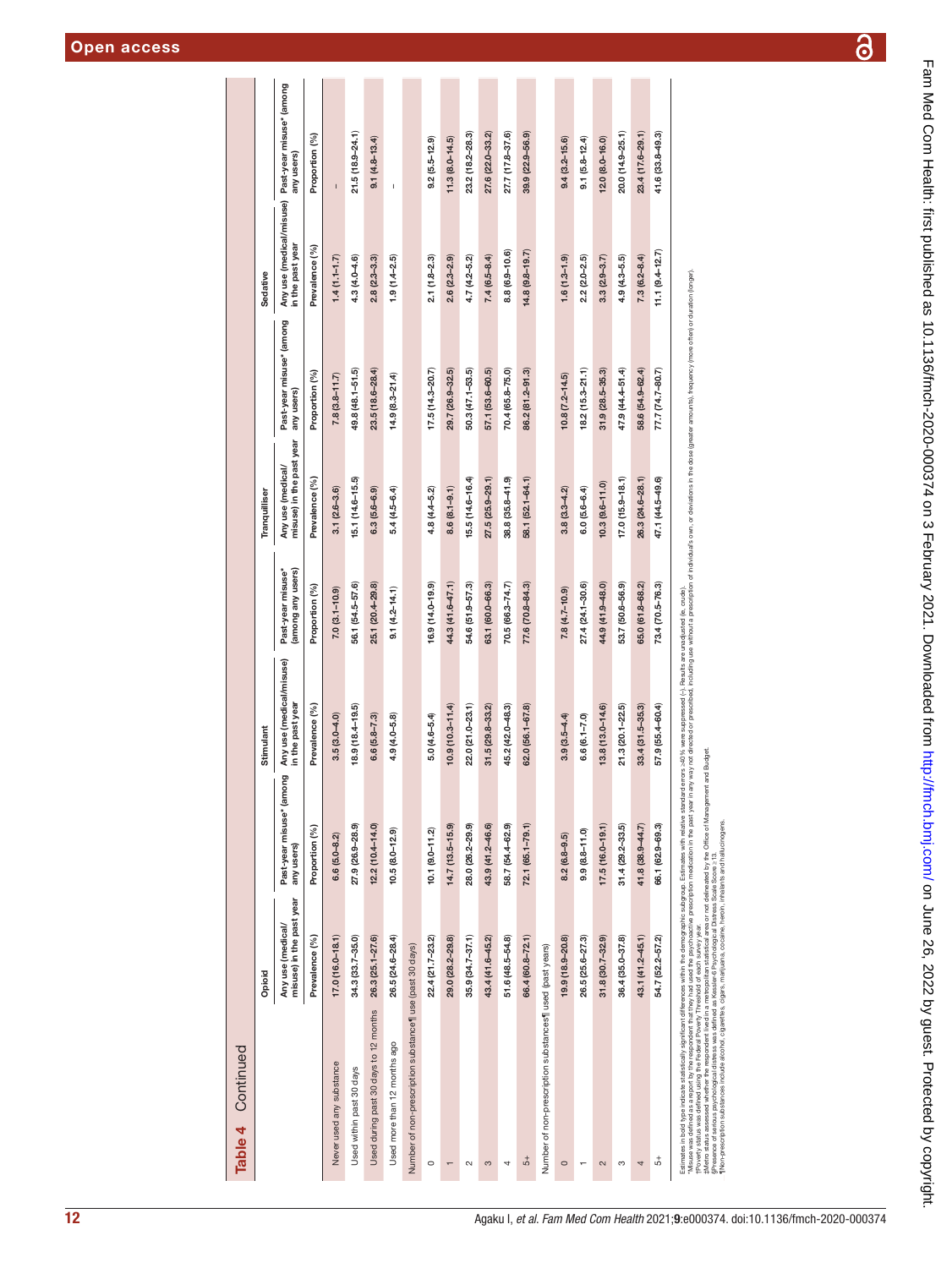<span id="page-12-0"></span>

|                                                                                                                                                                                                                                                                                           | Opioids             |                          | <b>Stimulants</b>           |                                | Tranquilizers          |                     | Sedatives              |                               | more<br>ŏ<br>$\mathbf{\Omega}$<br>৳<br>PMS<br><b>Jse</b> |
|-------------------------------------------------------------------------------------------------------------------------------------------------------------------------------------------------------------------------------------------------------------------------------------------|---------------------|--------------------------|-----------------------------|--------------------------------|------------------------|---------------------|------------------------|-------------------------------|----------------------------------------------------------|
|                                                                                                                                                                                                                                                                                           | Medical use*        | Misuse'                  | Medical use*                | Misuse <sup>*</sup>            | Medical use*           | Misuse'             | Medical use*           | Misuse <sup>*</sup>           |                                                          |
|                                                                                                                                                                                                                                                                                           | <b>APR (95%CI)</b>  | APR (95%CI)              | <b>APR (95%CI)</b>          | APR (95%CI)                    | APR (95%CI)            | APR (95%CI)         | APR (95%CI)            | APR (95%CI)                   | APR (95%CI)                                              |
| Sex                                                                                                                                                                                                                                                                                       |                     |                          |                             |                                |                        |                     |                        |                               |                                                          |
| Female                                                                                                                                                                                                                                                                                    | Ref.                | Ref.                     | Ref.                        | Ref.                           | Ref.                   | Ref.                | Ref.                   | Ref.                          | Ref.                                                     |
| Male                                                                                                                                                                                                                                                                                      | 0.70 (0.67 to 0.73) | 1.22 (1.13 to 1.32)      | 1.23 (1.13 to 1.33)         | 1.30 (1.20 to 1.41)            | 0.66 (0.60 to 0.72)    | 1.15 (1.05 to 1.26) | 0.84 (0.73 to 0.96)    | 1.01 (0.78 to 1.31)           | 0.95(0.90 to 0.99)                                       |
| Race/ethnicity                                                                                                                                                                                                                                                                            |                     |                          |                             |                                |                        |                     |                        |                               |                                                          |
| White (non to Hispanic)                                                                                                                                                                                                                                                                   | Ref.                | Ref.                     | Ref.                        | Ref.                           | Ref.                   | Ref.                | Ref.                   | Ref.                          | Ref.                                                     |
| Black (non to Hispanic)                                                                                                                                                                                                                                                                   | 1.05(0.99 to 1.11)  | 0.82 (0.73 to 0.93)      | 0.45 (0.39 to 0.53)         | 0.37(0.31 to 0.44)             | 0.51 (0.44 to 0.59)    | 0.65 (0.55 to 0.76) | 0.55(0.44 to 0.69)     | 0.39(0.23 to 0.68)            | 0.56 (0.51 to 0.62)                                      |
| Asian (non to Hispanic)                                                                                                                                                                                                                                                                   | 0.69 (0.61 to 0.77) | 0.52(0.39 to 0.69)       | 0.41 (0.32 to 0.53)         | 0.57 (0.45 to 0.72)            | (0.23 to 0.42)<br>0.31 | 0.39 (0.27 to 0.57) | 0.35(0.23 to 0.54)     | 0.48 (0.19 to 1.20)           | 0.42(0.34 to 0.51)                                       |
| Hispanic                                                                                                                                                                                                                                                                                  | 0.90(0.85 to 0.95)  | 0.87 (0.77 to 0.97)      | 0.54 (0.47 to 0.62)         | to 0.75<br>0.67 (0.59          | (0.60 to 0.76)<br>0.68 | 0.75 (0.66 to 0.86) | (0.50 to 0.74)<br>0.61 | 0.63 (0.40 to 0.98)           | 0.65 (0.59 to 0.70)                                      |
| Other (non to Hispanic)                                                                                                                                                                                                                                                                   | 1.02 (0.94 to 1.12) | 1.12(0.95 to 1.31)       | 0.79(0.66 to 0.94)          | $0.85(0.71 \text{ to } 1.02)$  | 0.70 (0.58 to 0.85)    | 0.92(0.75 to 1.12)  | 0.90(0.69 to 1.17)     | 1.29(0.79 to 2.11)            | 0.88 (0.78 to 0.99)                                      |
| Education                                                                                                                                                                                                                                                                                 |                     |                          |                             |                                |                        |                     |                        |                               |                                                          |
| Middle school or less                                                                                                                                                                                                                                                                     | Ref.                | Ref.                     | Ref.                        | Ref.                           | Ref.                   | Ref.                | Ref.                   | Ref.                          | Ref.                                                     |
| <high school<="" td=""><td>1.05 (0.90 to 1.22)</td><td>1.71 (1.32 to 2.21)</td><td>1.06 (0.77 to 1.46)</td><td>0.52(0.35 to 0.78)</td><td>1.05 (0.78 to 1.40)</td><td>1.90 (1.38 to 2.61)</td><td>1.24 (0.77 to 2.02)</td><td>1.02 (0.38 to 2.70)</td><td>1.26 (1.03 to 1.53)</td></high> | 1.05 (0.90 to 1.22) | 1.71 (1.32 to 2.21)      | 1.06 (0.77 to 1.46)         | 0.52(0.35 to 0.78)             | 1.05 (0.78 to 1.40)    | 1.90 (1.38 to 2.61) | 1.24 (0.77 to 2.02)    | 1.02 (0.38 to 2.70)           | 1.26 (1.03 to 1.53)                                      |
| High school                                                                                                                                                                                                                                                                               | 1.17 (1.03 to 1.34) | 1.98 (1.58 to 2.48)      | 1.03 (0.74 to 1.44)         | 0.51 (0.35 to 0.73)            | 1.25 (0.95 to 1.65)    | 1.86 (1.39 to 2.49) | 1.09 (0.70 to 1.70)    | 0.64(0.19 to 2.16)            | 1.31 (1.09 to 1.56)                                      |
| Some college                                                                                                                                                                                                                                                                              | 1.10 (1.04 to 1.16) | 1.50 (1.33 to 1.69)      | 0.94 (0.84 to 1.05)         | 0.76 (0.68 to 0.84)            | 0.92 (0.82 to 1.04)    | 1.52 (1.33 to 1.74) | 0.90 (0.75 to 1.08)    | 1.10 (0.76 to 1.59)           | 1.10 (1.02 to 1.19)                                      |
| College+                                                                                                                                                                                                                                                                                  | 1.12 (1.06 to 1.19) | 1.40 (1.24 to 1.58)      | 1.1 (0.99 to 1.22)          | 1.11 (1.01 to 1.22)            | 1.03 (0.93 to 1.15)    | 1.56 (1.37 to 1.79) | 1.10 (0.93 to 1.30)    | 1.12 (0.79 to 1.59)           | 1.25(1.17 to 1.35)                                       |
| Poverty levelt                                                                                                                                                                                                                                                                            |                     |                          |                             |                                |                        |                     |                        |                               |                                                          |
| Poverty                                                                                                                                                                                                                                                                                   | Ref.                | Ref.                     | Ref.                        | Ref.                           | Ref.                   | Ref.                | Ref.                   | Ref.                          | Ref.                                                     |
| Up to 2xThreshold                                                                                                                                                                                                                                                                         | 1.03 (0.98 to 1.09) | 1.04 (0.93 to 1.15)      | 0.96 (0.86 to 1.08)         | 0.71 (0.63 to 0.79)            | 1.05(0.93 to 1.18)     | 0.94(0.83 to 1.07)  | 0.91 (0.77 to 1.08)    | 0.92(0.64 to 1.33)            | 0.95(0.88 to 1.02)                                       |
| >2xThreshold                                                                                                                                                                                                                                                                              | 1.02 (0.97 to 1.07) | $1.04$ (0.95 to $1.15$ ) | 0.95(0.86 to 1.05)          | 0.78 (0.71 to 0.87)            | 1.11 $(0.99$ to 1.24)  | 1.00(0.89 to 1.13)  | (0.78 to 1.08)<br>0.91 | 1.30 (0.94 to 1.79)           | 1.00 $(0.93$ to 1.07)                                    |
| Health insurance                                                                                                                                                                                                                                                                          |                     |                          |                             |                                |                        |                     |                        |                               |                                                          |
| No insurance                                                                                                                                                                                                                                                                              | Ref.                | Ref.                     | Ref.                        | Ref.                           | Ref.                   | Ref.                | Ref.                   | Ref.                          | Ref.                                                     |
| Private                                                                                                                                                                                                                                                                                   | 1.09 (1.02 to 1.16) | 0.87 (0.78 to 0.98)      | $.18$ to $1.58$ )<br>1.37(1 | 1.44 (1.25 to 1.67)            | 0.96(0.84 to 1.11)     | 0.94 (0.82 to 1.08) | 0.99 (0.79 to 1.25)    | 1.08 $(0.72$ to 1.64)         | 1.08 (0.99 to 1.18)                                      |
| Medicaid                                                                                                                                                                                                                                                                                  | 1.24 (1.15 to 1.32) | 1.09 (0.96 to 1.23)      | 1.12 (0.95 to 1.32)         | 0.94(0.79 to 1.13)             | 1.10 (0.95 to 1.28)    | 0.98(0.83 to 1.15)  | 1.30 (1.02 to 1.64)    | 0.99(0.61 to 1.61)            | 1.15 (1.04 to 1.27)                                      |
| Medicare                                                                                                                                                                                                                                                                                  | 1.45 (1.03 to 2.04) | 1.17 (0.63 to 2.18)      | 1.45 (0.70 to 3.02)         | 1.46 (0.63 to 3.36)            | 1.40 (0.75 to 2.64)    | 1.15(0.55 to 2.42)  | 0.60(0.14 to 2.51)     |                               | 1.25 (0.76 to 2.04)                                      |
| Other                                                                                                                                                                                                                                                                                     | 1.06 (0.97 to 1.17) | 0.83(0.69 to 1.00)       | 1.11 (0.90 to 1.37)         | 1.15 $(0.94 \text{ to } 1.42)$ | 1.01(0.83 to 1.23)     | 0.71(0.57 to 0.89)  | 1.09 (0.81 to 1.48)    | $0.91(0.48 \text{ to } 1.73)$ | 0.89(0.78 to 1.01)                                       |
| Metro status‡                                                                                                                                                                                                                                                                             |                     |                          |                             |                                |                        |                     |                        |                               |                                                          |
| Metro                                                                                                                                                                                                                                                                                     | Ref.                | Ref.                     | Ref.                        | Ref.                           | Ref.                   | Ref.                | Ref.                   | Ref.                          | Ref.                                                     |
| Non to metro                                                                                                                                                                                                                                                                              | 1.07 (1.01 to 1.12) | 1.11 (1.01 to 1.22)      | 0.88 (0.79 to 0.99)         | 0.80 (0.71 to 0.90)            | 0.91 (0.81 to 1.01)    | 0.87 (0.76 to 0.99) | 0.80 (0.68 to 0.95)    | 0.99 (0.71 to 1.39)           | 0.93 (0.86 to 0.99)                                      |
| Serious psychological distress§                                                                                                                                                                                                                                                           |                     |                          |                             |                                |                        |                     |                        |                               |                                                          |
| $\frac{1}{2}$                                                                                                                                                                                                                                                                             | Ref.                | Ref.                     | Ref.                        | Ref.                           | Ref.                   | Ref.                | Ref.                   | Ref.                          | Ref.                                                     |
| Yes                                                                                                                                                                                                                                                                                       | 1.12 (1.07 to 1.17) | 2.14 (1.98 to 2.32)      | 1.61 (1.48 to 1.75)         | 1.60 (1.48 to 1.74)            | 2.16 (1.98 to 2.34)    | 2.39 (2.18 to 2.62) | 2.89 (2.54 to 3.29)    | 3.06 (2.37 to 3.94)           | 2.01 (1.90 to 2.12)                                      |
| Recency of any nonprescription substance¶ use                                                                                                                                                                                                                                             |                     |                          |                             |                                |                        |                     |                        |                               |                                                          |

Fam Med Com Health: first published as 10.1136/fmch-2020-000374 on 3 February 2021. Downloaded from http://fmch.bmj.com/ on June 26, 2022 by guest. Protected by copyright. Fam Med Com Health: first published as 10.1136/fmch-2020-000374 on 3 February 2021. Downloaded from <http://fmch.bmj.com/> on June 26, 2022 by guest. Protected by copyright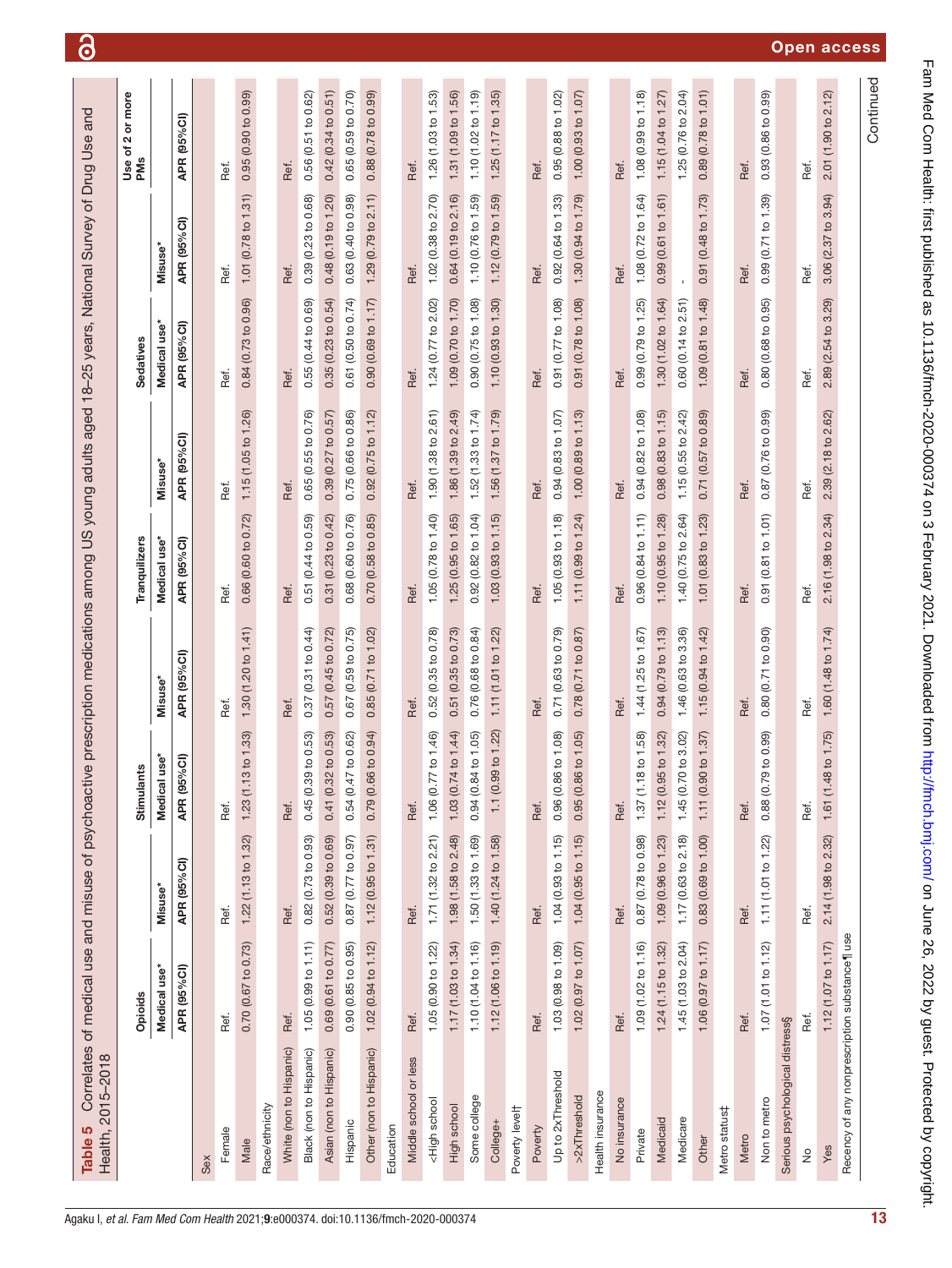| <b>Table 5</b> Continued                                                                                                                                                                                                                                                                                                                                                                                                                                                                                                                                                                                                                                                                                                                                                                                                                                |                |                                    |                           |                                                                                                                                 |                     |                                                                                                        |                                                             |                     |                                |
|---------------------------------------------------------------------------------------------------------------------------------------------------------------------------------------------------------------------------------------------------------------------------------------------------------------------------------------------------------------------------------------------------------------------------------------------------------------------------------------------------------------------------------------------------------------------------------------------------------------------------------------------------------------------------------------------------------------------------------------------------------------------------------------------------------------------------------------------------------|----------------|------------------------------------|---------------------------|---------------------------------------------------------------------------------------------------------------------------------|---------------------|--------------------------------------------------------------------------------------------------------|-------------------------------------------------------------|---------------------|--------------------------------|
|                                                                                                                                                                                                                                                                                                                                                                                                                                                                                                                                                                                                                                                                                                                                                                                                                                                         | <b>Opioids</b> |                                    | dants<br>Stimu            |                                                                                                                                 | Tranquilizers       |                                                                                                        | Sedatives                                                   |                     | Use of 2 or more<br><b>PMs</b> |
|                                                                                                                                                                                                                                                                                                                                                                                                                                                                                                                                                                                                                                                                                                                                                                                                                                                         | Medical use*   | Misuse*                            | cal use*<br>Medio         | Misuse*                                                                                                                         | Medical use*        | Misuse*                                                                                                | Medical use*                                                | Misuse <sup>*</sup> |                                |
|                                                                                                                                                                                                                                                                                                                                                                                                                                                                                                                                                                                                                                                                                                                                                                                                                                                         | APR (95%CI)    | APR (95% CI)                       | (95%C)<br><b>APR</b>      | APR (95%CI)                                                                                                                     | APR (95%CI)         | APR (95%CI)                                                                                            | APR (95%CI)                                                 | APR (95%CI)         | APR (95%CI)                    |
| Never used                                                                                                                                                                                                                                                                                                                                                                                                                                                                                                                                                                                                                                                                                                                                                                                                                                              | Ref.           | Ref.                               | Ref.                      | Ref.                                                                                                                            | Ref.                | Ref.                                                                                                   | Ref.                                                        | Ref.                | Ref.                           |
| Used in the past 30 days $1.54$ (1.44 to 1.66)                                                                                                                                                                                                                                                                                                                                                                                                                                                                                                                                                                                                                                                                                                                                                                                                          |                | 8.26 (6.37 to 10.71) 2.06          |                           | $(1.75 \text{ to } 2.41)$ 34.42 (18.79 to<br>63.06)                                                                             |                     | 2.21 (1.85 to 2.64) 27.42 (16.2 to 46.41) 2.03 (1.59 to 2.60) 5.79 (2.42 to 13.84) 4.55 (3.91 to 5.30) |                                                             |                     |                                |
| Used in the past 31 days 1.42 (1.30 to 1.54)<br>to 12 months                                                                                                                                                                                                                                                                                                                                                                                                                                                                                                                                                                                                                                                                                                                                                                                            |                | $2.75(2.04 \text{ to } 3.72)$ 1.41 | $(1.16 \text{ to } 1.72)$ | 6.11 (3.22 to 11.62)                                                                                                            | 1.53 (1.25 to 1.88) | 5.66 (3.18 to 10.07) 1.71 (1.28 to 2.28) 1.62 (0.59 to 4.41) 1.92 (1.61 to 2.30)                       |                                                             |                     |                                |
| Used in the >12 months 1.46 (1.32 to 1.62) $2.41$ (1.69 to 3.42) 1.34                                                                                                                                                                                                                                                                                                                                                                                                                                                                                                                                                                                                                                                                                                                                                                                   |                |                                    |                           | $(1.05 \text{ to } 1.72)$ $1.86 \, (0.81 \text{ to } 4.28)$ $1.52 \, (1.18 \text{ to } 1.96)$ $2.93 \, (1.41 \text{ to } 6.08)$ |                     |                                                                                                        | 1.19 (0.82 to 1.71) 1.52 (0.33 to 7.05) 1.76 (1.41 to 2.21) |                     |                                |
| Misuse was defined as a report by the respondent that they had used the psychoactive prescription medication in the past year in any way not directed or prescribed, including use without a prescription of individual's own,<br>dose (greater amounts), frequency (more often) or duration (longer). Medical use was defined as having used the psychoactive prescription medication in the past with no accompanying report of misuse.<br>Estimates in bold type indicate statistically significant differences within the demographic subgroup. Results are adjusted for all covariates shown in table.<br>‡Metro status assessed whether the respondent lived in a metropolitan statistical area or not delineated by the Office of Management and Budget.<br>tPoverty status was defined using the Federal Poverty Threshold of each survey year. |                |                                    |                           |                                                                                                                                 |                     |                                                                                                        |                                                             |                     |                                |

§Serious Psychological Distress was assessed with the Kessler Psychological Distress Scale among respondents aged 18–25 years. ¶Non-prescription substances include alcohol, cigarettes, cigars, marijuana, cocaine, heroin, inhalants and hallucinogens.

Serious Psychological Distress was assessed with the Kessler Psychological Distress Scale among respondents aged 18-25 years INon-prescription substances include alcohol, cigarettes, cigars, marijuana, cocaine, heroin, inhalants and hallucinogens.

෬ prescription medication (57.7%) and a non-prescription substance (86.7%). Individuals with co-occurring substance use disorders have been shown to be more likely to have major depressive episodes in comparison to those with a single substance use disorder.<sup>21</sup> <sup>22</sup> Use of multiple substances may also make youth and young adults more dependent, and more difficult for them to quit. $^{23\,24}$ The potential accessibility and affordability of these or

similar substances are serious public health issues. In our study, with only a few exceptions, the likelihood of using psychoactive prescription medications and using multiple psychoactive prescription medications was not different by educational attainment and poverty status; or not different among those uninsured versus those with private insurance, suggesting wide accessibility and affordability of psychoactive prescription medications among the public. Recent studies also indicate that youth and young adults could access psychoactive prescription medications without a prescription: during 2017, over half (53.1%) of those who misused prescription opioids obtained them from a friend or relative.<sup>2 9 10</sup> Taken together with this, efforts to restrict access to prescription medications within clinical settings should be combined with interven tions that change social norms, and the perceived acceptability of substance misuse. Such interventions aimed at the entire population, not just youth and young adults, may benefit public health given that most youth and young adults access abuse substances from social contacts, including family members and friends. Consequently, both the youth and young adults who have access and the family members/friends who provide access (regardless of whether they are aware that they are providing access) could benefit from such a social norms intervention. For example, older patients who are prescribed these medi cations could be encouraged to take more responsibility to keep them locked and out of the hands of youth and young adults.

Our finding that the total number of distinct nonprescription substances used correlated stronger with misuse of psychoactive prescription medications than any individual non-prescription substance use behaviour, could be used as a behavioural marker to identify at-risk youth and young adults. Rather than asking only about cigarette smoking, paediatric practitioners should screen for different commonly used substances, including 'social use'. Specifically asking youth and young adults if they have used certain substances, including occasional use, is important as those who use such substances infrequently or only occasionally may not self-identify as users if asked in generic terms.<sup>25</sup>

There is urgent need to address psychological distress among youth and young adults. In our study, 11.5% of persons aged 18–25 years reported having serious psycho logical distress, and this was a strong determinant of misuse of every prescription substance assessed. Increasing patient motivation and establishing a strong collaborative treatment team are key. Previous research suggests need for integrated treatment (social workers, psychologists,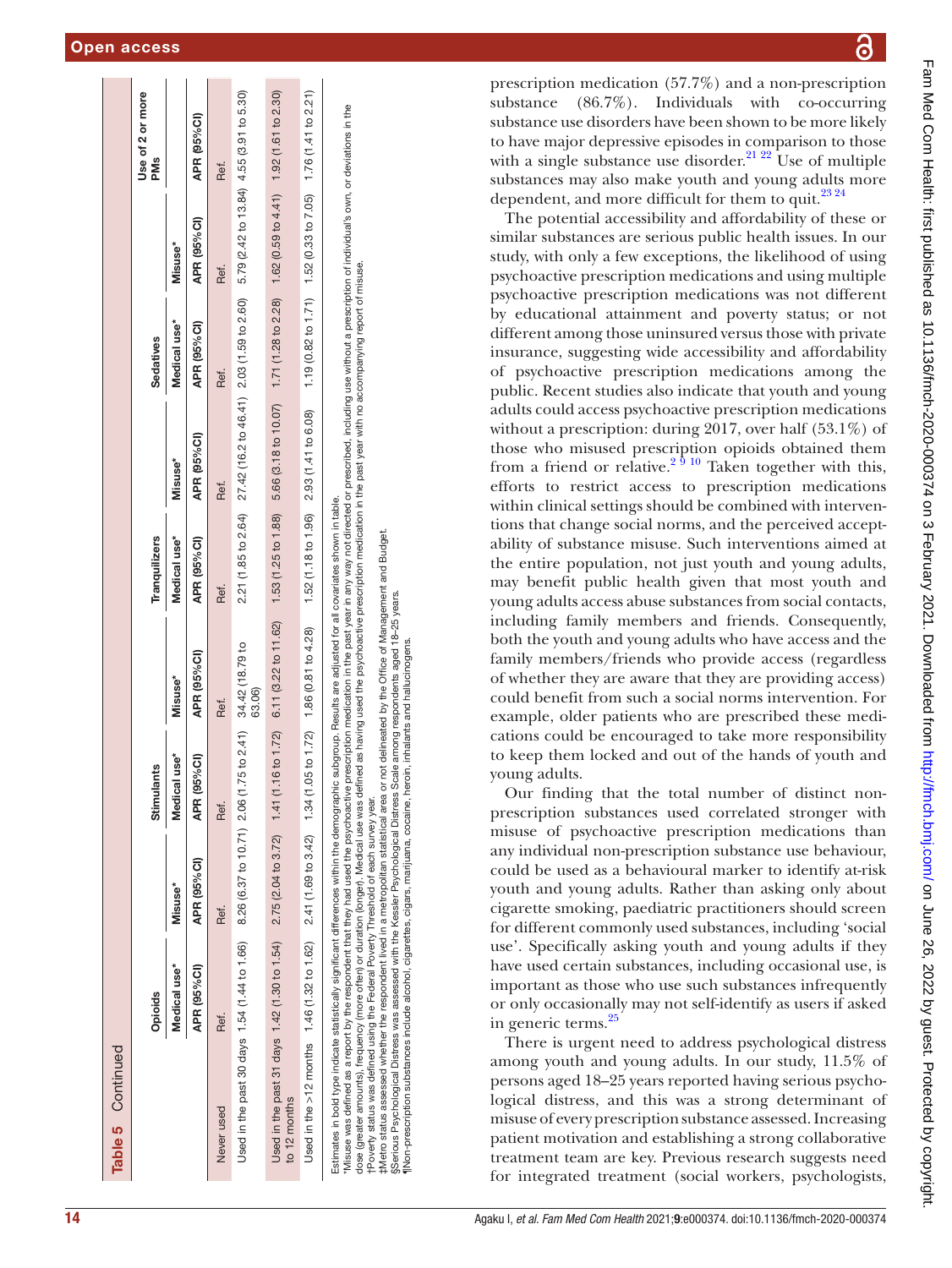<span id="page-14-0"></span>Table 6 Associations between misuse of prescription medications and use of non-prescription substances among US young adults aged 18–25 years, National Survey of Drug Use and Health, 2015–2018

|                                          | Opioid misuse*                 | Stimulant misuse*   | Tranquilliser misuse* | Sedative misuse*               |
|------------------------------------------|--------------------------------|---------------------|-----------------------|--------------------------------|
|                                          | <b>APR (95% CI)</b>            | <b>APR (95% CI)</b> | APR (95% CI)          | <b>APR (95% CI)</b>            |
| Recency-alcohol                          |                                |                     |                       |                                |
| Never used                               | Ref.                           | Ref.                | Ref.                  | Ref.                           |
| Used in the past 30 days                 | 1.55 $(1.24 \text{ to } 1.94)$ | 3.28 (2.16 to 4.98) | 1.40 (0.99 to 1.98)   | $0.83$ (0.39 to 1.75)          |
| Used in the past 31 days to 12<br>months | 1.51 (1.20 to 1.90)            | 2.07 (1.35 to 3.17) | 1.39 (0.98 to 1.97)   | 0.95 (0.44 to 2.04)            |
| Used in the >12 months                   | 1.47 (1.13 to 1.92)            | 1.29 (0.78 to 2.14) | 1.33 (0.89 to 1.99)   | 1.21 (0.48 to 3.07)            |
| Recency-cigarettes                       |                                |                     |                       |                                |
| Never used                               | Ref.                           | Ref.                | Ref.                  | Ref.                           |
| Used in the past 30 days                 | 1.60 (1.41 to 1.82)            | 1.37 (1.21 to 1.56) | 1.92 (1.61 to 2.30)   | $0.97$ (0.63 to 1.50)          |
| Used in the past 31 days to 12<br>months | 1.34 (1.14 to 1.57)            | 1.26 (1.09 to 1.46) | 1.77 (1.45 to 2.16)   | $0.80$ (0.47 to 1.37)          |
| Used in the $>12$ months                 | 1.16 (0.99 to 1.33)            | 1.16 (1.02 to 1.33) | 1.40 (1.15 to 1.69)   | 0.77 (0.46 to 1.29)            |
| Recency-cigars                           |                                |                     |                       |                                |
| Never used                               | Ref.                           | Ref.                | Ref.                  | Ref.                           |
| Used in the past 30 days                 | 1.20 (1.08 to 1.34)            | 1.28 (1.15 to 1.43) | 1.22 (1.09 to 1.38)   | 1.49 (1.00 to 2.22)            |
| Used in the past 31 days to 12<br>months | 1.03 (0.91 to 1.15)            | 1.45 (1.29 to 1.62) | 1.08 (0.94 to 1.23)   | 1.83 (1.21 to 2.77)            |
| Used in the >12 months                   | 1.04 (0.94 to 1.15)            | 1.23 (1.11 to 1.36) | 0.95 (0.84 to 1.07)   | 1.24 (0.87 to 1.78)            |
| Recency-marijuana                        |                                |                     |                       |                                |
| Never used                               | Ref.                           | Ref.                | Ref.                  | Ref.                           |
| Used in the past 30 days                 | $2.99$ (2.55 to 3.50)          | 5.37 (4.38 to 6.58) | 5.81 (4.45 to 7.59)   | 5.25 (2.91 to 9.47)            |
| Used in the past 31 days to 12<br>months | 2.51 (2.14 to 2.95)            | 5.10 (4.16 to 6.24) | 4.61 (3.52 to 6.02)   | 3.14 (1.79 to 5.50)            |
| Used in the >12 months                   | 1.77 (1.50 to 2.09)            | 2.74 (2.22 to 3.38) | 2.75 (2.09 to 3.61)   | 2.85 (1.55 to 5.24)            |
| Recency-cocaine                          |                                |                     |                       |                                |
| Never used                               | Ref.                           | Ref.                | Ref.                  | Ref.                           |
| Used in the past 30 days                 | 1.81 $(1.56 \text{ to } 2.10)$ | 2.08 (1.80 to 2.39) | 2.79 (2.38 to 3.27)   | 1.45 (0.85 to 2.47)            |
| Used in the past 31 days to 12<br>months | 1.76 (1.56 to 1.99)            | 2.04 (1.82 to 2.29) | 2.55 (2.23 to 2.93)   | 1.49 (0.97 to 2.29)            |
| Used in the $>12$ months                 | 1.52 (1.35 to 1.71)            | 1.46 (1.29 to 1.64) | 1.66 (1.44 to 1.91)   | 1.06 (0.69 to 1.63)            |
| Recency-heroin                           |                                |                     |                       |                                |
| Never used                               | Ref.                           | Ref.                | Ref.                  | Ref.                           |
| Used in the past 30 days                 | 6.17 (2.10 to 14.29)           | 0.77 (0.49 to 1.22) | 1.45 (1.20 to 1.76)   | 3.13 (1.46 to 6.70)            |
| Used in the past 31 days to 12<br>months | 7.21 (3.48 to 13.34)           | 1.15 (0.90 to 1.48) | 1.53 (1.26 to 1.86)   | 3.52 (1.91 to 6.47)            |
| Used in the >12 months                   | 1.48 (1.06 to 2.03)            | 0.98 (0.79 to 1.21) | 1.18 (1.00 to 1.40)   | 1.85 $(1.03 \text{ to } 3.31)$ |
| Recency-inhalant                         |                                |                     |                       |                                |
| Never used                               | Ref.                           | Ref.                | Ref.                  | Ref.                           |
| Used in the past 30 days                 | 1.62 (1.26 to 2.08)            | 1.27 (0.99 to 1.62) | 1.56 (1.22 to 2.00)   | 2.80 (1.35 to 5.84)            |
| Used in the past 31 days to 12<br>months | 1.32 (1.12 to 1.55)            | 1.41 (1.21 to 1.64) | 1.38 (1.15 to 1.64)   | 2.20 (1.29 to 3.74)            |
| Used in the >12 months                   | 1.59 (1.45 to 1.74)            | 1.17 (1.06 to 1.29) | 1.44 (1.30 to 1.59)   | 2.01 (1.47 to 2.76)            |
| Recency-hallucinogen                     |                                |                     |                       |                                |
| Never used                               | Ref.                           | Ref.                | Ref.                  | Ref.                           |
| Used in the past 30 days                 | 2.09 (1.78 to 2.45)            | 2.15 (1.86 to 2.49) | 2.35 (1.96 to 2.82)   | 2.72 (1.56 to 4.73)            |
| Used in the past 31 days to 2<br>months  | 1.85 $(1.63 \text{ to } 2.09)$ | 1.86 (1.64 to 2.11) | 2.26 (1.94 to 2.64)   | 2.63 (1.67 to 4.15)            |
| Used in the >12 months                   | 1.66 (1.48 to 1.86)            | 1.37 (1.23 to 1.53) | 1.88 (1.63 to 2.16)   | 1.70 (1.14 to 2.55)            |
|                                          |                                |                     |                       | Continued                      |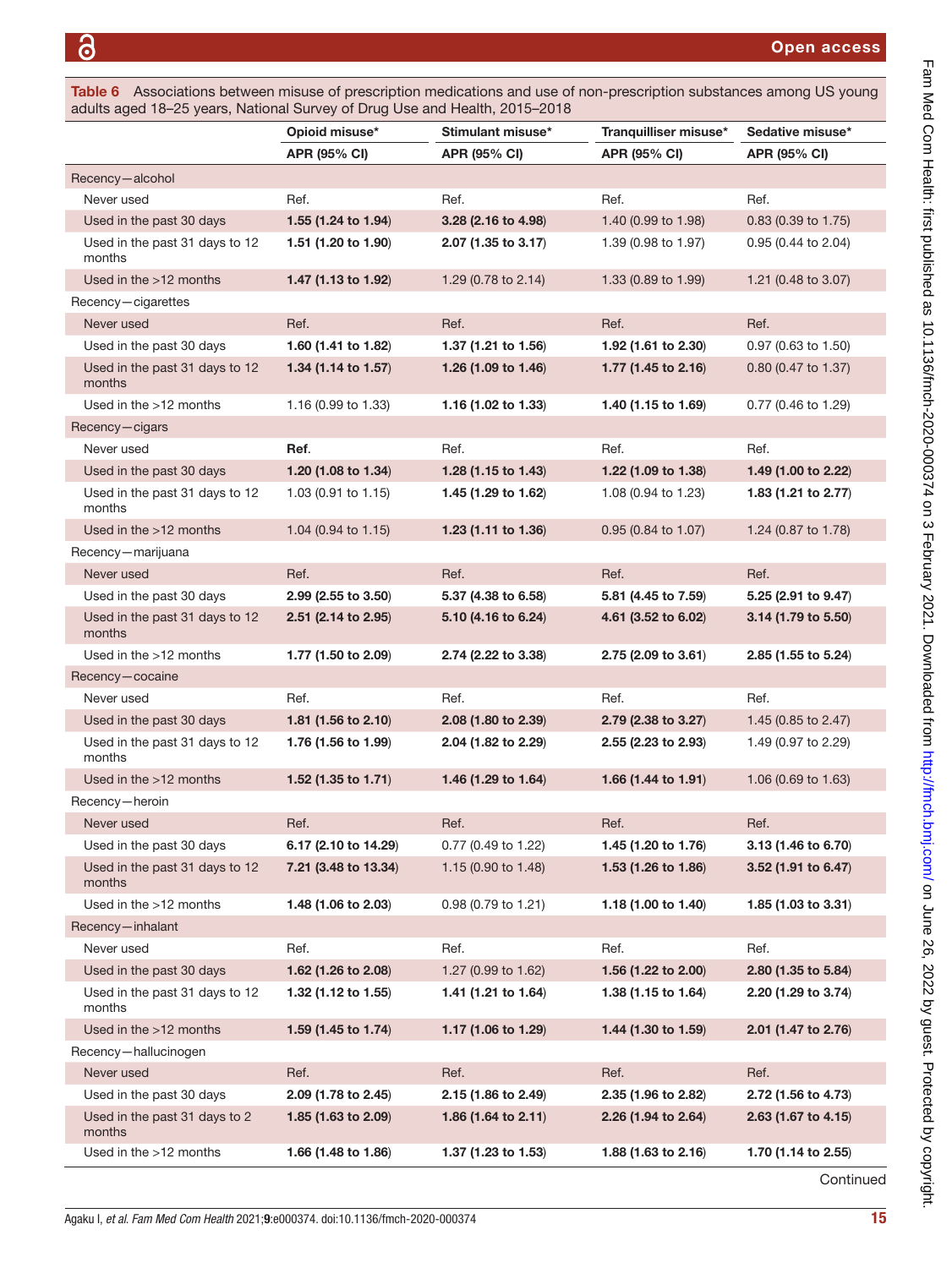| Continued<br>Table 6                                            |                        |                          |                         |                        |
|-----------------------------------------------------------------|------------------------|--------------------------|-------------------------|------------------------|
|                                                                 | Opioid misuse*         | Stimulant misuse*        | Tranquilliser misuse*   | Sedative misuse*       |
|                                                                 | <b>APR (95% CI)</b>    | <b>APR (95% CI)</b>      | <b>APR (95% CI)</b>     | <b>APR (95% CI)</b>    |
| Number of non-prescription<br>behavioural used (past 30 days)   |                        |                          |                         |                        |
| None                                                            | Ref.                   | Ref.                     | Ref.                    | Ref.                   |
| 1                                                               | 1.97 (1.70 to 2.28)    | 4.66 (3.77 to 5.77)      | 3.00 (2.37 to 3.79)     | 1.41 (0.82 to 2.42)    |
| 2                                                               | 4.35 (3.78 to 5.00)    | 12.04 (9.79 to 14.8)     | 8.69 (6.94 to 10.89)    | 5.04 (3.04 to 8.35)    |
| 3                                                               | 7.83 (6.80 to 9.02)    | 19.78 (16.05 to 24.39)   | 16.8 (13.43 to 21.01)   | 9.24 (5.67 to 15.08)   |
| 4                                                               | 12.07 (10.37 to 14.05) | 31.82 (25.58 to 39.57)   | 28.67 (22.74 to 36.16)  | 10.69 (5.80 to 19.71)  |
| $5+$                                                            | 18.02 (15.07 to 21.56) | 44.52 (35.17 to 56.36)   | 48.41 (37.88 to 61.85)  | 23.37 (12.16 to 44.91) |
| Number of non-prescription<br>substances† used (past 12 months) |                        |                          |                         |                        |
| None                                                            | Ref.                   | Ref.                     | Ref.                    | Ref.                   |
|                                                                 | 1.69 (1.37 to 2.09)    | 4.87 (3.13 to 7.58)      | 2.72 (1.81 to 4.08)     | 1.20 (0.53 to 2.72)    |
| $\overline{2}$                                                  | $3.44$ (2.81 to 4.19)  | 16.97 (11.05 to 26.06)   | 7.90 (5.35 to 11.68)    | 2.24 (1.01 to 4.97)    |
| 3                                                               | 6.82 (5.62 to 8.28)    | 31.44 (20.51 to 48.20)   | 19.25 (13.12 to 28.23)  | 5.41 (2.49 to 11.79)   |
| $\overline{4}$                                                  | 10.60 (8.72 to 12.89)  | 58.15 (37.97 to 89.05)   | 35.75 (24.41 to 52.36)  | 9.04 (4.20 to 19.45)   |
| $5+$                                                            | 20.60 (17.03 to 24.90) | 104.25 (68.18 to 159.39) | 80.98 (55.45 to 118.24) | 23.03 (10.7 to 49.55)  |

Estimates in bold type indicate statistically significant differences within the demographic subgroup.

Non-prescription substances include alcohol, cigarettes, cigars, marijuana, cocaine, heroin, inhalants and hallucinogens.

\*Misuse was defined as a report by the respondent that they had used the psychoactive prescription medication in the past year in any way not directed or prescribed, including use without a prescription of individual's own, or deviations in the dose (greater amounts), frequency (more often) or duration (longer).

†Nonprescription substances include alcohol, cigarettes, cigars,marijuana, cocaine, heroin, inhalants, and hallucinogens

APR, adjusted prevalence ratio; Ref, Referent.

psychiatrists, medical doctors) and treatment plans being individually tailored to simultaneously addressing substance use and mental health symptoms, since the two conditions interact with each other. $26 27$  Possible psychological treatment options include behavioural interventions, establishing and identifying social support, utilisation of assessment tools, increase in self-advocacy training, and counselling services (individual, group, family and conjoint) addressing psychoeducation and coping skills.[19 28](#page-16-17) Being released after detoxification without ongoing care was found to put patients at an increased risk of relapse and overdose.<sup>29</sup> In addition to clinical interventions, there is also need for approaches that change social perceptions (including stigma) regarding substance use treatment.<sup>19 28</sup> Due to a lack of substance use education in schools, there are growing misconceptions about substance use, one of the largest being that substance use problems are a result of moral problems and not behavioural problems. $30$  This view places the entirety of the blame on the individual when there could be other extenuating factors.

The findings in this study are subject to certain limitations. First, the cross-sectional design and self-reported measures limit inferences to only associations. Second, while accurate, the term misuse is very broad. Those categorised as misusing may be using a psychoactive prescription medication for legitimate reasons (slight variations from how a psychoactive prescription medication was prescribed) rather than to get high. Third, there was

some discrepancy in the time frame for which certain variables were measured. For example, psychological distress was only reported over the last 30 days whereas certain substance use behaviours were measured within the past year. This leads to issues of temporal order in the concurrent associations (ie, depression could have occurred in the past 30 days but psychoactive prescription medication use 11 months ago).

#### **Conclusion**

Over 1 in 10 youth and young adults aged 12–25 years used two or more psychoactive prescription medications concurrently. While reported past-year use was highest for prescription opioids, the estimated percentage of users who reported misuse was highest for stimulants  $(44.8\%)$  and tranquillisers  $(44.4\%)$ . The largely overlapping population profiles for medical use versus misuse indicates the high abuse liability of these prescription substances. Having serious psychological distress was consistently associated with misuse of every assessed psychoactive prescription medication. Mental health and medical providers would benefit from using a team approach and having open communication with other healthcare providers to ensure evidence-based guidelines are used when assessing for and treating mental health and substance use difficulties.

Contributors IA conceptualised and designed the study and drafted the initial manuscript. SO and JN helped conceptualise the study, assisted in the statistical